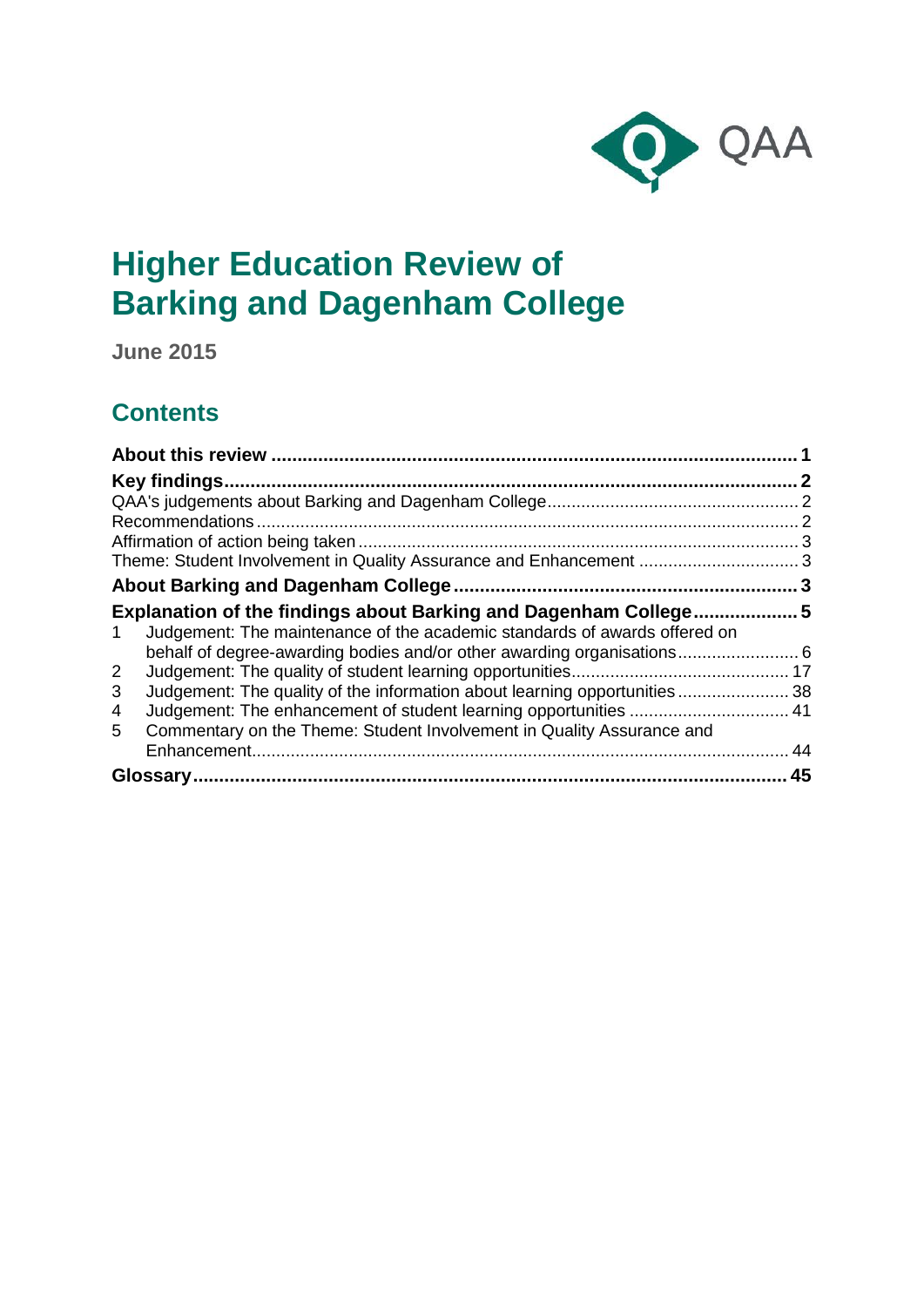## <span id="page-1-0"></span>**About this review**

This is a report of a Higher Education Review conducted by the Quality Assurance Agency for Higher Education (QAA) at Barking and Dagenham College. The review took place from 2 to 4 June 2015 and was conducted by a team of three reviewers, as follows:

- Liam Curran
- Paul Taylor
- Amy Woodgate (student reviewer)

The main purpose of the review was to investigate the higher education provided by Barking and Dagenham College and to make judgements as to whether or not its academic standards and quality meet UK expectations. These expectations are the statements in the [UK Quality Code for Higher Education](http://www.qaa.ac.uk/assuring-standards-and-quality/the-quality-code) (the Quality Code)<sup>1</sup> setting out what all UK higher [education providers](http://newlive.qaa.ac.uk/AboutUs/glossary/Pages/glossary-h.aspx#h2.1) expect of themselves and of each other, and what the general public can therefore expect of them.

In Higher Education Review, the QAA review team:

- makes judgements on
	- the setting and maintenance of academic standards
	- the quality of student learning opportunities
	- the information provided about higher education provision
	- the enhancement of student learning opportunities
	- provides a commentary on the selected theme
- makes recommendations
- identifies features of good practice
- affirms action that the provider is taking or plans to take.

A summary of the findings can be found in the section starting on page 2. [Explanations of](#page-5-0)  [the findings](#page-5-0) are given in numbered paragraphs in the section starting on page 6.

In reviewing Barking and Dagenham College the review team has also considered a theme selected for particular focus across higher education in England and Northern Ireland.

The [themes](http://www.qaa.ac.uk/publications/information-and-guidance/publication?PubID=106) for the academic year 2014-15 are Student Involvement in Quality Assurance and Enhancement and Student Employability,<sup>2</sup> and the provider is required to select, in consultation with student representatives, one of these themes to be explored through the review process.

The QAA website gives more information [about QAA](http://www.qaa.ac.uk/aboutus/pages/default.aspx) and its mission.<sup>3</sup> A dedicated section explains the method for [Higher Education](http://www.qaa.ac.uk/reviews-and-reports/how-we-review-higher-education/higher-education-review) Review<sup>4</sup> and has links to the review handbook and other informative documents. For an explanation of terms see the [glossary](#page-44-1) at the end of this report.

<sup>-</sup><sup>1</sup> The UK Quality Code for Higher Education is published at: [www.qaa.ac.uk/quality-code](http://www.qaa.ac.uk/assuring-standards-and-quality/the-quality-code) <sup>2</sup> Higher Education Review themes:

[www.qaa.ac.uk/publications/information-and-guidance/publication?PubID=106](http://www.qaa.ac.uk/publications/information-and-guidance/publication?PubID=106) <sup>3</sup> QAA website: [www.qaa.ac.uk/about-us.](http://www.qaa.ac.uk/about-us)

<sup>4</sup> Higher Education Review web pages:

[www.qaa.ac.uk/reviews-and-reports/how-we-review-higher-education/higher-education-review](http://www.qaa.ac.uk/reviews-and-reports/how-we-review-higher-education/higher-education-review)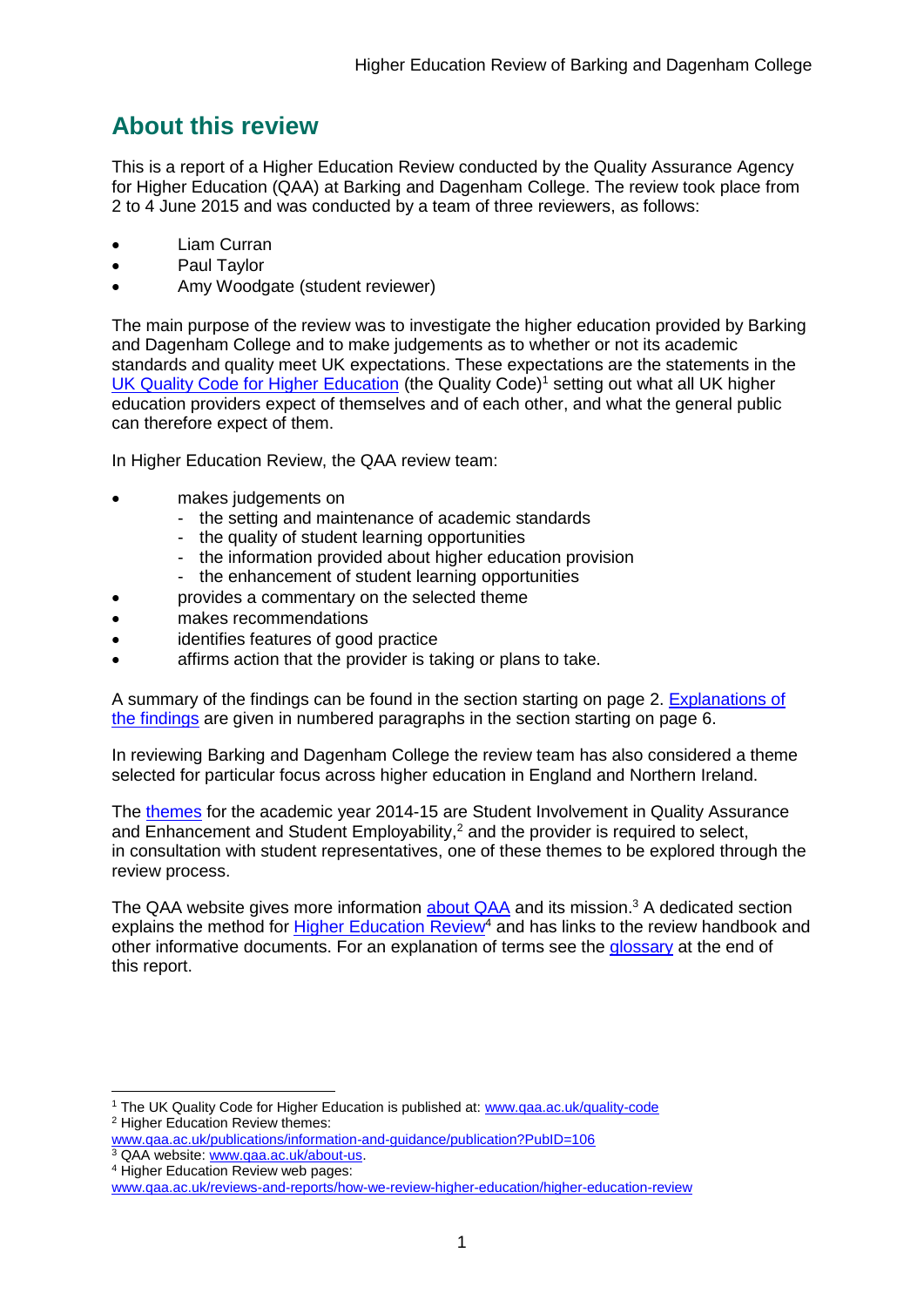## <span id="page-2-0"></span>**Key findings**

## <span id="page-2-1"></span>**QAA's judgements about Barking and Dagenham College**

The QAA review team formed the following judgements about the higher education provision at Barking and Dagenham College.

- The maintenance of the academic standards of awards offered on behalf of degreeawarding bodies and other awarding organisations **meets** UK expectations.
- The quality of student learning opportunities **meets** UK expectations.
- The quality of the information about learning opportunities **meets** UK expectations.
- The enhancement of student learning opportunities **meets** UK expectations.

The QAA review team identified the following features of **good practice** at Barking and Dagenham College.

- The comprehensive and integrated approach to supporting students in their learning and development (Expectation B4).
- The wide ranging and innovative initiatives aimed at developing student. employability and entrepreneurship (Expectation B4 and Enhancement).
- The high level of engagement with students and the College's timely response to the student voice (Expectation B5).

## <span id="page-2-2"></span>**Recommendations**

The QAA review team makes the following **recommendations** to Barking and Dagenham College.

By September 2015:

- articulate a College-wide approach for the recognition of prior learning (Expectation B6)
- set clear expectations for the provision of feedback on work that is submitted late, and communicate this to students (Expectation B6).

By January 2016:

- strengthen and formalise the processes for the monitoring and oversight of workbased learning (Expectation B10)
- ensure the completeness and consistency of programme information for prospective applicants on the website (Expectations B2 and C).

By July 2016:

- in collaboration with awarding bodies, define clearly the status of work-based learning within programmes (Expectation B10)
- develop further the higher education self-evaluation process to make more effective use of quality assurance procedures in identifying enhancement priorities (Enhancement).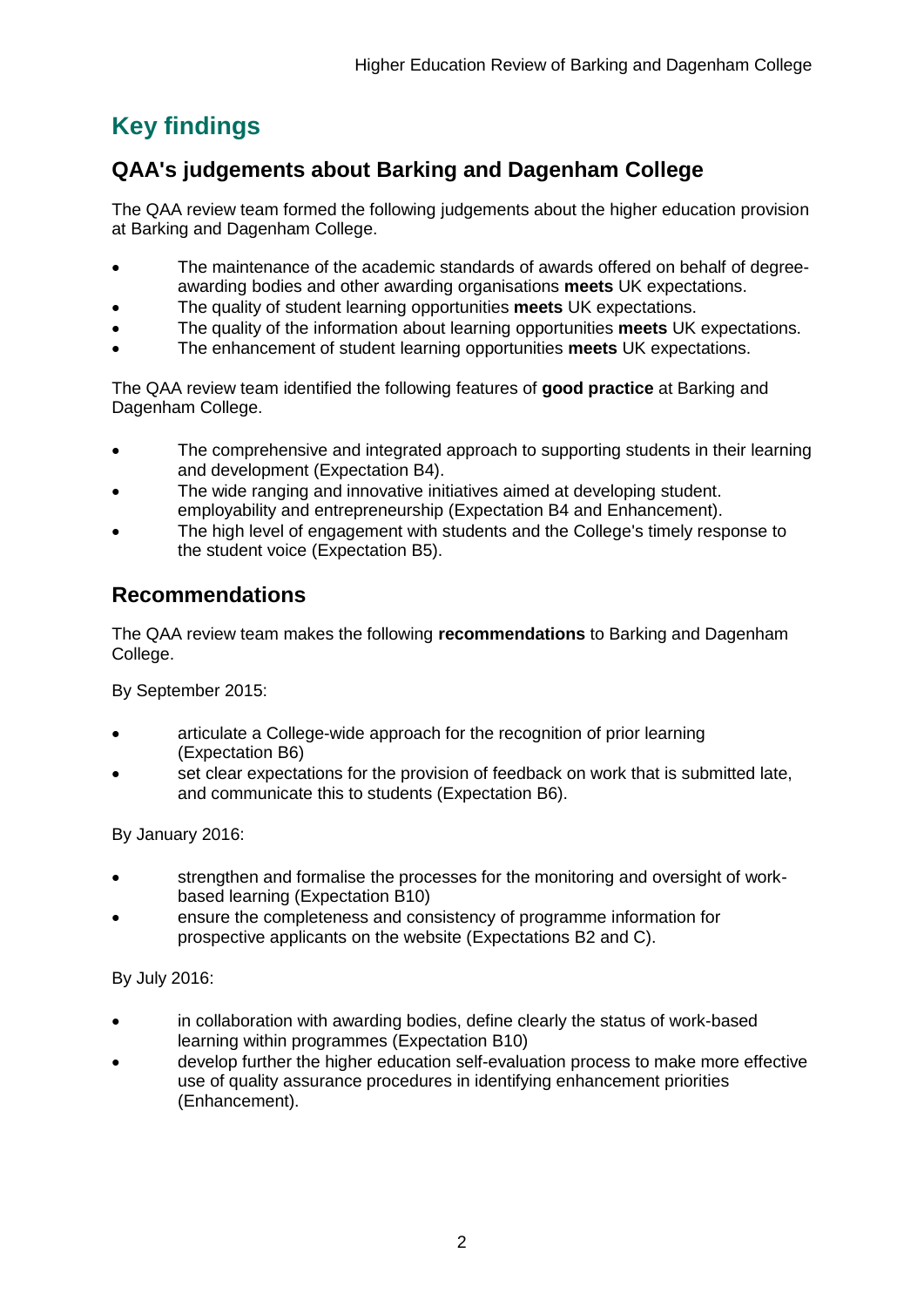## <span id="page-3-0"></span>**Affirmation of action being taken**

The QAA review team **affirms** the following actions that the Barking and Dagenham College is already taking to make academic standards secure and/or improve the educational provision offered to its students.

 The implementation of a periodic review process for Pearson Higher National programmes (Expectation B8).

## <span id="page-3-1"></span>**Theme: Student Involvement in Quality Assurance and Enhancement**

The College identifies student engagement as a strategic priority and has a range of well established mechanisms for achieving this, including the student representative system, student surveys, and informal feedback. Student views are used at various levels of the College to make planned improvements to learning opportunities. The College responds to the student voice in a timely and effective manner, ensuring students are kept informed of any action taken in response to their feedback. The College considers student engagement as an ongoing priority for enhancement with plans to further strengthen current arrangements.

Further explanation of the key findings can be found in the handbook available on the QAA webpage explaining **Higher Education Review**.

## <span id="page-3-2"></span>**About Barking and Dagenham College**

Barking and Dagenham College (the College) is a large general further education provider with some 12,400 students. Most of the College's provision is delivered from its Rush Green campus located between Romford and Dagenham, with a small number of programmes being delivered at other smaller sites. The College serves a local population characterised by high unemployment rates and below average school attainment. Aware of these challenges the College's higher education offer is intended to raise aspirations and support local residents into employment. The College's mission is 'to be outstanding in education, training and partnerships'.

The College has 337 students enrolled on a higher education programme within scope for this review, of which 22 per cent are part-time. The higher education offer at the College comprises a range of foundation and bachelor's degrees, including top-up programmes, a Master of Business Administration (MBA), a Postgraduate Certificate in Education (PGCE), and several Higher National Certificates and Diplomas (HNCs/HNDs). These programmes are offered through partnerships with five degree-awarding bodies: Canterbury Christ Church University; Glyndŵr University; the University for the Creative Arts; the University of East London; and the University of Northampton. Higher National programmes are awarded by the awarding organisation Pearson. At the time of the review visit, the College was in the process of teaching out provision delivered through the University of Northampton, and since the 2013-14 academic year all new students are enrolled on equivalent programmes awarded by Glyndŵr University.

Since the last QAA review in 2011 significant investment has been made in the College's estates, including both the redevelopment of the existing Rush Green campus and the acquisition of new campus buildings elsewhere. The College has also expanded its range of higher education provision to support progression from its existing programmes and to meet local demand for qualifications in other subject areas, such as engineering. The partnership with Glyndŵr University was established in August 2014.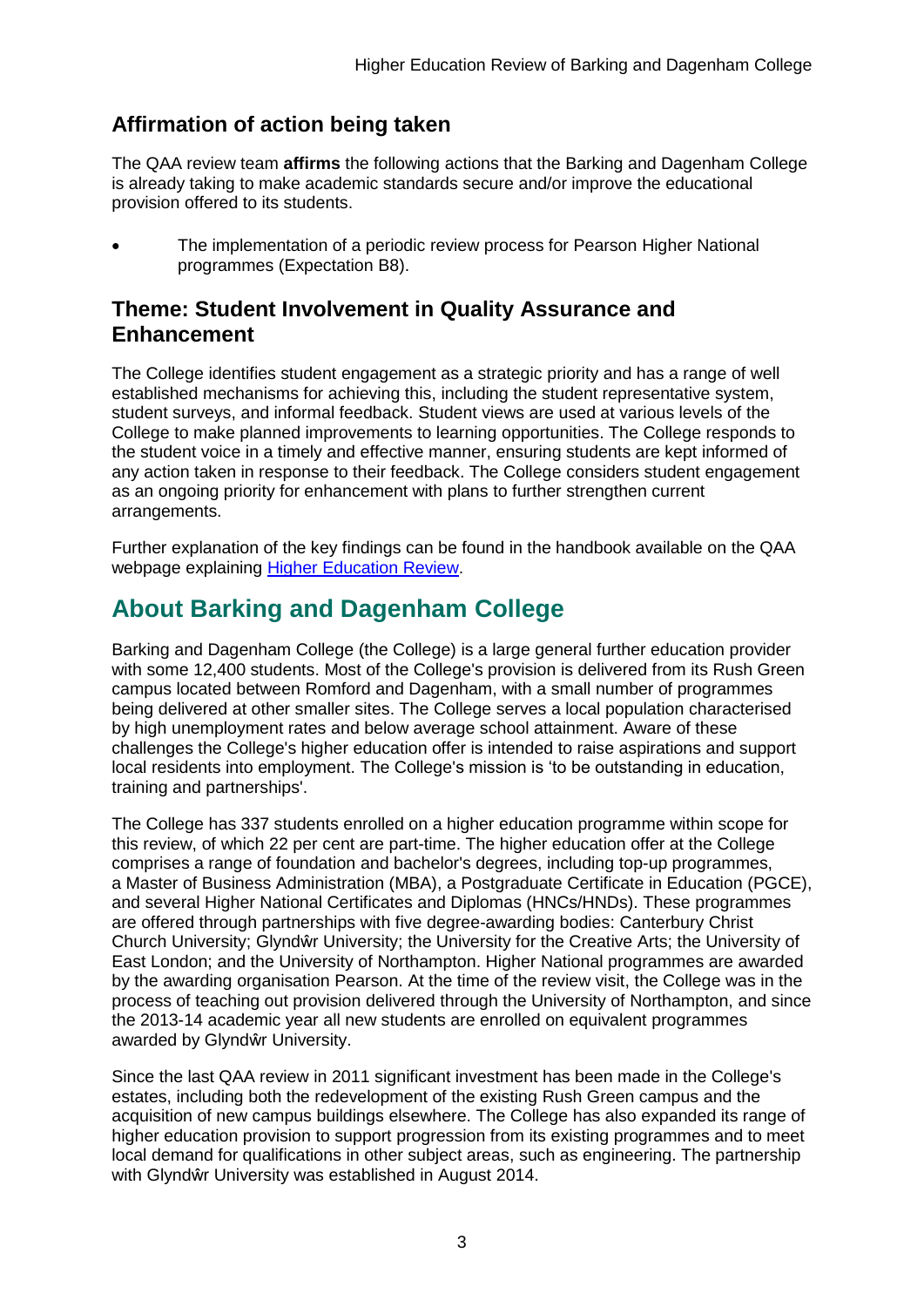The College is aware of the challenges in recruitment presented by external changes to the funding of higher education, but considers that the removal of student number control will provide opportunities for growth. Widening participation is a priority for the College and it continues to support local residents in gaining entry to higher education.

The College's last review by QAA identified four features of good practice, and one advisable and seven desirable recommendations. The present review team found that the College had generally taken effective and timely action in response to the recommendations made in the previous review report. The Higher Education Strategy Group has been subsumed into the Senior Leadership Team to streamline oversight of higher education. Strategies in the areas of learning, teaching and assessment have been developed further to provide an increased focus on higher education. More accurate data is now made available to course teams and these teams are required to reflect on this data in the annual review of programmes. The record-keeping of meetings has improved with more structured and detailed minutes. Student entitlement to personal tutorials is more clearly defined, although the team found that there is some variability in the experience of students across different programmes (see Expectation B4). Prospective students are now provided with more detailed information on fees, although the review team found that other aspects of programme-related information could be improved (see recommendation in paragraph 3.3).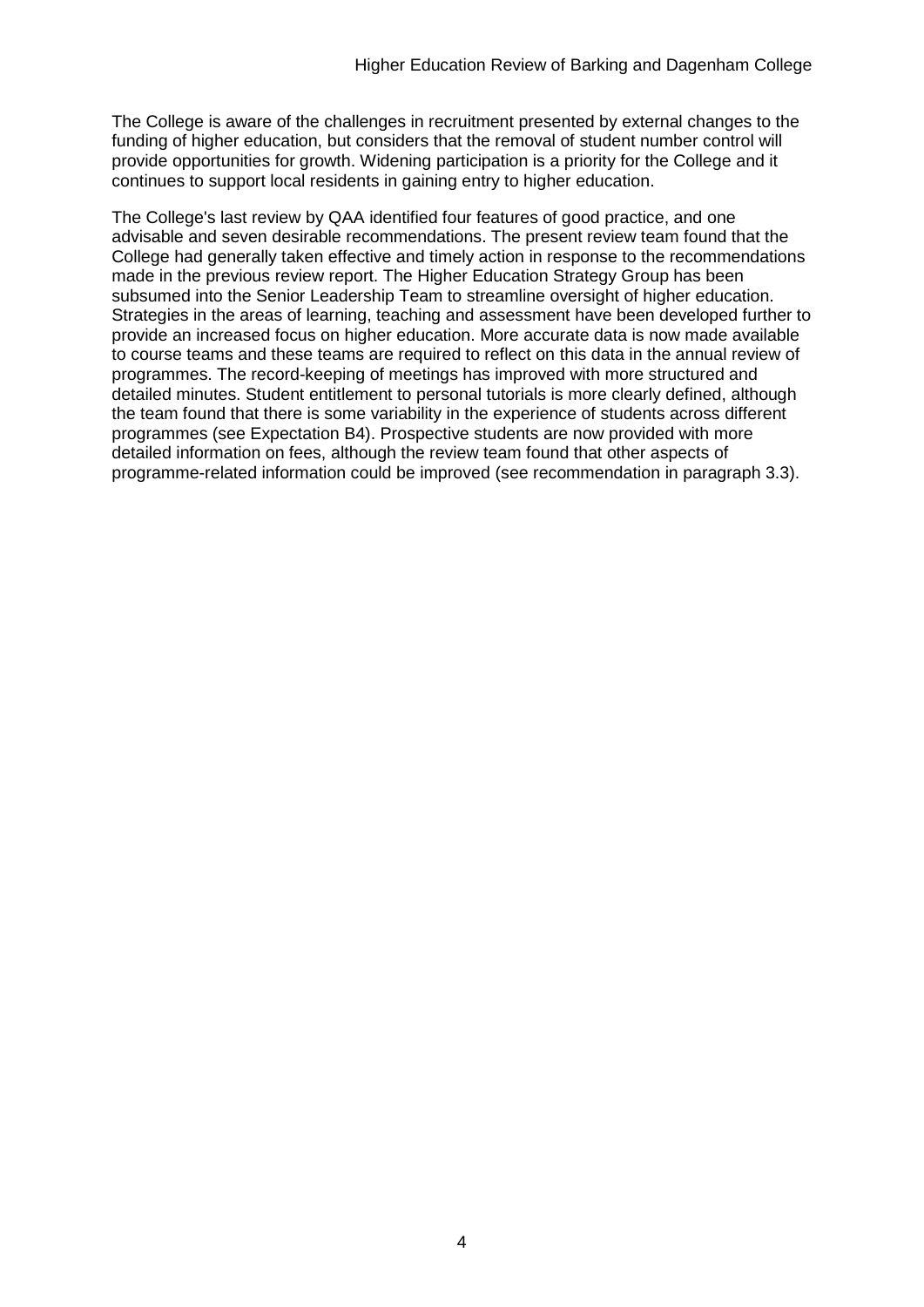## <span id="page-5-0"></span>**Explanation of the findings about Barking and Dagenham College**

This section explains the review findings in more detail.

Terms that may be unfamiliar to some readers have been included in a [brief glossary](#page-44-1) at the end of this report. A fuller [glossary of terms](http://www.qaa.ac.uk/Pages/GlossaryEN.aspx) is available on the QAA website, and formal definitions of certain terms may be found in the operational description and handbook for the [review method,](http://www.qaa.ac.uk/reviews-and-reports/how-we-review-higher-education/higher-education-review) also on the QAA website.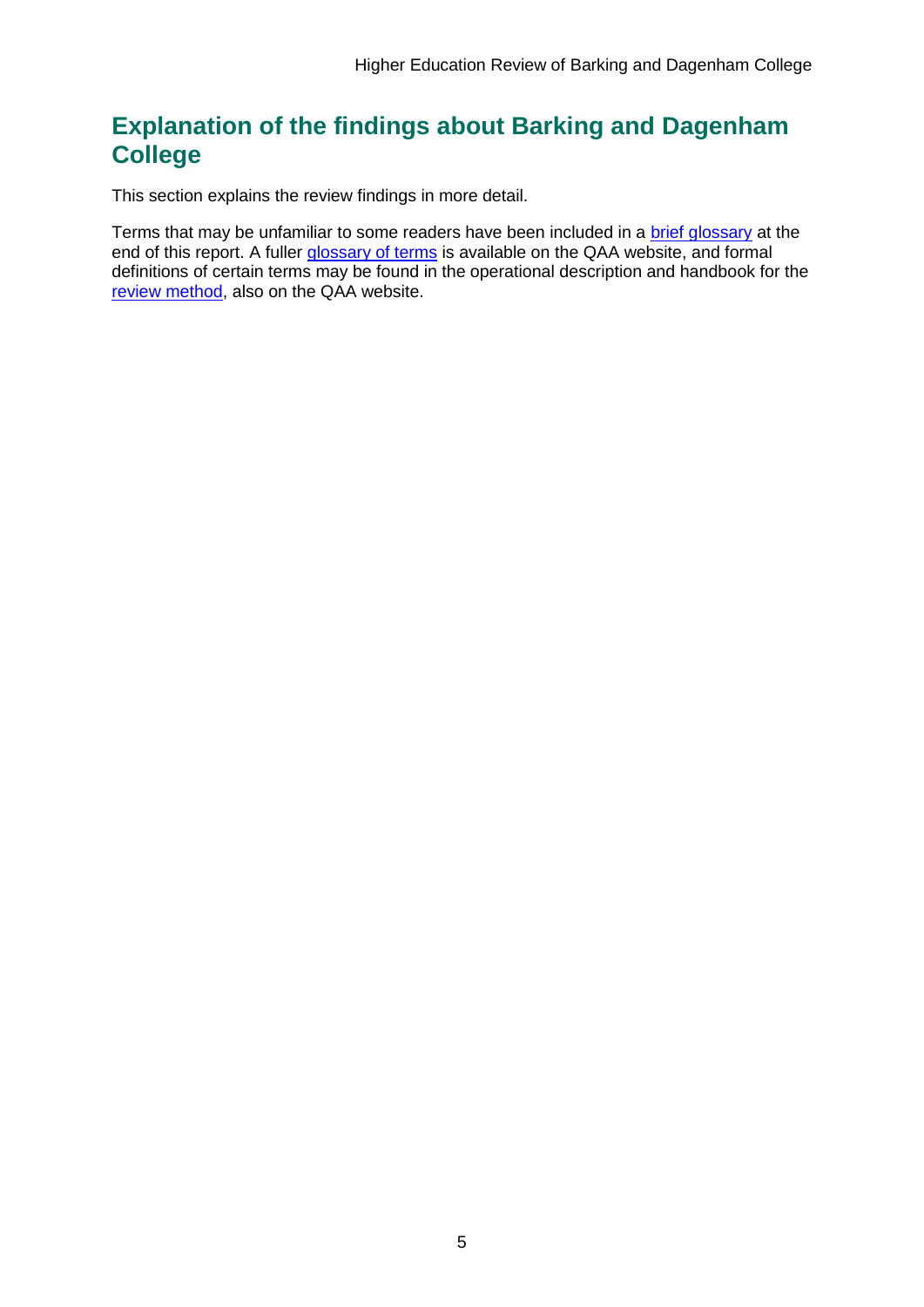## <span id="page-6-0"></span>**1 Judgement: The maintenance of the academic standards of awards offered on behalf of degree-awarding bodies and/or other awarding organisations**

**Expectation (A1): In order to secure threshold academic standards, degreeawarding bodies:** 

**a) ensure that the requirements of** *The Framework for Higher Education Qualifications in England, Wales and Northern Ireland* **are met by:**

- **positioning their qualifications at the appropriate level of the relevant framework for higher education qualifications**
- **ensuring that programme learning outcomes align with the relevant qualification descriptor in the relevant framework for higher education qualifications**
- **naming qualifications in accordance with the titling conventions specified in the frameworks for higher education qualifications**
- **awarding qualifications to mark the achievement of positively defined programme learning outcomes**

**b) consider and take account of QAA's guidance on qualification characteristics** 

**c) where they award UK credit, assign credit values and design programmes that align with the specifications of the relevant national credit framework** 

## **d) consider and take account of relevant Subject Benchmark Statements.**

### **Quality Code,** *Chapter A1: UK and European Reference Points for Academic Standards*

## **Findings**

1.1 The College's degree-awarding bodies and awarding organisation are ultimately responsible for setting threshold academic standards and ensuring that qualifications take appropriate account of external reference points. The nature of the College's partnership and associated responsibilities for maintaining academic standards varies across each of the awarding partners. Staff involved in the design of programmes adhere to the relevant degree-awarding body's quality assurance processes to ensure proposals for new programmes are appropriately developed prior to formal approval. For Higher National programmes, Pearson provides generic programme specifications and ensures that learning outcomes reflect the appropriate level of the qualification.

1.2 The team tested the College's approach to meeting this Expectation by reviewing programme specifications, documentary evidence of programme approval events and written agreements with degree-awarding bodies. The review team also held meetings with senior staff and academic staff.

1.3 For validated programmes, staff use *The Framework for Higher Education Qualifications in England, Wales and Northern Ireland* (FHEQ) and Subject Benchmark Statements to set learning outcomes and design assessment tasks. The review team found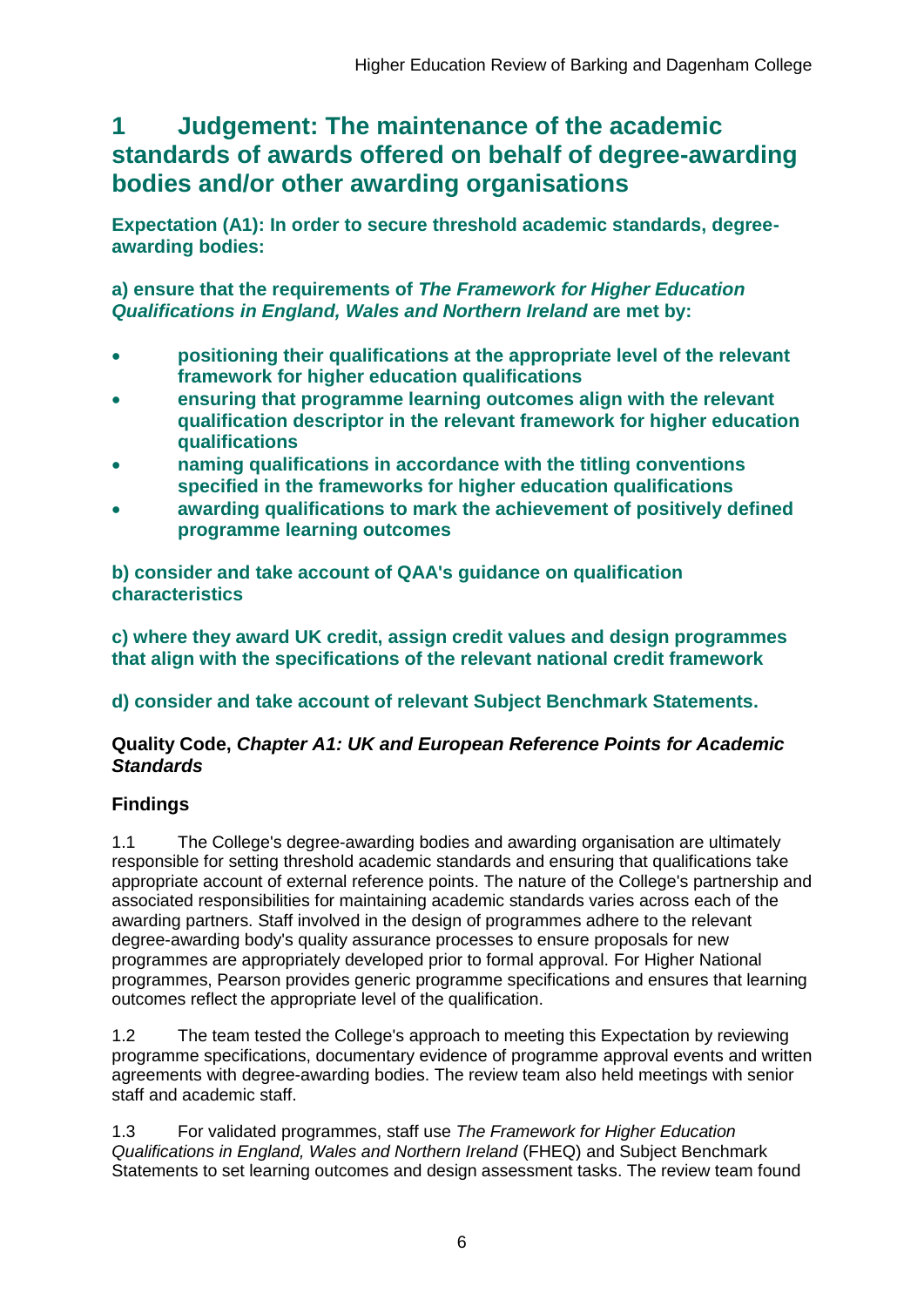that appropriate consideration is given to the academic level of the qualification and other external reference points before proposals are put forward for external validation. External examiners confirm ongoing alignment to relevant external reference points.

1.4 For qualifications designed by the degree-awarding bodies and awarding organisation, staff make appropriate use of programme specifications as a reference point in the learning, teaching and assessment of programmes. Programme specifications vary according to the degree-awarding body's requirements but in each case the qualification is positioned at the appropriate level and there is reference to Subject Benchmark Statements.

1.5 Discussions with College staff confirmed that programme teams have extensive experience of developing and writing programmes, and that they are appropriately supported by link tutors at the corresponding University. Academic staff demonstrated a high level of awareness of external reference points, including the use of the *Foundation Degree Qualification Benchmark*. Programme teams are also supported locally by the College's Higher Education Office (HE Office), which ensures staff have access to the latest version of degree-awarding body regulations and provides support in interpreting these requirements.

1.6 Overall the team concludes that through close adherence to awarding partners' quality assurance processes the College takes appropriate account of external reference points in the maintenance of academic standards. Therefore, Expectation A1 is met and the associated level of risk is low.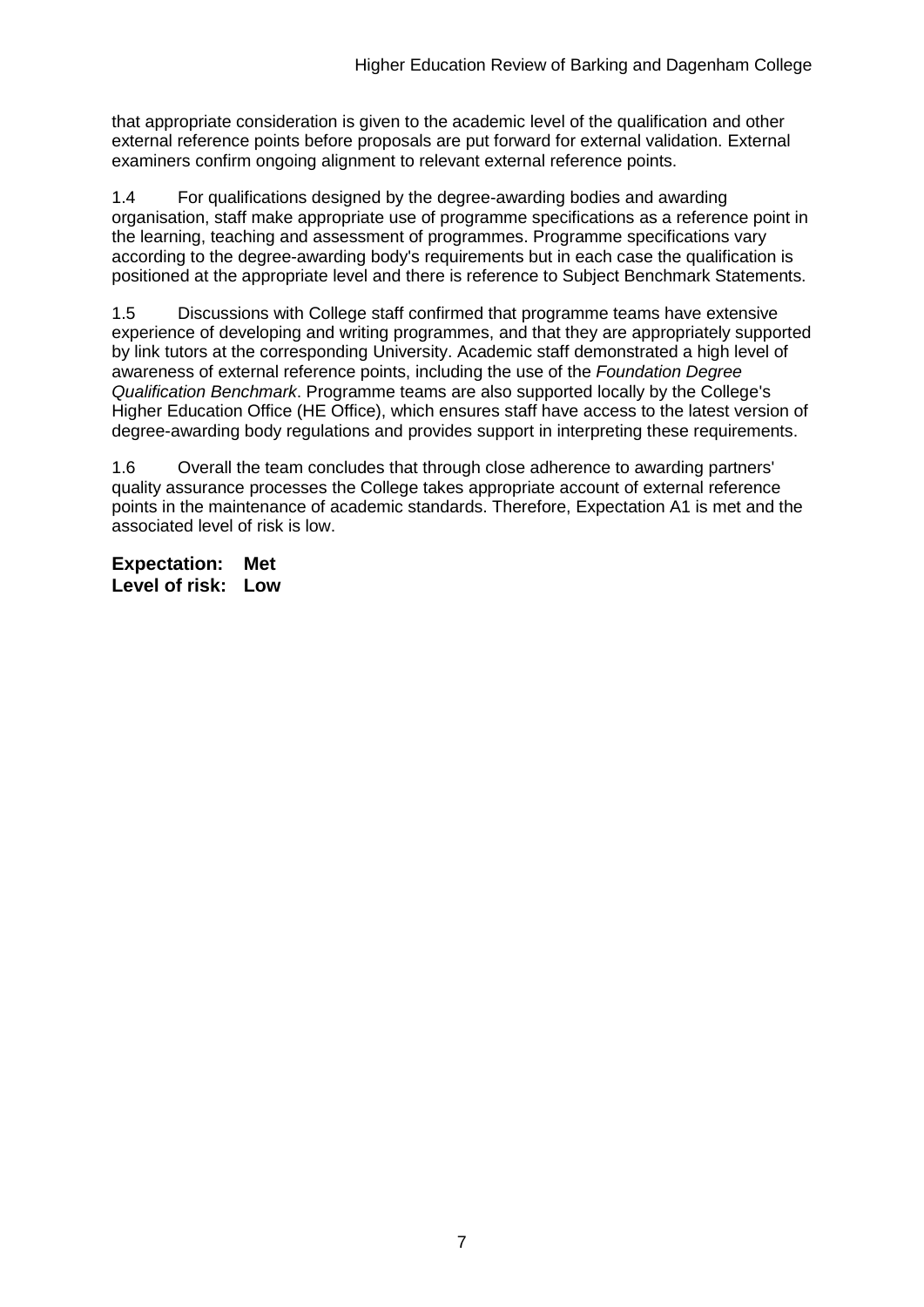**Expectation (A2.1): In order to secure their academic standards, degree-awarding bodies establish transparent and comprehensive academic frameworks and regulations to govern how they award academic credit and qualifications.**

#### **Quality Code,** *Chapter A2: Degree-Awarding Bodies' Reference Points for Academic Standards*

### **Findings**

1.7 For university programmes, the College follows the academic regulations and regulatory frameworks of each degree-awarding body. For Higher National programmes, the College has developed its own processes for assessment, including the operation of examination boards, which meet Pearson requirements.

1.8 Additionally, the College has its own internal structures to manage the quality assurance of all higher education provision. The dedicated HE Office has operational responsibility for leading and coordinating all higher education provision. The deliberative committee structure comprises the Strategic Leadership Team (SLT) responsible for setting higher education strategy; the Higher Educational Operational Group which implements College strategy and has oversight of the quality assurance of higher education; and Academic Board, a subcommittee of SLT, which monitors the performance of all College programmes.

1.9 The review team tested this Expectation by reviewing degree-awarding body agreements, terms of reference for College committees, a sample of minutes of meetings and assessment boards. The team also met senior and academic staff.

1.10 The College has clear and well established structures for managing its higher education provision and these operate with due regard to each degree-awarding body's requirements. Staff are made aware of their expected involvement in relevant committees through a Higher Education Staff Handbook issued at the start of each academic year and updated annually. Minutes of meetings confirm that there is comprehensive oversight of higher education at both programme and College level. College-wide committees often give separate and detailed consideration to higher education-related issues.

1.11 There is sound evidence that the College adheres to University processes for the award of academic credit and teaching staff participate in assessment boards held at the corresponding degree-awarding body. For Higher National programmes, there is a rigorous system in place to govern the award of academic credit at module and programme level, and assessment decisions are overseen by the Higher Education Examination Board. The latter does not have authority to alter assessment decisions but it monitors and reviews student achievement across all higher education programmes.

1.12 The review team concludes that the College has appropriate internal quality assurance and governance processes to fulfil its responsibilities to its awarding partners. Therefore the Expectation is met and the associated level of risk is low.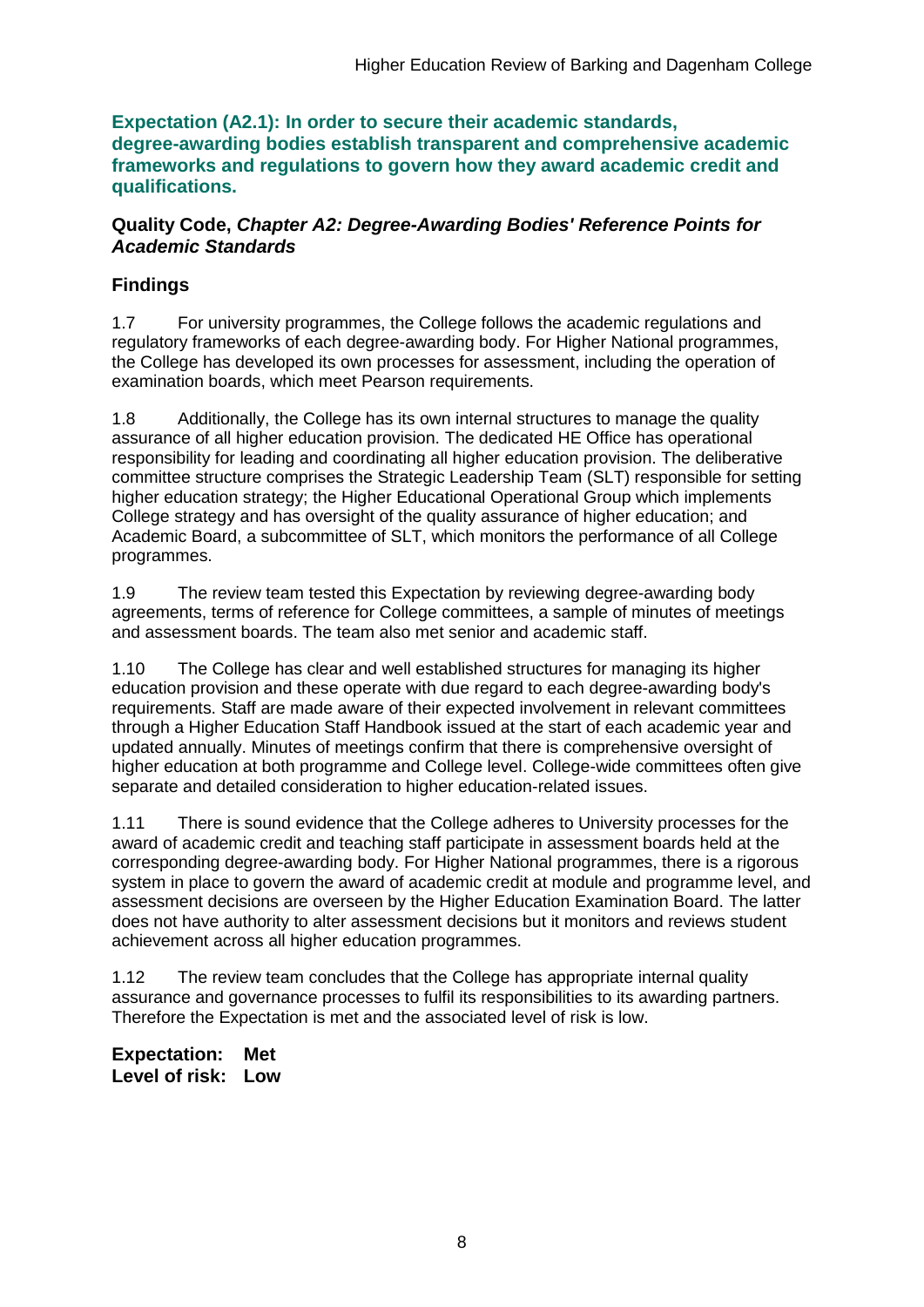**Expectation (A2.2): Degree-awarding bodies maintain a definitive record of each programme and qualification that they approve (and of subsequent changes to it) which constitutes the reference point for delivery and assessment of the programme, its monitoring and review, and for the provision of records of study to students and alumni.** 

#### **Quality Code,** *Chapter A2: Degree-Awarding Bodies' Reference Points for Academic Standards*

## **Findings**

1.13 The responsibility for producing and maintaining a definitive record of each programme, in the form of programme specifications, ultimately resides with degreeawarding bodies. However, for certain validated programmes College staff produce programme specifications using the degree-awarding body's prescribed format, and these are formally approved during validation events. For Higher National awards, the College employs standardised information produced by Pearson to develop contextualised programme specifications that reflect the local context. The College is responsible for ensuring these specifications are used as reference points in the delivery and assessment of programmes, and that information in programme specifications is communicated to staff and students.

1.14 In testing this Expectation, the team reviewed a sample of programme specifications across the full range of provision, records of degree-awarding body approval events and the College website. The team met senior and teaching staff to assess the College's adherence to delegated operational standards. The review team also met students to ascertain their views on the information that is made available to them.

1.15 Programme specifications contain programme aims, learning outcomes and module descriptors, and make explicit reference to external reference points. These specifications also detail the award title and intermediate exit awards. Changes to programme specifications are managed effectively through the relevant degree-awarding body's processes. Staff the team met were aware of these processes and some had been involved in instigating changes to programmes based on the annual and ongoing review of the curriculum. Subsequent changes are then cascaded to programme teams and students.

1.16 Programme specifications are made available to students via the College's virtual learning environment (VLE), and in most cases are also published on the website for prospective applicants. Information in specifications is made more accessible to students through the provision of programme handbooks which include detailed information about the aims and learning outcomes, and the methods of learning, teaching and assessment. Students whom the team met confirmed that information about their programme of study is clear and accessible.

1.17 The College makes appropriate use of programme specifications as the definitive reference point for the delivery of qualifications on behalf of its degree-awarding bodies and awarding organisation. The review team concludes that the Expectation is met and the associated level of risk is low.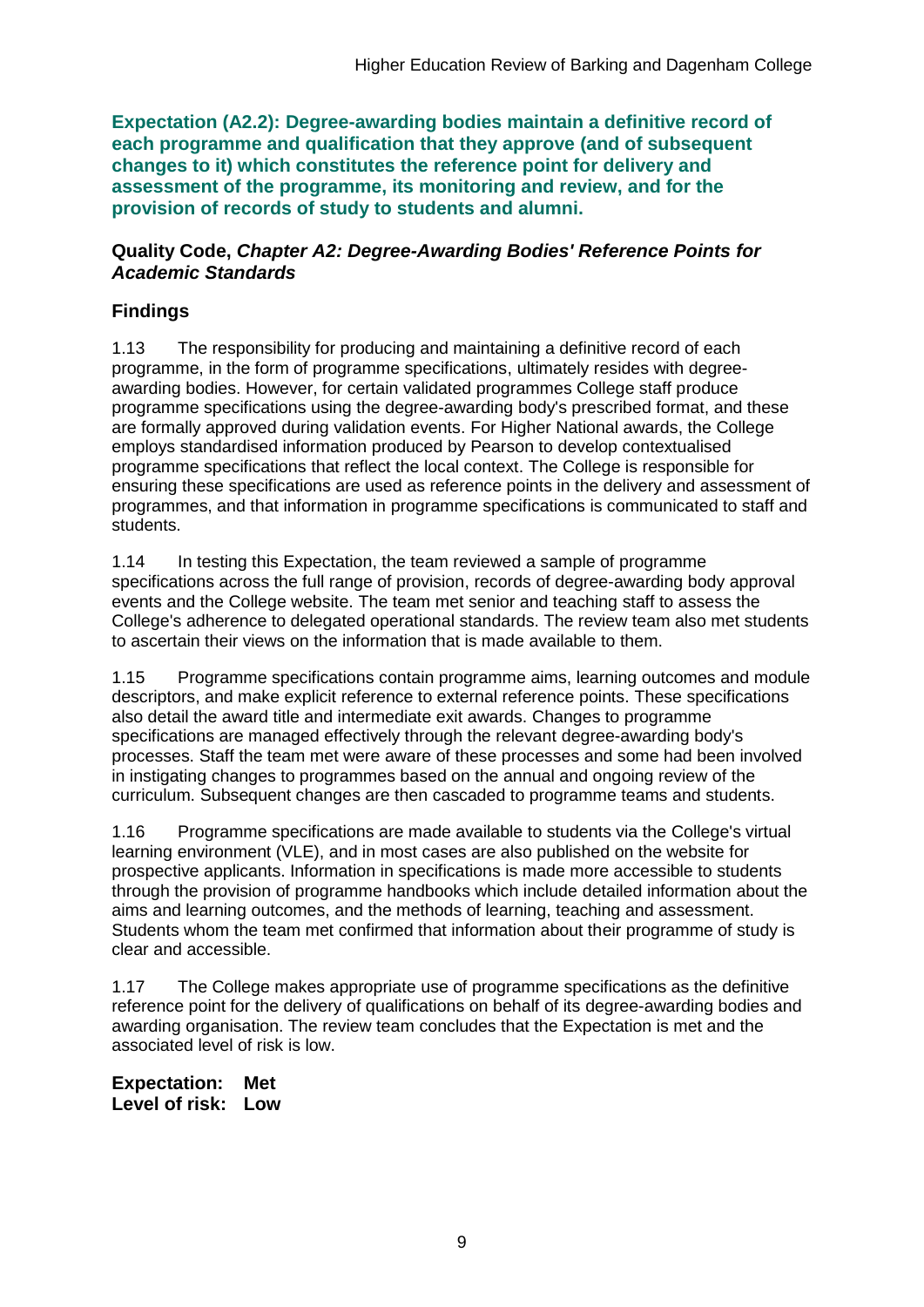**Expectation (A3.1): Degree-awarding bodies establish and consistently implement processes for the approval of taught programmes and research degrees that ensure that academic standards are set at a level which meets the UK threshold standard for the qualification and are in accordance with their own academic frameworks and regulations.**

#### **Quality Code,** *Chapter A3: Securing Academic Standards and an Outcomes-Based Approach to Academic Awards*

### **Findings**

1.18 The College's approach to programme approval essentially comprises two stages: internal consideration of the business case; and external approval by the degree-awarding body or awarding organisation. Prior to approaching a degree-awarding body for approval, the College's academic staff work in teams to develop proposals for new programmes. In the first instance this requires the completion of a College form to outline the rationale and demand for offering a particular higher education programme. Following approval of the initial proposal by an internal course approval panel comprising senior managers, staff then undertake more detailed planning and prepare documentation for submission to the degreeawarding body. The academic standards of the award are then scrutinised through a university orchestrated approval event. These procedures are intended to ensure that the programme aims, learning outcomes and module descriptors are set at the appropriate level and aligned to the FHEQ.

1.19 The team tested this Expectation by examining completed College programme approval forms, programme specifications and records of degree-awarding body validation and revalidation events. The team also explored the operation of programme approval processes with senior and academic staff.

1.20 The College's pro forma for the approval of new programmes, although not very detailed, acts as a check for ensuring only those programmes that are viable and can be appropriately resourced are submitted to the awarding partner. The College relies on the relevant university's processes for a full and thorough evaluation of the academic standards of the programme. Although not a formally documented part of the College's approval process, the team was informed that documentation prepared by programme teams is first checked internally by senior managers before submission to the degree-awarding body.

1.21 For validated programmes designed by the College, there is evidence that staff undertake a rigorous mapping exercise to ensure academic standards are set at the correct level. Documentation submitted to awarding bodies as part of the approval process is comprehensive, conforms to the particular university's requirements and gives consideration to the maintenance of academic standards of the award. Records of successful degreeawarding body approval events show the College's high level of preparation. The College also ensures that any recommendations arising from the event are addressed in accordance with required timescales.

1.22 The College is effective in fulfilling its responsibilities to its awarding partners for programme approval. The review team concludes that the Expectation is met and the associated level of risk is low.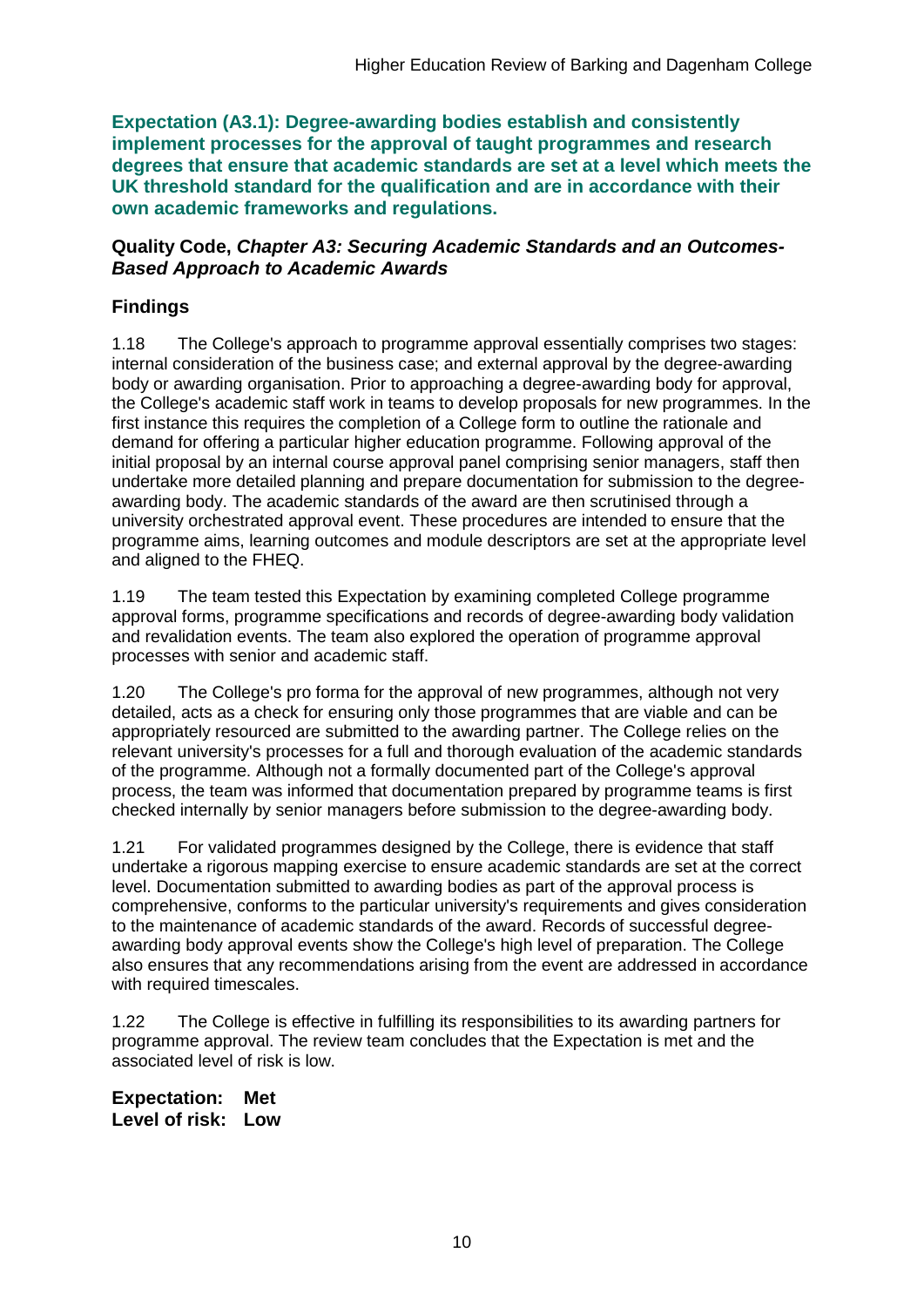**Expectation (A3.2): Degree-awarding bodies ensure that credit and qualifications are awarded only where:** 

- **the achievement of relevant learning outcomes (module learning outcomes in the case of credit and programme outcomes in the case of qualifications) has been demonstrated through assessment**
- **both UK threshold standards and their own academic standards have been satisfied.**

#### **Quality Code,** *Chapter A3: Securing Academic Standards and an Outcomes-Based Approach to Academic Awards*

## **Findings**

1.23 The College follows its degree-awarding bodies' procedures for the design, approval and marking of assessment. These are set out in each degree-awarding body's quality assurance policies which are made available online for staff. For university awards, the assessment strategies for individual programmes are either predetermined by the awarding body or approved during the formal validation event held at the College. Academic staff are expected to adhere to programme specifications which identify the methods by which learning outcomes are assessed.

1.24 For Higher National programmes, the College is responsible for designing contextualised assessment tasks based on the generic learning outcomes set by Pearson. The College maintains the security of its assessment processes for these programmes through internal verification of assignment briefs and assessed work.

1.25 Assessment boards provide a further check on the security of decision-making processes for assessment. For Higher National programmes these are operated by the College at programme-level in accordance with established terms of reference. For all university programmes, assessment boards are convened by the relevant degree-awarding body and attended by College staff. The College also operates a Higher Education Assessment Board to oversee the award of academic credit. This Board is held at the end of each academic year and has a rotating external chair.

1.26 The team reviewed this Expectation by examining the College's processes for assessment, programme specifications, records of assessment boards and evidence of verification processes. The team also met a range of staff and students.

1.27 For university programmes, there is sound evidence that the College adheres to the relevant degree-awarding body's assessment requirements. Assessment tasks are explicitly linked to learning outcomes and align with approved programme specifications. Processes for moderation (in the case of university programmes) and internal verification (in the case of Higher National awards) are robust and operated consistently. External examiner and verifier reports confirm the appropriateness of assessment processes in maintaining academic standards. Staff the team met were conversant with the processes for assessment and the requirements of the degree-awarding bodies with which they worked.

1.28 Assessment boards for Higher National programmes provide a further check on assessment decisions, ensuring the awarding organisation's criteria have been applied appropriately. There is also evidence that College staff attend assessment boards for their programmes held at the corresponding university.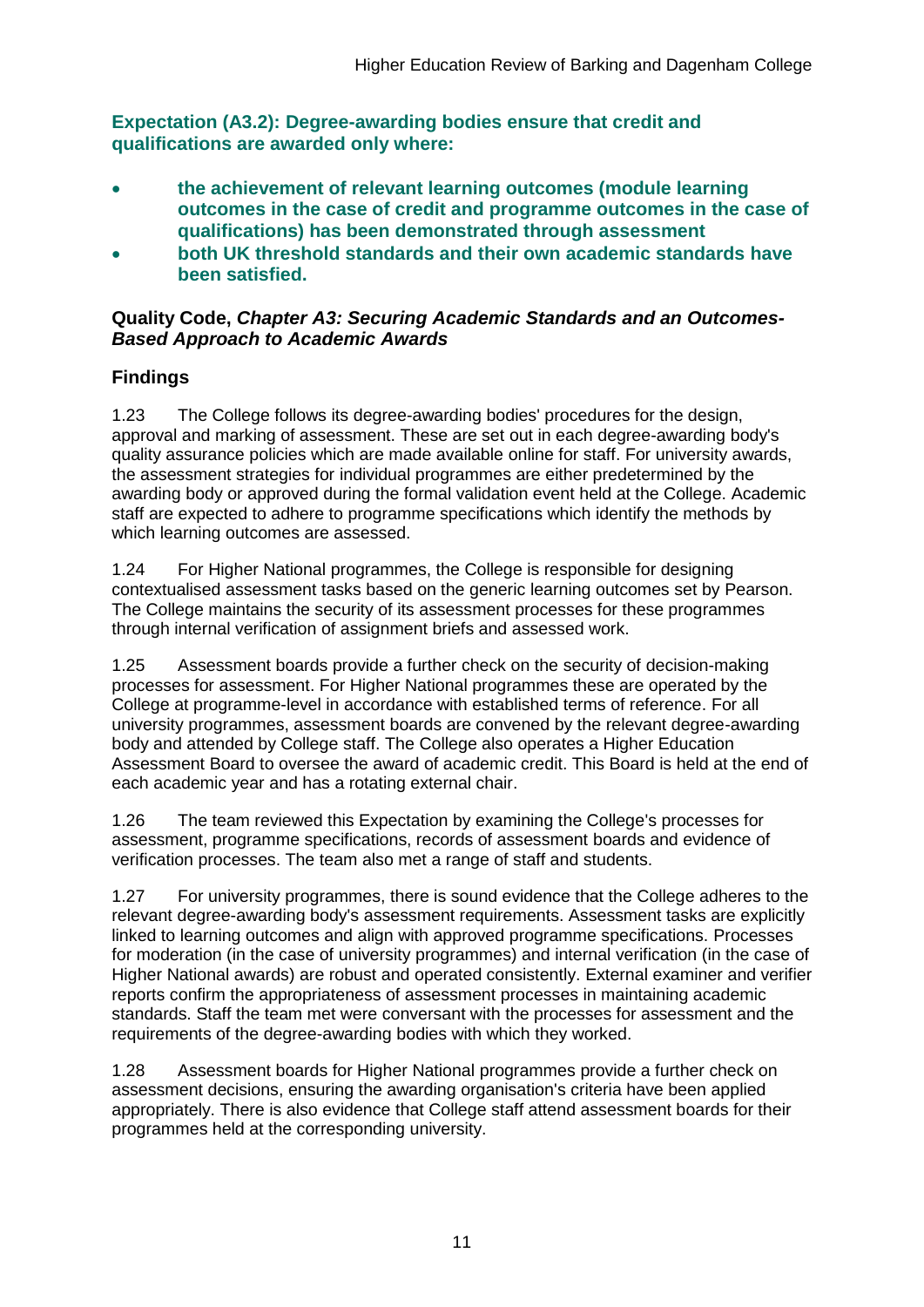1.29 In summary, the College is effectively managing its responsibilities for ensuring that academic credit and awards are based on the achievement of relevant learning outcomes. The team concludes that the Expectation is met and the associated risk is low.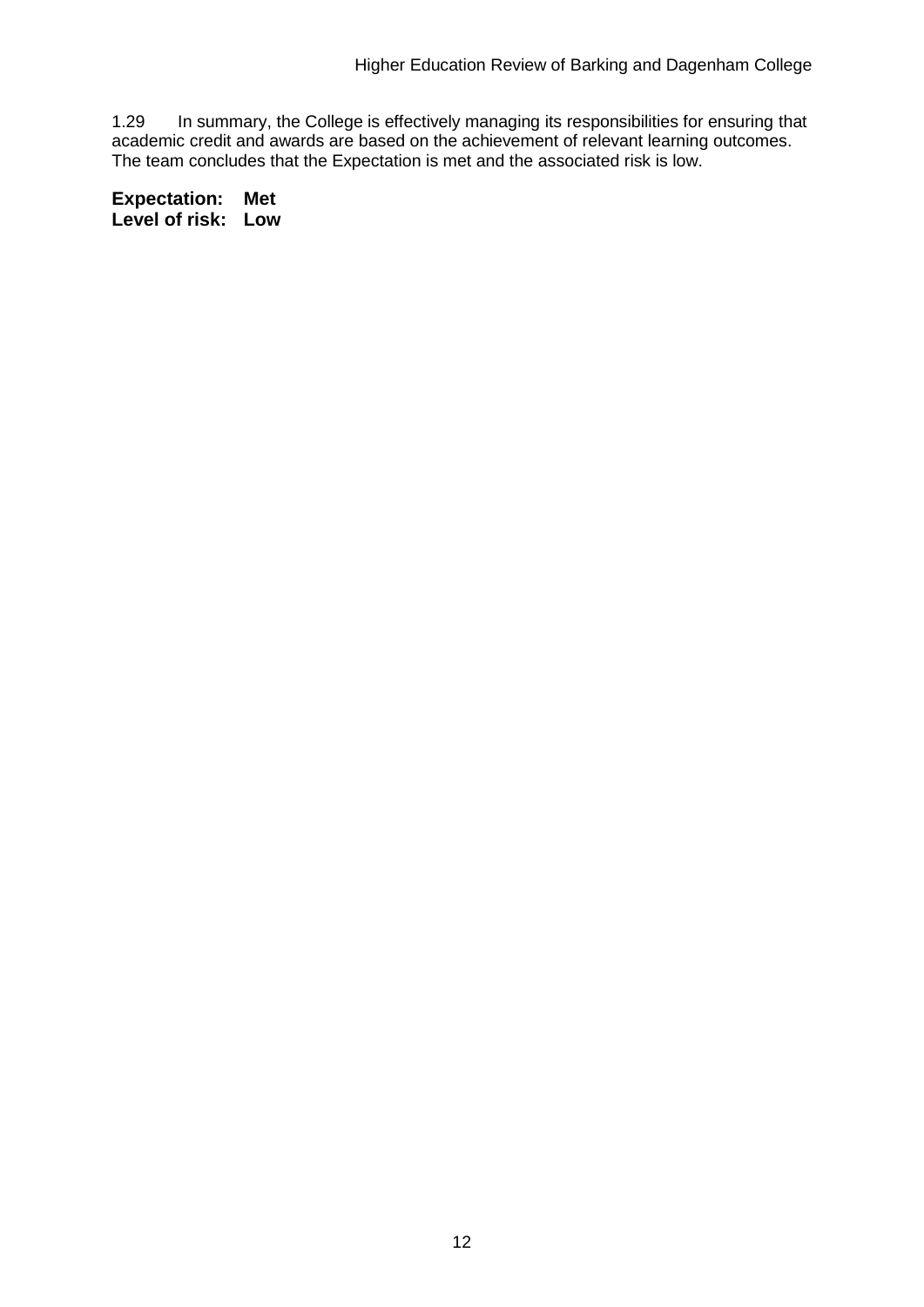**Expectation (A3.3): Degree-awarding bodies ensure that processes for the monitoring and review of programmes are implemented which explicitly address whether the UK threshold academic standards are achieved and whether the academic standards required by the individual degree-awarding body are being maintained.**

#### **Quality Code,** *Chapter A3: Securing Academic Standards and an Outcomes-Based Approach to Academic Awards*

### **Findings**

1.30 The College's awarding partners set out requirements for the annual review of programmes. The College produces an annual report for each higher education programme which involves the completion of either a university-devised template or the College's own pro forma. Reports are completed by the programme leader in conjunction with teaching staff and are discussed at course team meetings. These reports are then checked by curriculum managers and the HE Office prior to submission to the degree-awarding body.

1.31 Periodic review for university programmes is operated in accordance with each degree-awarding body's processes, as laid out in its quality assurance documentation. For Higher National programmes, Pearson is responsible for ensuring the ongoing validity of qualifications.

1.32 The team tested this Expectation through a review of completed annual programme review reports, minutes of course team meetings and external examiner reports. The team also met senior and teaching staff.

1.33 The College has developed its own documentation for annual programme review, although this is not in use across all higher education programmes as certain programmes still conform to the awarding body's template. However, in all cases annual review reports give consideration to the maintenance of academic standards. Reports make appropriate use of external examiner reports, student achievement and progression data, and staff feedback to evaluate the extent to which academic standards are being maintained.

1.34 Overall, the team found that the College's operation of annual programme review is effective and consistently applied across all higher education provision. The sample of programme review reports examined by the team were completed thoroughly and discussed at relevant committees. Actions arising from annual review are clearly documented and progress against action plans is monitored by programme teams with oversight by the HE Office.

1.35 For university programmes, the periodic review of the academic standards of awards is the responsibility of degree-awarding bodies. The team found that the College is thorough in its approach to preparing required documentation for submission to the degreeawarding body. Where periodic review involves the revalidation of an award designed by the College, there is also evidence that staff undertake a comprehensive review of the programme structure to ensure the ongoing currency of academic standards.

1.36 The team considers the College's processes for monitoring and review of programmes to be sound and rigorously applied, and concludes that the Expectation is met and the associated level of risk is low.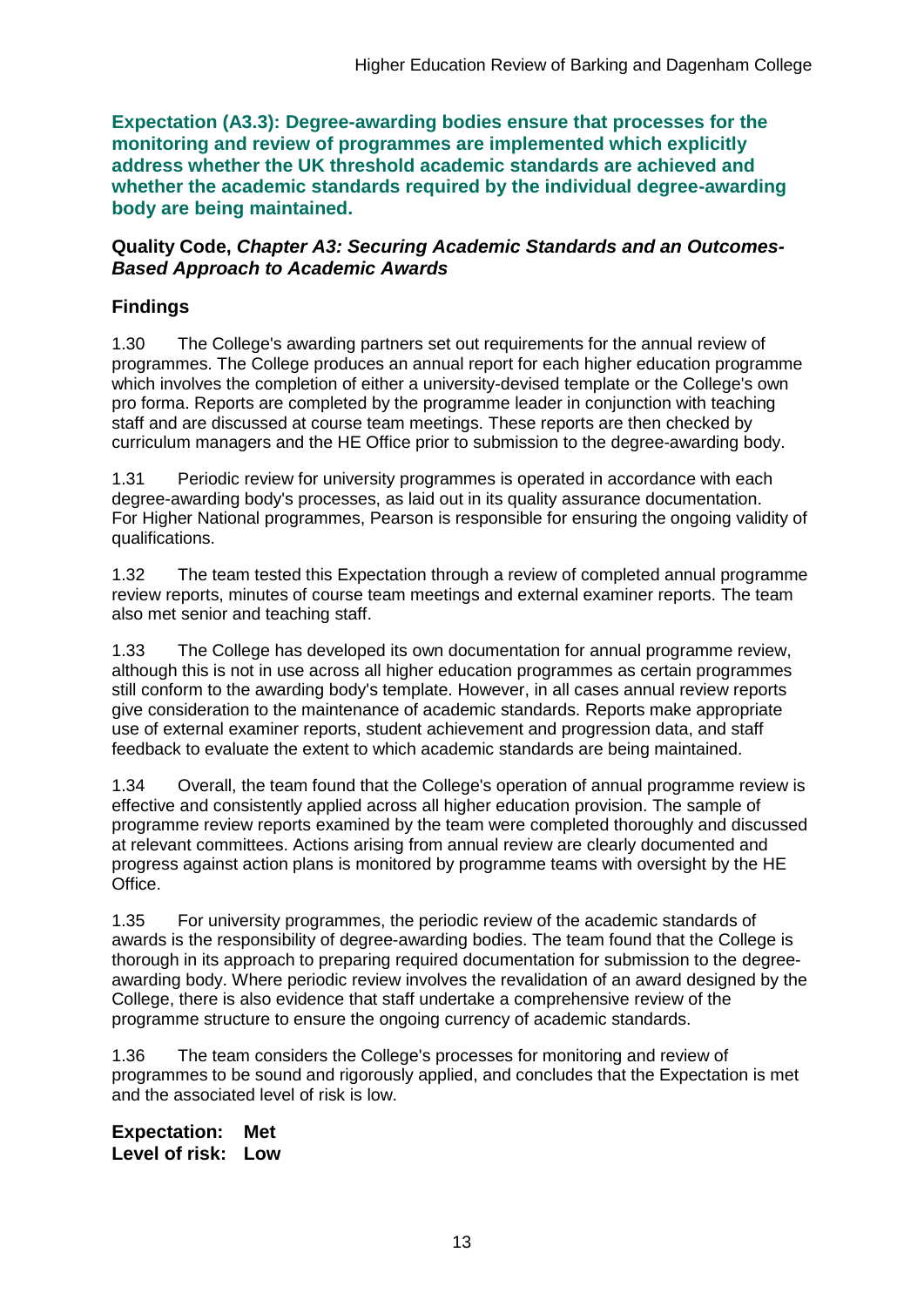**Expectation (A3.4): In order to be transparent and publicly accountable, degree-awarding bodies use external and independent expertise at key stages of setting and maintaining academic standards to advise on whether:**

- **UK threshold academic standards are set, delivered and achieved**
- **the academic standards of the degree-awarding body are appropriately set and maintained.**

#### **Quality Code,** *Chapter A3: Securing Academic Standards and an Outcomes-Based Approach to Academic Awards*

## **Findings**

1.37 Externality in relation to the setting and maintenance of academic standards is the responsibility of degree-awarding bodies and Pearson. Each degree-awarding body appoints an external member to programme approval panels and external examiners for the annual review of each programme delivered at the College. The College's main responsibilities in meeting this Expectation are to ensure appropriate consideration is given to the feedback provided by externals on the management and delivery of programmes.

1.38 The College also engages directly with external stakeholders in the development and review of programmes. This principally occurs through dialogue with employers during the development of initial proposals for new provision and through the appointment of an external academic to chair the Higher Education Assessment Board.

1.39 The team tested this Expectation through a review of records of programme approval events, external examiner reports, annual programme review reports and minutes of the Higher Education Assessment Board. The team also met a range of senior and teaching staff.

1.40 Individual programme teams have good links with employers and feedback from industry is used to inform the portfolio of higher education offered by the College and the design of individual programmes. This dialogue often takes the form of informal discussions, although the team heard of one example where feedback questionnaires were sent to employers in the period leading up to the development of a new programme.

1.41 College staff clearly value the role of external academics and industry experts on approval panels operated by the degree-awarding bodies. Reports from these approval events confirm that universities seek appropriate input from external representatives, and that the College takes effective action in responding to actions raised by the panel.

1.42 The sample of external examiner reports reviewed by the team confirm that academic standards are being maintained by the College on behalf of its awarding partners. The College has an effective system for responding to actions identified by external examiners and this ensures that qualifications continue to align to UK threshold standards.

1.43 The Higher Education Assessment Board, although not a decision-making body, is also used by the College to provide an external view on the maintenance of academic standards. The purpose of the Board is to receive and review individual student achievement profiles at the end of the year, and the use of an external chair enables wider comparisons with the sector.

1.44 The College takes steps to engage directly with external stakeholders, and also fulfils its responsibilities to its awarding partners for making appropriate use of the expertise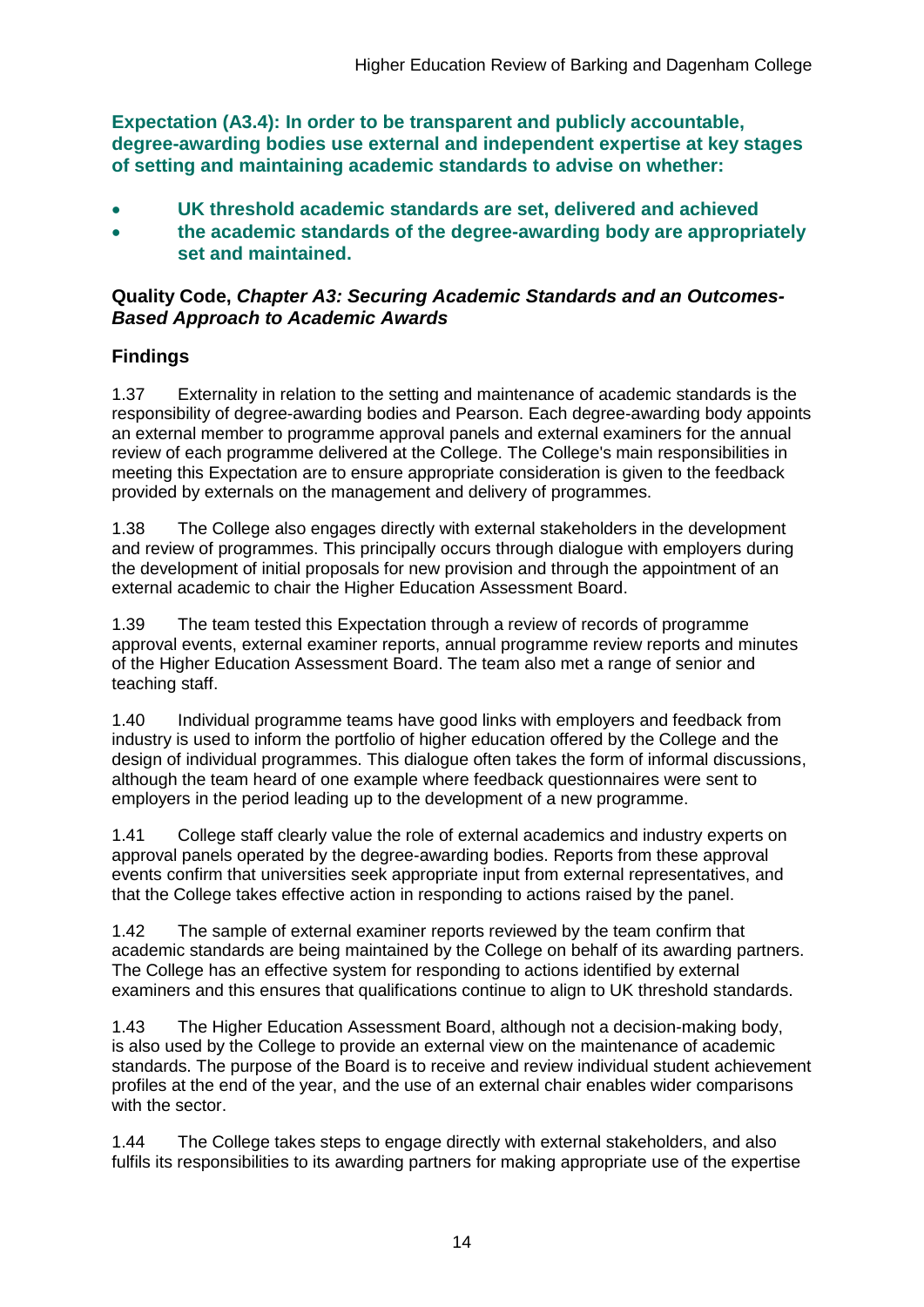provided by external approval panel members and external examiners. The team concludes that the Expectation is met and the associated risk is low.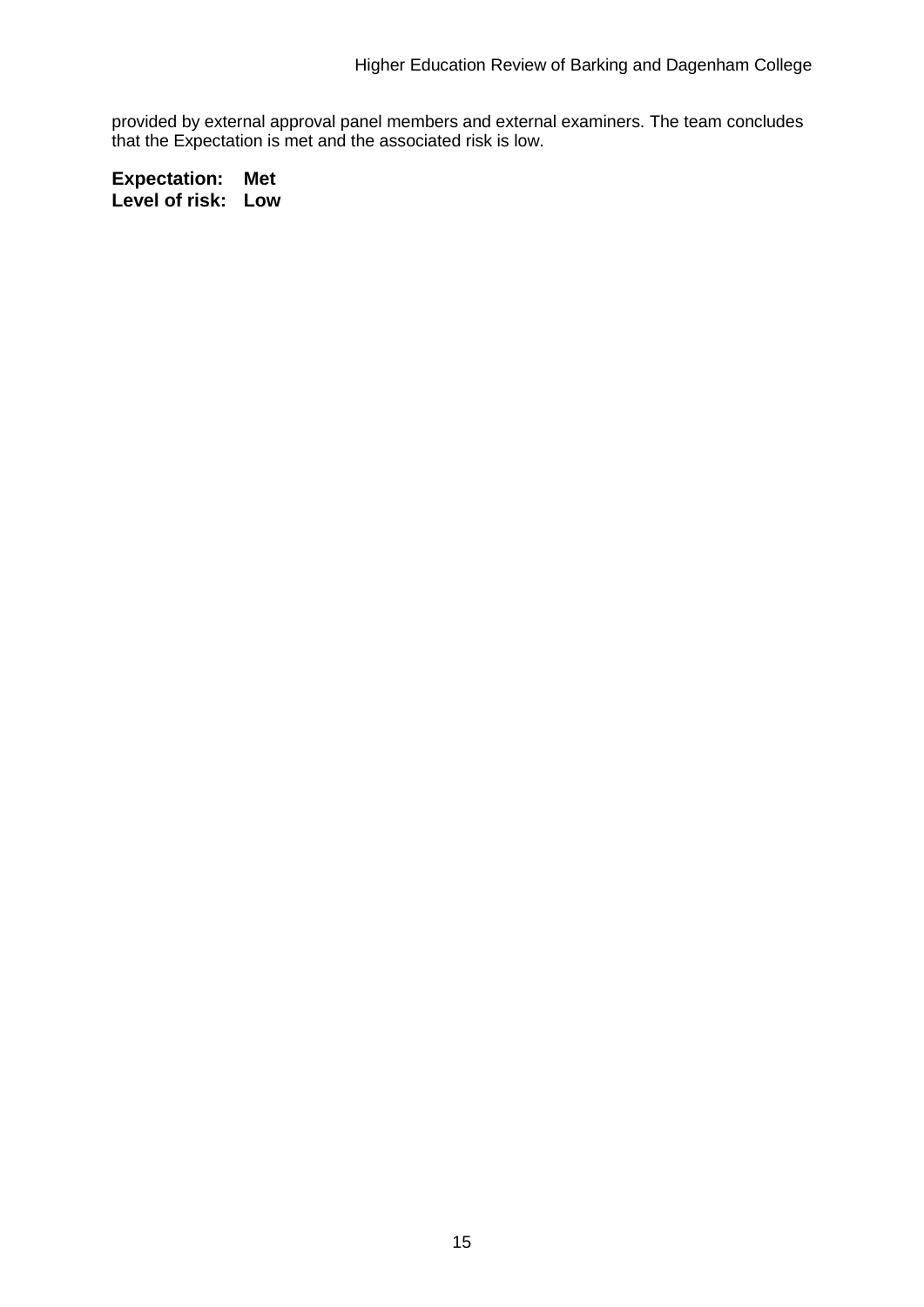## **The maintenance of the academic standards of awards offered on behalf of degree-awarding bodies and other awarding organisations: Summary of findings**

1.45 In reaching its judgement about threshold academic standards, the review team matched its findings against the criteria specified in Annex 2 of the published handbook. All expectations in this judgement area have been met the associated level of risk low in each case. The College's main responsibilities for maintaining academic standards are for adhering to the policies and processes of its degree-awarding bodies and awarding organisation, which it does effectively.

1.46 There are no features of good practice or recommendations in this area. The review team concludes therefore that the maintenance of the academic standards of awards offered on behalf of degree-awarding bodies and other awarding organisations **meets** UK expectations.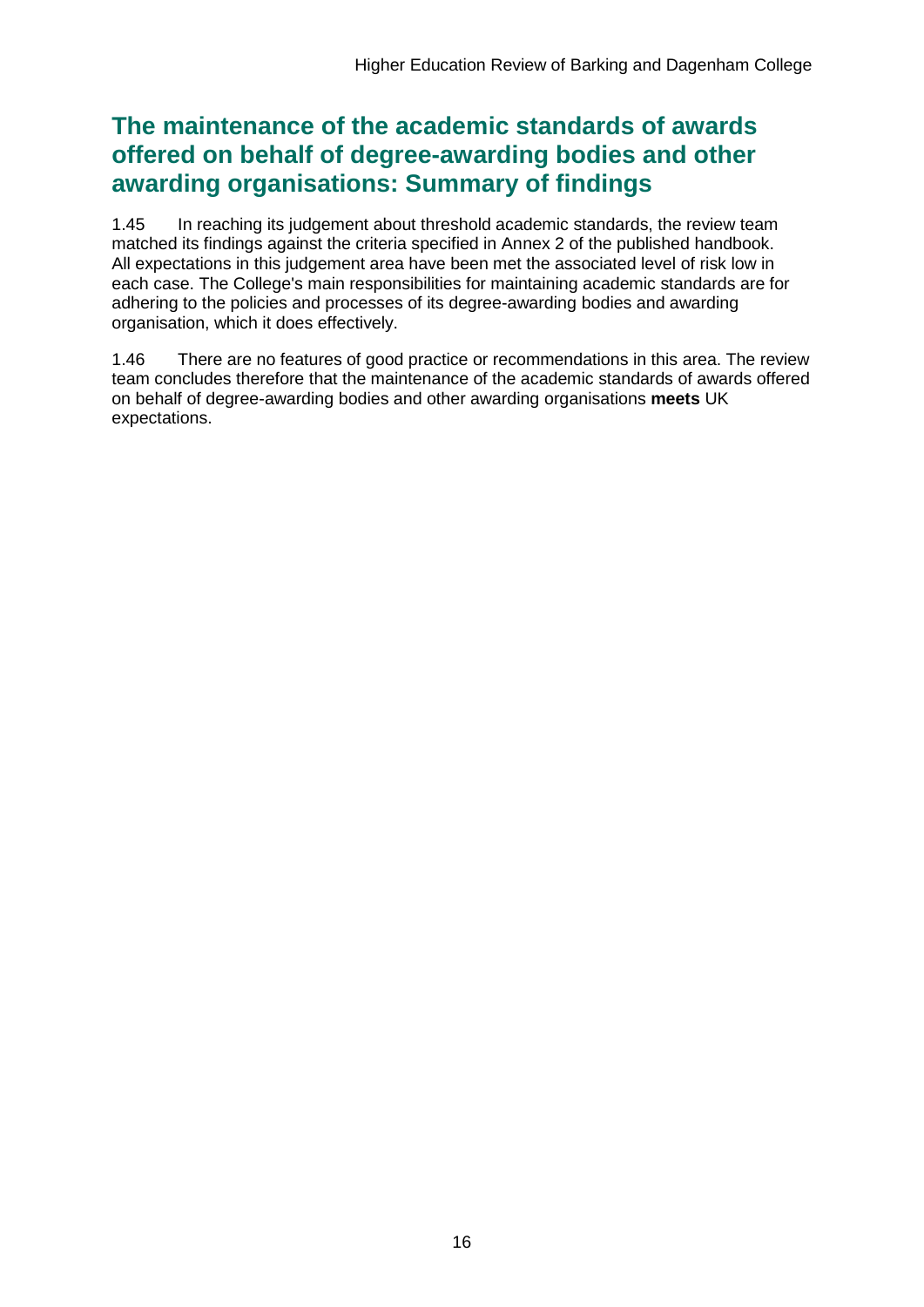## <span id="page-17-0"></span>**2 Judgement: The quality of student learning opportunities**

**Expectation (B1): Higher education providers, in discharging their responsibilities for setting and maintaining academic standards and assuring and enhancing the quality of learning opportunities, operate effective processes for the design, development and approval of programmes**

### **Quality Code,** *Chapter B1: Programme Design and Approval*

### **Findings**

2.1 The processes for programme approval are described in paragraph 1.18.

2.2 The College's responsibilities for programme design vary according to the agreement with each degree-awarding body. For certain university programmes the College leads on the design of the qualification working collaboratively with link tutors at the partner University. These proposals are then formally approved through the relevant degreeawarding body's quality assurance processes. For Higher National awards, the College's responsibilities are limited to the selection of optional units to supplement mandatory modules in providing the required credit for the qualification.

2.3 In testing this Expectation the team reviewed completed programme approval documentation, reports from degree-awarding body approval events, and the Staff Handbook. The review team also met senior and academic staff, students, and a representative from one of the degree-awarding bodies.

2.4 The College operates an effective internal programme approval process which involves scrutiny of the initial proposal at a number of levels, including sign-off by a formal panel. Although the College's pro forma for new programme approvals does not require detailed commentary, for example on programme content and structure, it was evident from meetings with staff that new provision involves extensive dialogue between teaching, senior and university staff. The College's diligence in preparing for the delivery of a new programme is evidenced by its successful track record of approval and re-approval by its degree-awarding bodies.

2.5 Within the College's Higher Education Staff Handbook externality is a prominent feature that is expected in programme design and approval. Programme teams make good use of feedback from their links with industry, for example the software purchased by the College to teach students on the Foundation Degree in 3D Design is the same as that used by local employers. Student views are also sought on the development of new provision through informal discussions between programme teams and existing students in similar subject areas.

2.6 Staff involved in the development of new programmes are adequately supported through a number of sources. The College's HE Office works closely with programme teams to ensure the correct quality assurance procedures are followed. Staff are also provided with comprehensive written information on the programme approval process through the Staff Handbook. Teaching staff the team met also emphasised the positive relationship they share with degree-awarding bodies and the importance of working closely with link tutors in developing new programmes.

2.7 The team concludes that the College operates effective processes for programme design and approval that give appropriate consideration to the quality of learning opportunities. Therefore the Expectation is met and the associated level of risk is low.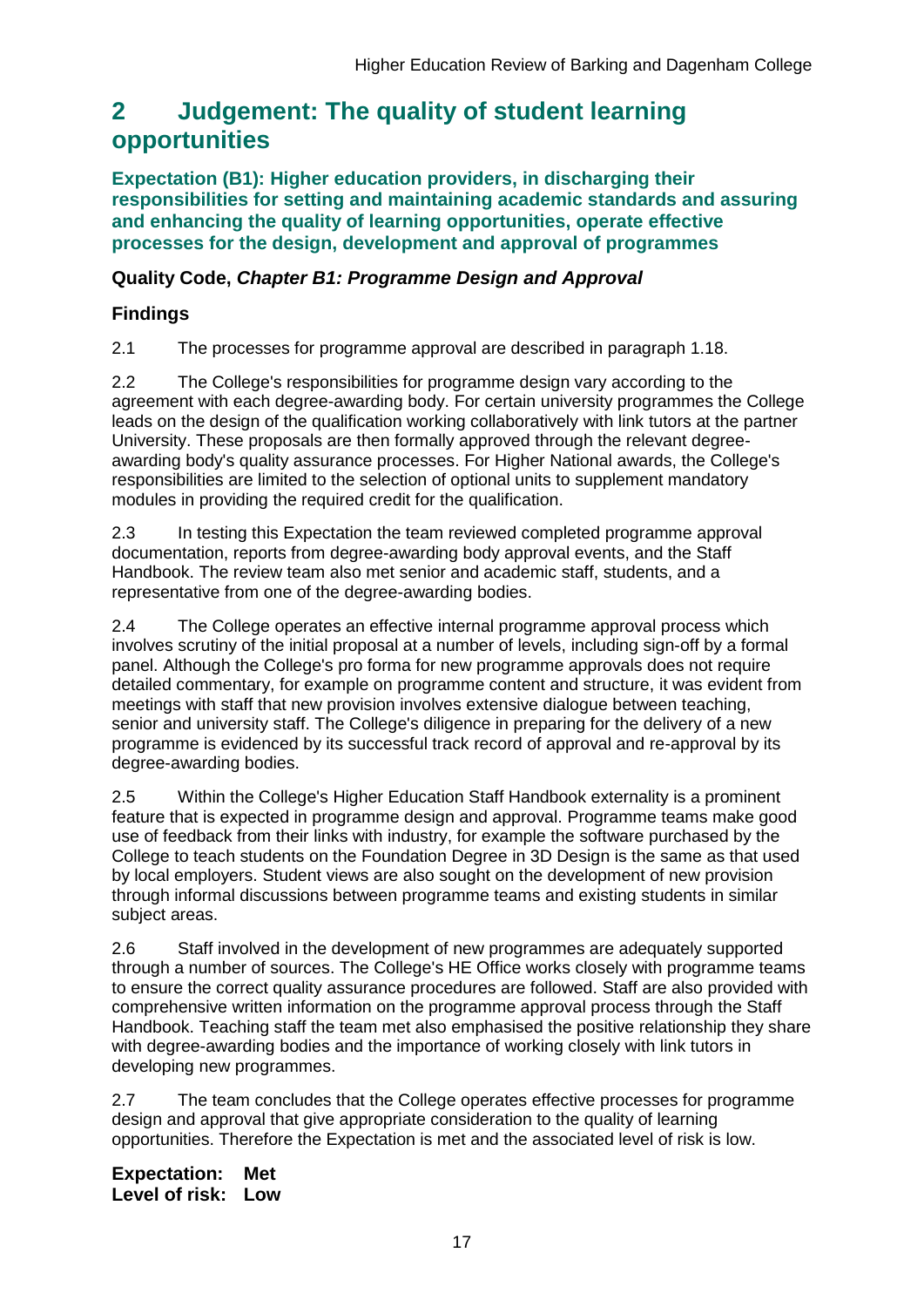**Expectation (B2): Recruitment, selection and admission policies and procedures adhere to the principles of fair admission. They are transparent, reliable, valid, inclusive and underpinned by appropriate organisational structures and processes. They support higher education providers in the selection of students who are able to complete their programme.**

### **Quality Code,** *Chapter B2: Recruitment, Selection and Admission*

## **Findings**

2.8 The College has a detailed admissions policy which outlines its commitment to providing a clear and consistent approach to the admissions process for students. All selected applicants are required to attend an interview with a member of staff from the curriculum team. Information about the College's higher education offer, including the admissions policy, is made available through the public website. Criteria for selecting applicants is set by the degree-awarding bodies and communicated to prospective applicants in published information. Under the collaborative agreements with its degreeawarding bodies, the College is responsible for handling all student enquiries, processing applications, conducting interviews and making admissions decisions.

2.9 The College Principal and Strategic Leadership Team have responsibility for reviewing the admissions policy, while the Admissions Manager is responsible for the consistent implementation and monitoring of procedures. Within the admission policy there is also scope for prospective applicants to make a formal complaint to the Head of Higher Education.

2.10 The team tested the College's operation of its admissions policy through a review of the information made available to prospective applicants, including the College website and the Higher Education Course Guide, and through meetings with a range of staff and students. The team also met teaching and support staff involved in the admissions process, and with students to understand their applicant experience.

2.11 The team found that appropriate information is made available to prospective applicants to enable them to make an informed choice. Information made available on the website and in the Course Guide reflects degree-awarding body requirements. Students the team met reported that they received adequate information throughout the application process to make an informed decision and commented positively on the support they received during the process. However, the team noted a number of inconsistencies in the completeness and detail of information made available through the website for individual programmes (see recommendation under Expectation C).

2.12 All interviews are conducted by the programme leader and handled in accordance with published procedures. Records of interviews are kept using standardised templates to ensure consistency in the decision-making process. Programme leaders the team met felt adequately supported and trained by both College and University colleagues to conduct applicant interviews. Other support staff involved in the admissions process are also trained in processing applications and there is close collaboration between teaching and administrative teams. Records of accepted students are shared with degree-awarding bodies to ensure thorough oversight of the process. Students the team met confirmed that the application process was straightforward.

2.13 The College is committed to widening participation and accepts applications from students with a non-traditional academic background. However, the opportunities for gaining entry to a programme through the recognition of prior learning are not always explicitly or clearly promoted to prospective applicants. For example, some programme specifications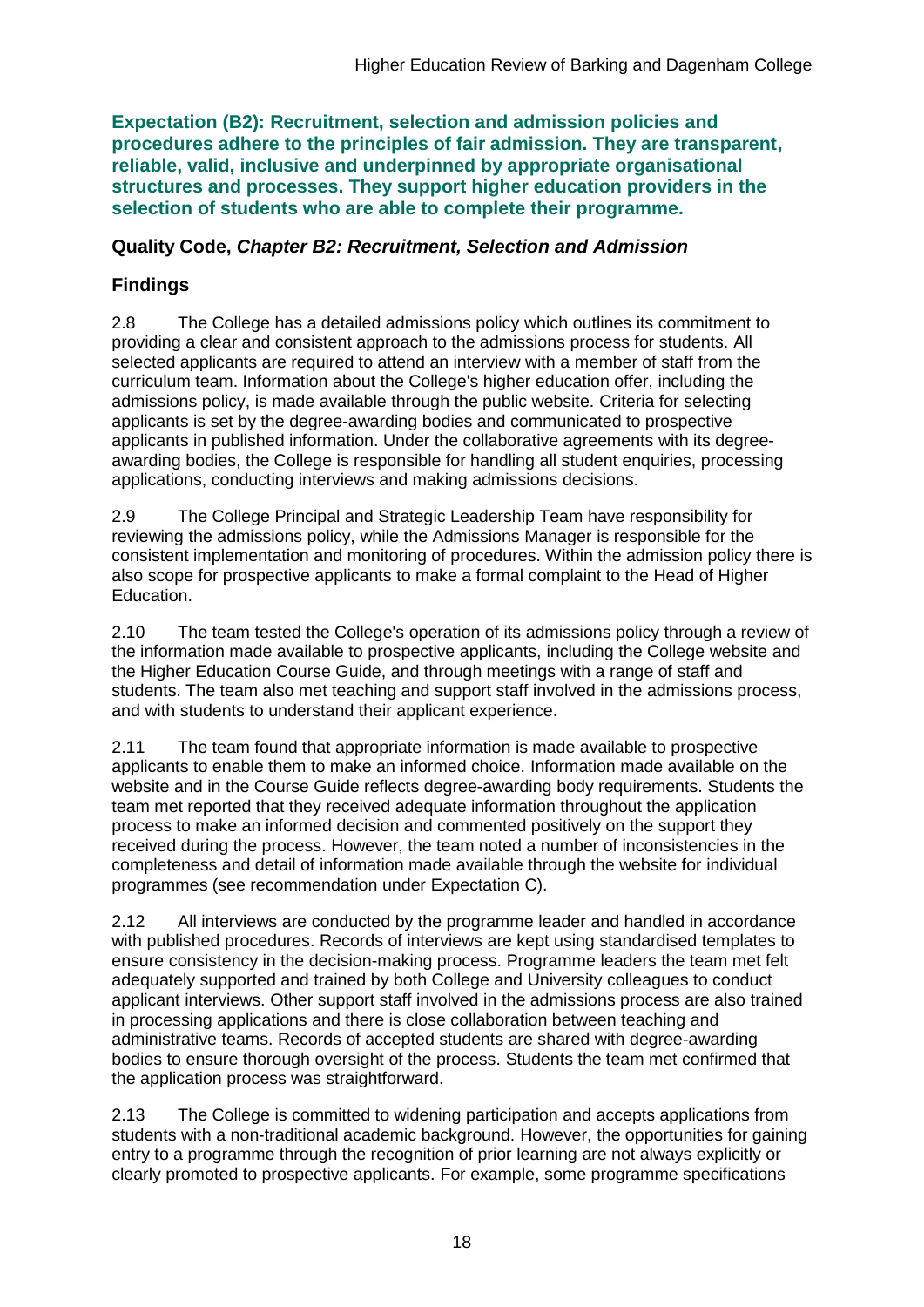mention the acceptance of non-traditional applications, but these documents are not consistently published on the website for every programme (see recommendation under Expectation C). Staff the team met confirmed that opportunities for the recognition of prior learning are often addressed during interview, but this is after a student has submitted an application.

2.14 Annual programme reports, which include applicant and recruitment statistics, are reflected on and considered by the Strategic Leadership Team and the HE Office. Feedback on the admissions process is also obtained through an induction survey, the results of which are considered by the admissions team to make improvements for the following year.

2.15 The review team concludes that the College operates effective procedures for the admission of students and these are consistently applied and monitored. While information to prospective applicants could be improved, an area which is addressed under Expectation C, current arrangements enable students to make an informed choice. Therefore the Expectation is met and the associated level of risk is low.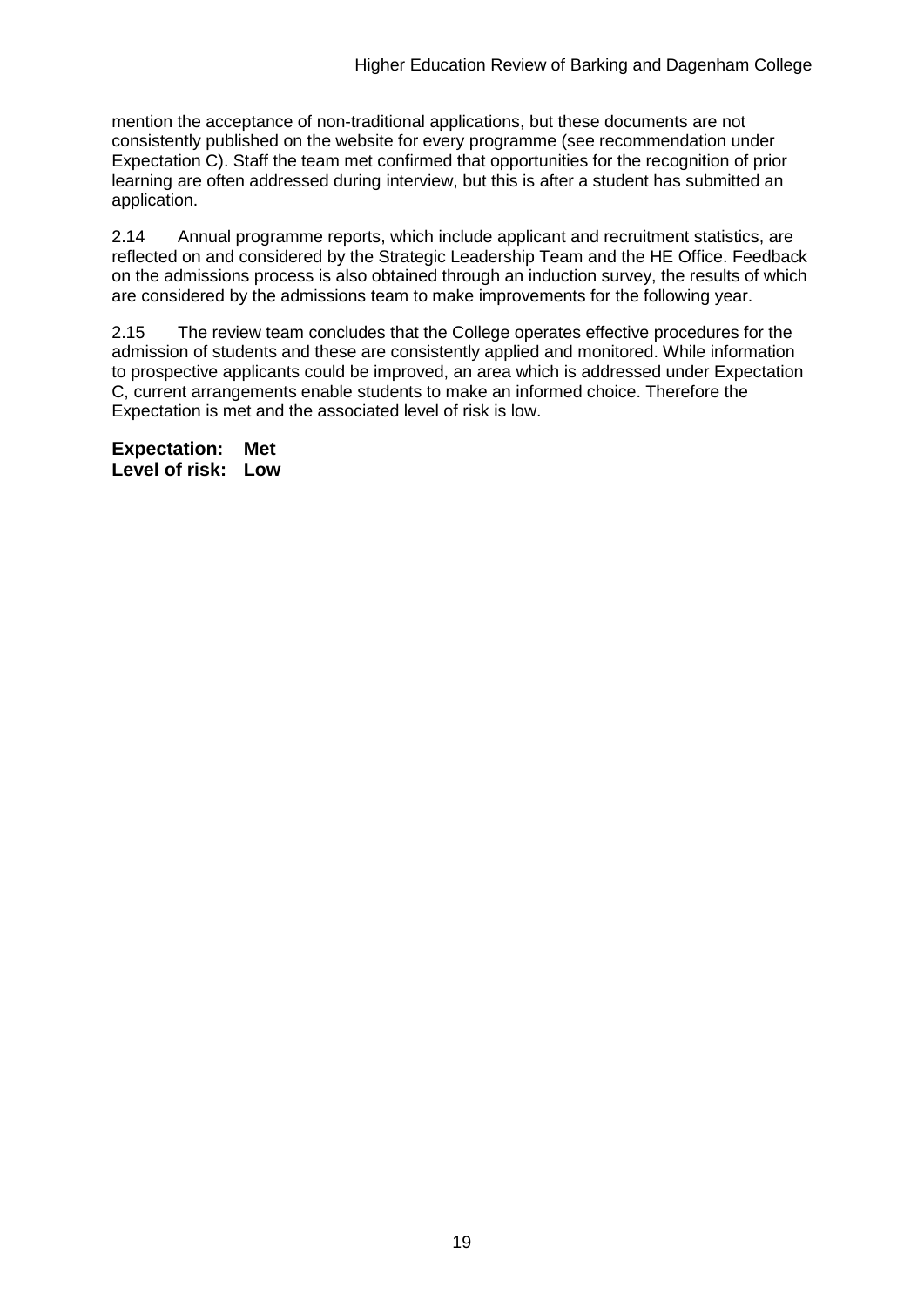**Expectation (B3): Higher education providers, working with their staff, students and other stakeholders, articulate and systematically review and enhance the provision of learning opportunities and teaching practices, so that every student is enabled to develop as an independent learner, study their chosen subject(s) in depth and enhance their capacity for analytical, critical and creative thinking.**

### **Quality Code,** *Chapter B3: Learning and Teaching*

## **Findings**

2.16 The College's approach to learning and teaching is articulated in its Higher Education Learning and Teaching Strategy, which was developed in response to the previous QAA review to give separate consideration to higher education. There is a clear emphasis in the Strategy on developing and promoting high quality learning opportunities. Strategies for learning, teaching, and assessment at programme level are captured in programme specifications. The Higher Educational Operational Group is the main vehicle for reviewing learning opportunities and is responsible for implementing College-wide strategies set by the Strategic Leadership Team. Evaluation of the quality of learning and teaching also occurs through annual programme review and at College-level through an overarching higher education self-evaluation document.

2.17 Support for enhancing teaching practice is also outlined in the Higher Education Learning and Teaching Strategy and operationalised through the staff development policy. The College operates a peer observation scheme to encourage academic staff to reflect on and further develop their practice.

2.18 The team tested this Expectation by reviewing the College's strategies and policies, annual programme review reports, minutes of the Higher Education Operational Group and Strategic Leadership Team, recent higher education self-evaluations and evidence of peer review. Meetings were also held with senior staff, teaching staff and students across the full range of higher education provision.

2.19 Minutes of the Higher Education Operational Group demonstrate that this Group is effective in its role of monitoring and enhancing learning opportunities. Membership of the Group includes staff from each of the higher education programmes and elected student representatives. The work of this Group is supplemented by annual reviews of programmes which provide a more detailed evaluation of the quality of learning for a particular award. Regular course team meetings ensure that the quality of the student learning experience is kept under review throughout the academic year, and these meetings are also attended by student representatives. The College draws on a wide range of information in its review of learning and teaching. Sources of information include student achievement and progression data, external examiner reports, results of student feedback surveys and the outcomes of peer observations.

2.20 Academic staff are provided with a number of development opportunities to support their teaching practices. These include both College-based briefing and training days as well as access to events hosted by partner universities. Recent staff development activities have focused on the Quality Code. Feedback from College-wide evaluation processes, including the outcomes of peer reviews, is also a regular feature at staff development days. Staff the team met valued these days and considered them to be an effective method of sharing good practice. Staff also felt well supported in meeting their individual development needs, including support to undertake formal qualifications.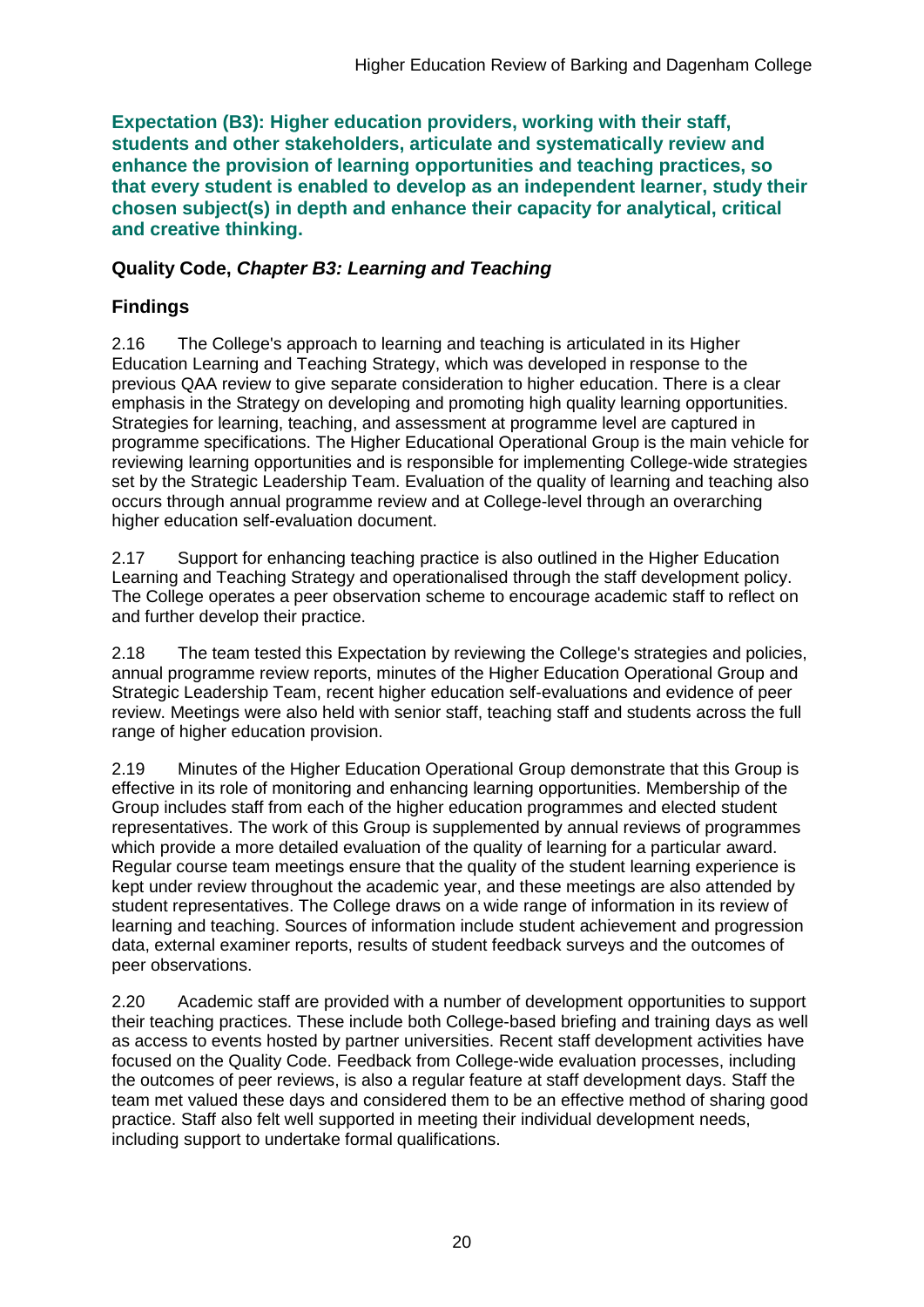2.21 Since 2012-13 the College has operated a separate peer observation process for higher education which is explicitly mapped to the Quality Code. The process encourages staff to reflect on their own practice and provides an opportunity to identify strategic priorities for development. Outcomes from observations are regularly collated and analysed in order to identify any cross-College actions that need to be addressed by the HE Office. Staff the team met who had engaged with the process reported positive experiences, and in particular valued the opportunities to learn from other subject areas through cross-discipline observations.

2.22 Staff and students the team met confirmed that appropriate learning resources are made available for their particular programme. This includes the provision of specialist resources in certain subject areas. The College has a comprehensive VLE which is used to provide learning material to students and more general information about the College. The College's e-learning team regularly review VLE sites to ensure minimum requirements are met. Individual programme sites are awarded either gold, silver or bronze status, and staff from the e-learning team work with programme teams to support them in achieving the next level up. Students the team met considered the VLE to be a useful, reliable and accurate source of information for their modules and programmes.

2.23 The review team concludes that the College has effective processes for the review and enhancement of learning opportunities, pedagogical practice and the learning environment. These processes make appropriate use of information and are adequately informed by the student voice. Therefore, the Expectation is met and the associated level of risk is low.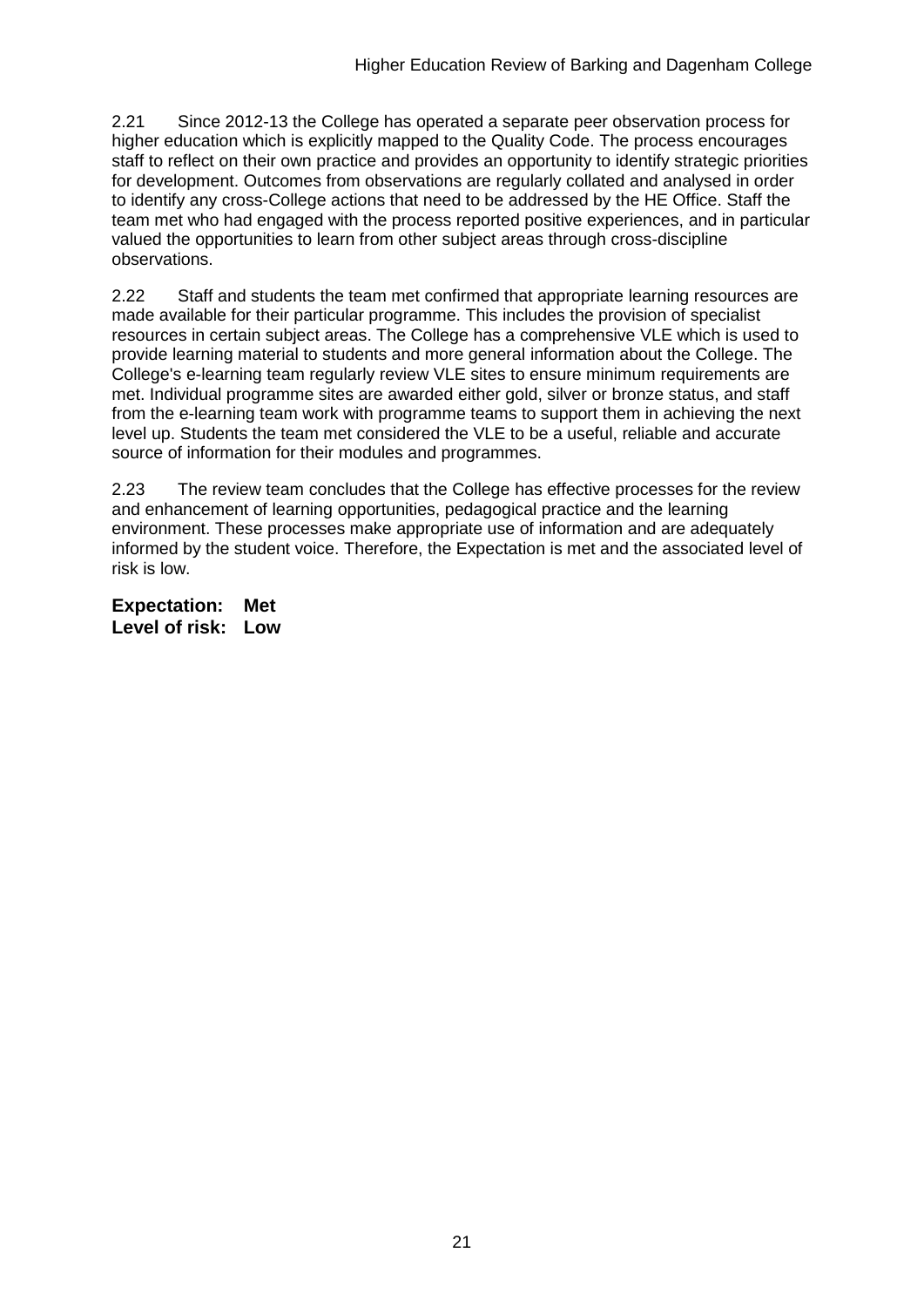**Expectation (B4): Higher education providers have in place, monitor and evaluate arrangements and resources which enable students to develop their academic, personal and professional potential.**

### **Quality Code,** *Chapter B4: Enabling Student Development and Achievement*

## **Findings**

2.24 The Higher Education Strategy, which is underpinned by a set of strategic objectives, outlines the College's commitment to providing high quality academic and pastoral support. Student entitlements are also documented in the Student Charter and in the Higher Education Learning and Teaching Strategy. The College has clearly defined administrative and academic roles to support students in achieving their qualification. All higher education students are provided with an induction at the start of their period of study. Ongoing support is then provided through tutorials with academic staff and services provided by the central administrative team. In response to the last QAA review the College has developed a formal tutorial policy which sets each student's entitlement to timetabled tutorials.

2.25 The review team evaluated the College's arrangements for enabling student development and achievement through a review of formal policies in this area, minutes of relevant committees, evidence of support services and personal development planning. The team also met academic staff, support staff and students.

2.26 Students are provided with a comprehensive induction which includes information on both the College and their specific programme of study. Students the team met confirmed that support for transitioning between levels is provided in their induction to familiarise themselves with the expectations of higher level study. Students that progress internally from within the College are offered a useful summer school to develop their study skills before starting their programme. Students complete a feedback survey on their induction experience, the results of which are used to make improvements for the following year.

2.27 The format of personal tutorials varies according to the needs of each programme. Group tutorials tend to be used with larger cohorts of students and individual sessions to review portfolios of creative work. Tutorials are used to support students' academic development and a record of the meeting is kept to aid personal development planning. Students the team met confirmed that they had timetabled tutorial time but a few students reported that tutorials had been cancelled or that group tutorials were not supervised by a staff member. However, overall, students felt well supported by academic staff and many commented on the positive way in which tutors challenged them to develop their academic potential and to achieve better grades.

2.28 The College offers a comprehensive range of additional support services, including additional learning support, counselling and careers advice. There is a close and collaborative working relationship between academic and administrative staff to ensure students are provided with appropriate support. This includes the provision of one-to-one counselling sessions and careers advice or group tutorials to meet the needs of a particular group of students. For example, the review team heard of examples where academic staff liaised with the administrative team to deliver additional sessions on academic referencing. While not all students the team met had accessed these support services those that had reported positive experiences. The College is taking steps to promote the availability of support services to higher education students to encourage further uptake. Stalls are set out at induction to advertise the full range of services available at the College and these are located in close proximity to one another to make them more accessible. Feedback on support services is also embedded into programme evaluation processes. Staff involved in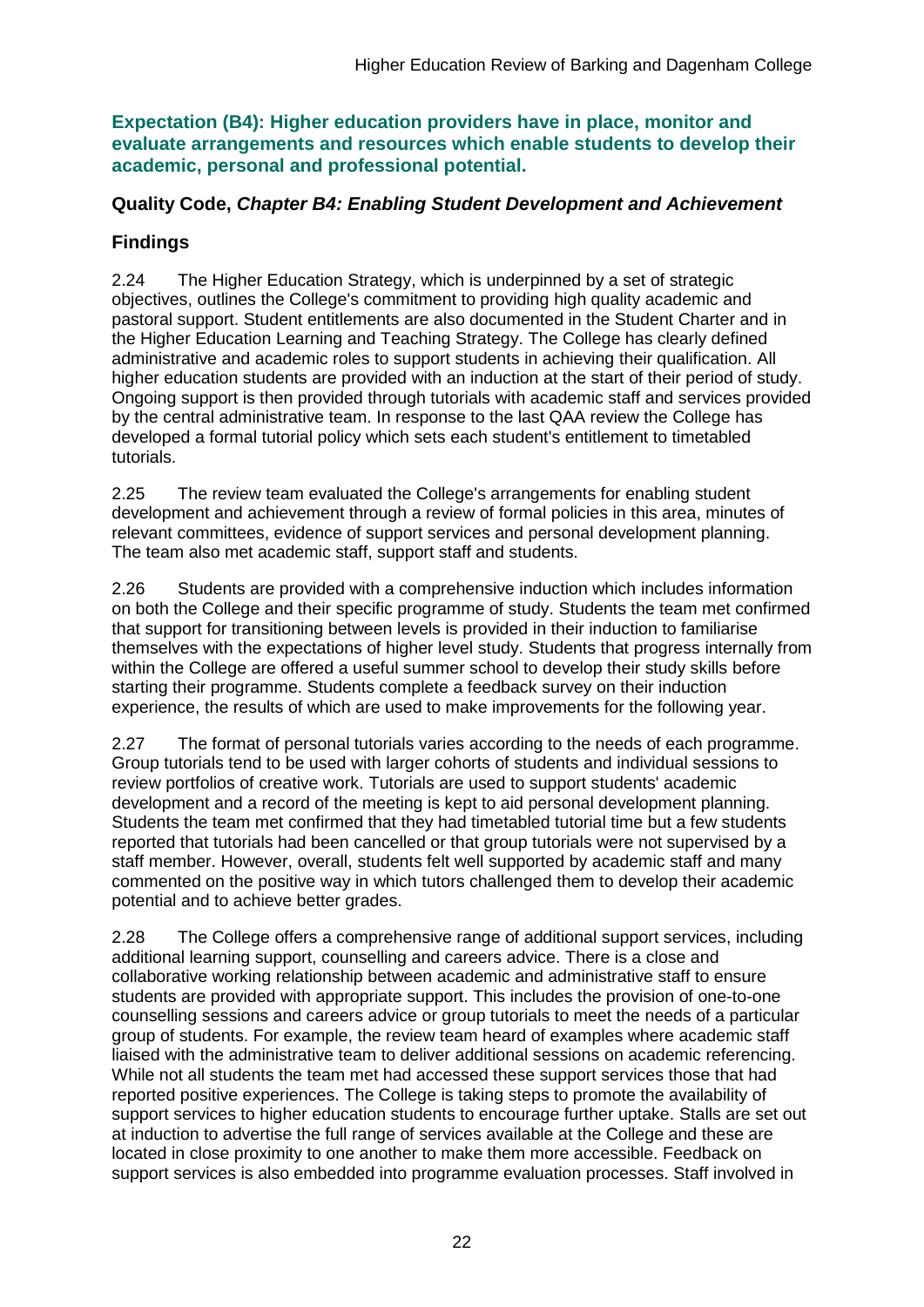providing these services also use an evaluation of their own data collected on the types of support provided to identify thematic issues that can be addressed more strategically. The comprehensive and integrated approach to supporting students in their learning and development is **good practice**.

2.29 Developing students' employability and entrepreneurial skills is a strategic priority. Many programmes include opportunities for work placements as an integrated part of the programme. There are also close links with employers to ensure that both curricular and extracurricular learning opportunities are closely aligned to the employment sector and enable students to develop current vocational skills. A number of programmes make regular use of guest speakers from industry, and students who have been exposed to these opportunities find this a useful way of linking theoretical learning to practice.

2.30 Significant strategic investments have been made to set up College-based facilities specifically geared towards enhancing student employability. The College established a training hub (iCreate@BDC) to provide a creative space for students where business ideas can be developed through direct interaction with local businesses. Another initiative is Pitch on Demand (POD), an entrepreneurial zone that allows students to operate in a workplacelike environment and makes use of guest speakers and live briefs to help students develop a range of skills, including team working. Although these opportunities are not a formal part of the curriculum they are highly regarded by staff and students as a creative way of providing direct links to industry and developing skills that will develop students' employability. Staff also promote external competitions to students and encourage them to bid for specific work projects run by local employers. The wide-ranging and innovative initiatives aimed at developing student employability and entrepreneurship is **good practice**.

2.31 The College has a number of mechanisms to support students in developing their academic, personal and professional potential. In particular, students are provided with comprehensive support for learning and are encouraged to develop their employability skills through a range of initiatives. The team concludes therefore that the Expectation is met and the associated level of risk is low.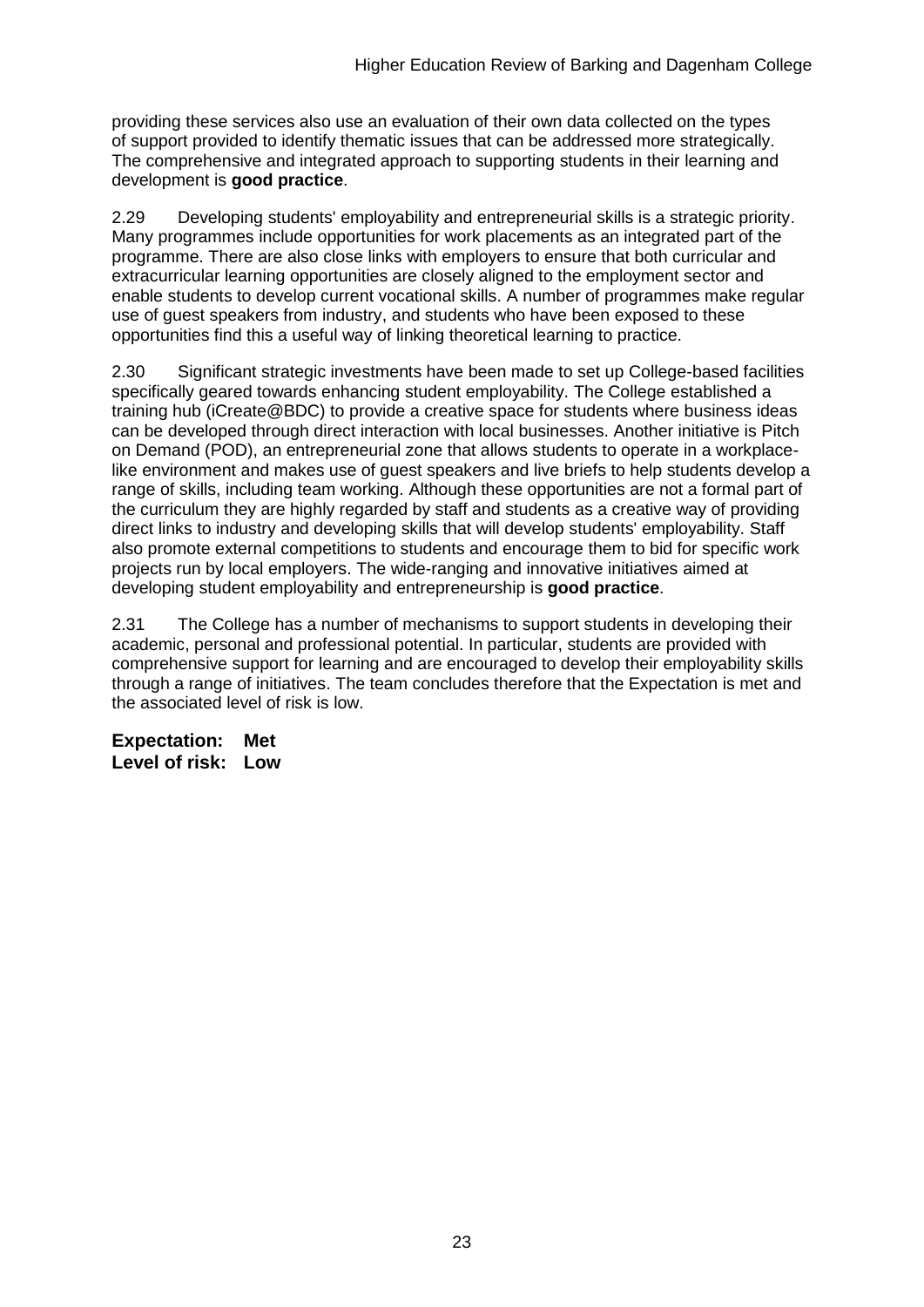**Expectation (B5): Higher education providers take deliberate steps to engage all students, individually and collectively, as partners in the assurance and enhancement of their educational experience.**

### **Quality Code,** *Chapter B5: Student Engagement*

## **Findings**

2.32 The College's approach to student engagement is articulated in the Student Charter and the recently developed Higher Education Student Engagement Strategy. The latter aims to give students an active role in the development, management and governance of the College. A range of formal and informal mechanisms exist for engaging with the student voice. There is a formal student representative system, and representatives are members of course team meetings, a Higher Education Student Forum (HE Student Forum) and the Higher Education Operational Group. There are also a number of surveys in place to obtain feedback from the wider student body, the results of which are analysed by the relevant body within the College. Ongoing informal feedback is gained through other student-facing mechanisms, such as personal tutorials and interaction with support staff.

2.33 The team evaluated the effectiveness of processes for engaging students through a review of minutes of meetings attended by student representatives, evidence of feedback surveys, annual programme review reports and the higher education self-evaluation document. The team also met staff, and a range of students, both representatives and non-representatives.

2.34 Since 2013-14 the College has made improvements to student engagement, including improved representation in quality assurance mechanisms and enhanced opportunities for students to participate in decision-making processes. The number of student representatives elected and engaged with on a regular basis has increased since the last QAA review.

2.35 Students are active participants in their learning experience and the College ensures their voice is heard via both formal and informal mechanisms. The HE Forum is seen by staff and students as the main vehicle for eliciting student feedback. The Forum is used to brief students on developments in the College, action taken in response to their feedback and to obtain their views on the quality of higher education provision. Although most matters raised are of a non-academic nature, there is a clearly documented action plan with resolution dates and progress updates, this is a useful way to report to students in a formal, documented manner. Students the team met recognised the HE Student Forum as the main mechanism for influencing change in the College. The Forum also provides opportunities for student involvement in more strategic developments, for example the recent redesign of the HE Zone was influenced by issues raised at HE Student Forum meetings.

2.36 Minutes of course team meetings also have 'student voice' as a standing agenda item and representatives are invited to provide programme-specific feedback. There is evidence of prompt action being taken in response to issues raised by students to make improvements to programme delivery. Examples include changes to the timing of assessment to rationalise workload and changes to the order in which units are delivered to suit students' needs. It was evident from meetings with staff that they encourage student feedback, value the contributions students make and enhance learning opportunities in response to the student voice. The high level of engagement with students and the College's timely response to the student voice is **good practice**.

2.37 Feedback surveys are used consistently as a means of engaging with the collective student voice. Students are encouraged to participate in post-induction surveys, mid-year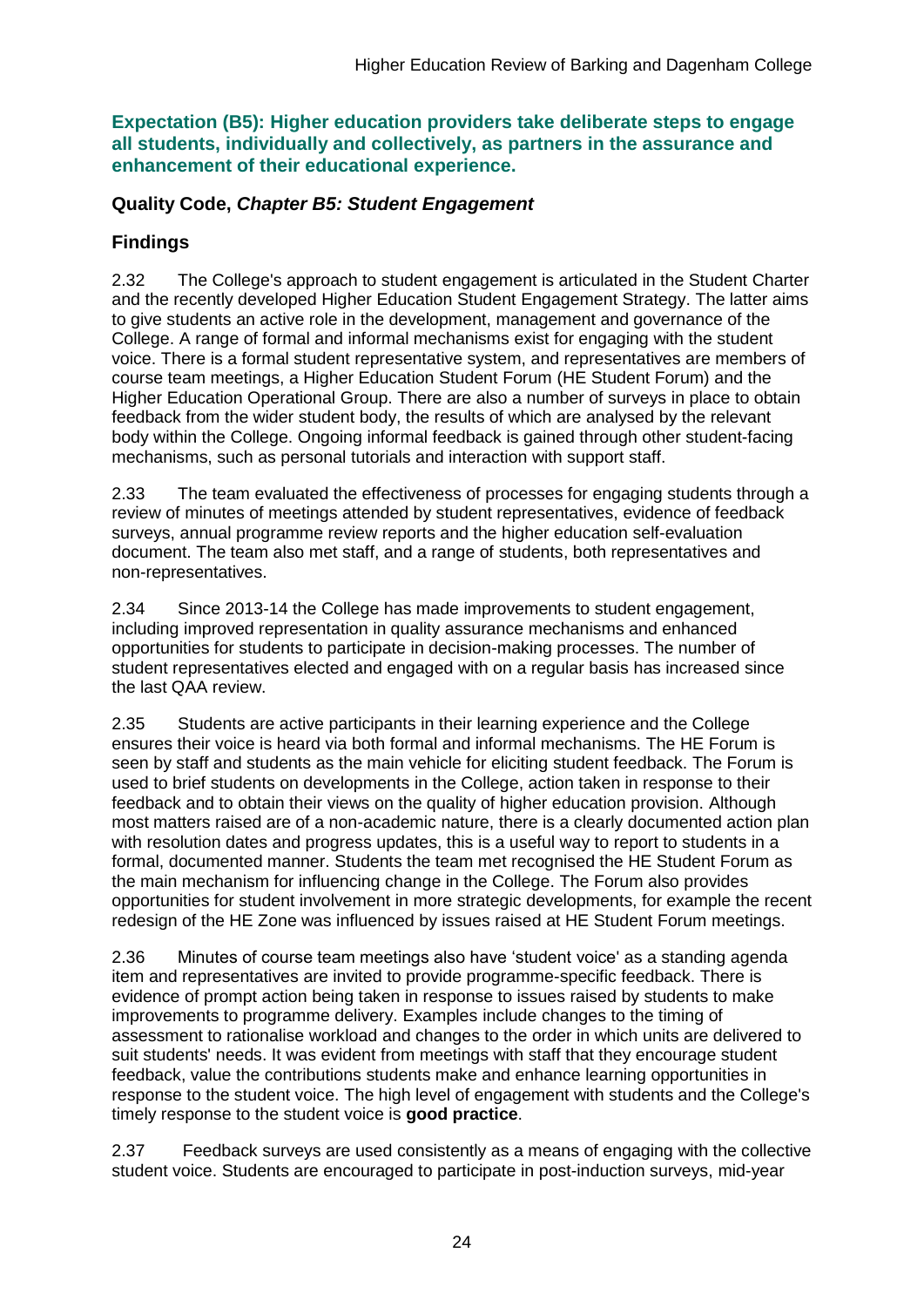course surveys and module evaluations. The results of these surveys are evaluated by the Higher Education Operational Group, and programme-specific issues are addressed through annual programme reviews and discussions at course team meetings.

2.38 Student representatives are not currently provided with any formal training, but instead new representatives are briefed on their role at the start of each HE Student Forum. While this is repetitive for longer-standing members, representatives found the briefing useful and felt well supported by the HE Office in fulfilling their role.

2.39 The review team concludes that a range of mechanisms exist for student engagement and these are working effectively with good evidence of the College's responsiveness to the student voice. Therefore, this Expectation is met and the associated level of risk is low.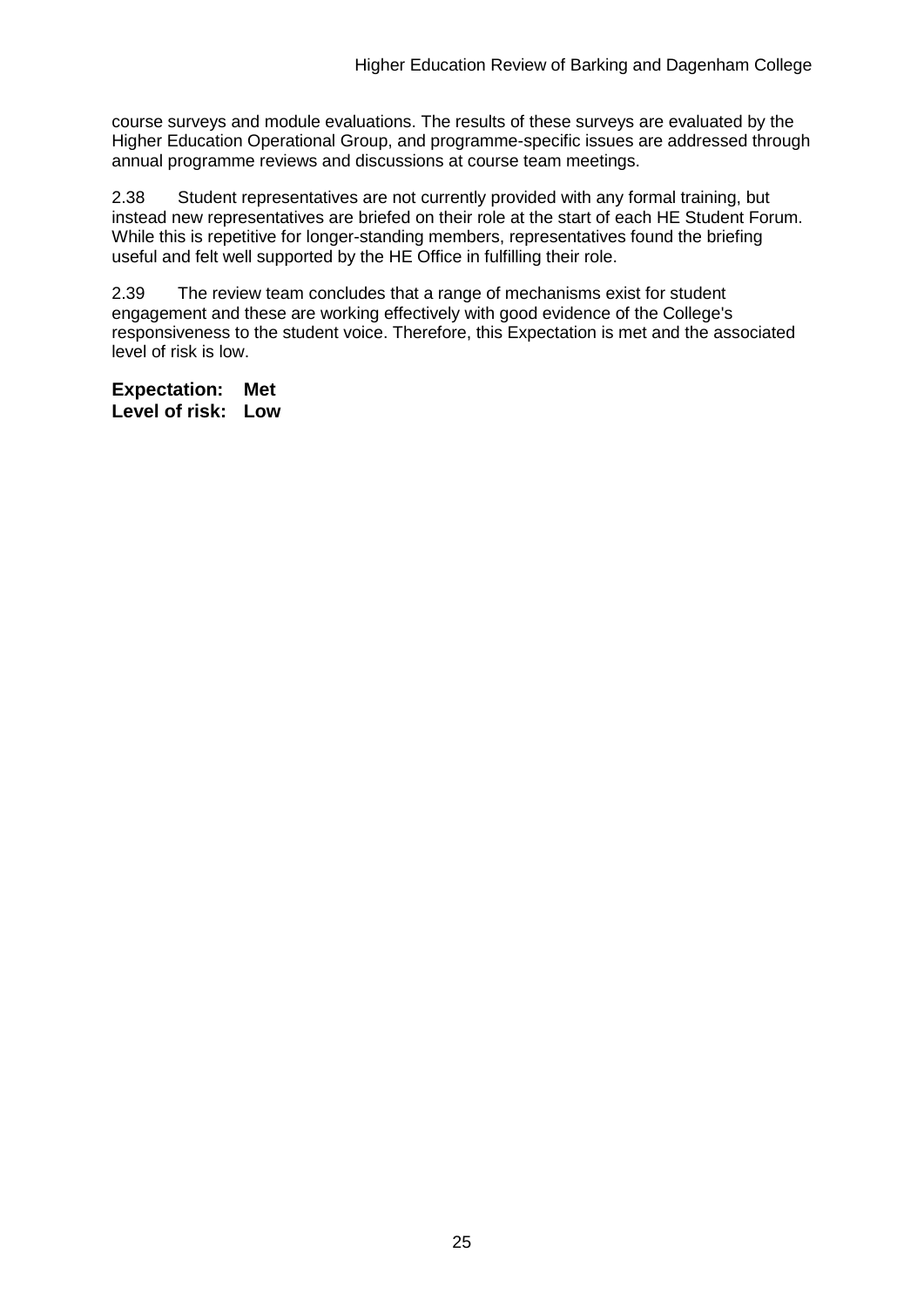**Expectation (B6): Higher education providers operate equitable, valid and reliable processes of assessment, including for the recognition of prior learning, which enable every student to demonstrate the extent to which they have achieved the intended learning outcomes for the credit or qualification being sought.**

#### **Quality Code,** *Chapter B6: Assessment of Students and the Recognition of Prior Learning*

## **Findings**

2.40 Assessment and feedback are clear priorities in the College's Higher Education Strategy, which places a strong emphasis on the provision of a high quality learning, teaching and assessment experience. The Higher Education Learning and Teaching Strategy also sets out entitlements for assessment. These expectations include the delivery of well-planned programmes of study with clear objectives and appropriate assessment design that includes formative and summative methods. These high level statements are operationalised through programme specifications and briefs for individual assessment tasks.

2.41 The assessment of all higher education programmes is undertaken in accordance with awarding partners' requirements. For university programmes, the College does not have its own College-wide assessment policy; instead staff refer directly to each degree-awarding body's quality assurance procedures. These are made available to staff online and to students through programme handbooks and assessment briefs. For Higher National programmes, Pearson sets out expectations for assessment and centres are then expected to develop their own policies. Consequently, the College has produced its own policy for the assessment and internal verification of Higher National programmes. Students enrolled on these programmes are also provided with a generic guide to assessment.

2.42 Arrangements for the operation of assessment boards are described in paragraph 1.25.

2.43 In testing the College's processes for assessment, the review team reviewed degree-awarding body policies, College strategies, programme specifications, programme handbooks, sample assignment briefs, evidence of internal verification and external examiner reports. In addition, meetings were held with senior, academic and support staff, and students.

2.44 Students are provided with clear and comprehensive information on learning outcomes and assessment methods through programme specifications, and course and module handbooks. For university programmes, these handbooks also include standard degree-awarding body information on assessment regulations, academic appeals and guidelines for academic practice. Equivalent information is provided to Higher National students through the student guide to assessment. Students the team met reported that assessment strategies used by their tutors are varied and provide them with appropriate opportunities to demonstrate the achievement of programme learning outcomes. Assessment methods include presentations, live project work, and written assignments and examinations.

2.45 The College has robust mechanisms for ensuring the parity of assessment. These include moderation and internal verification processes, the exact arrangements for which vary according to the requirements of each awarding body and the awarding organisation. For University programmes, the appropriateness of assessment design is confirmed during validation and staff are supported by link tutors to adhere to awarding body guidance.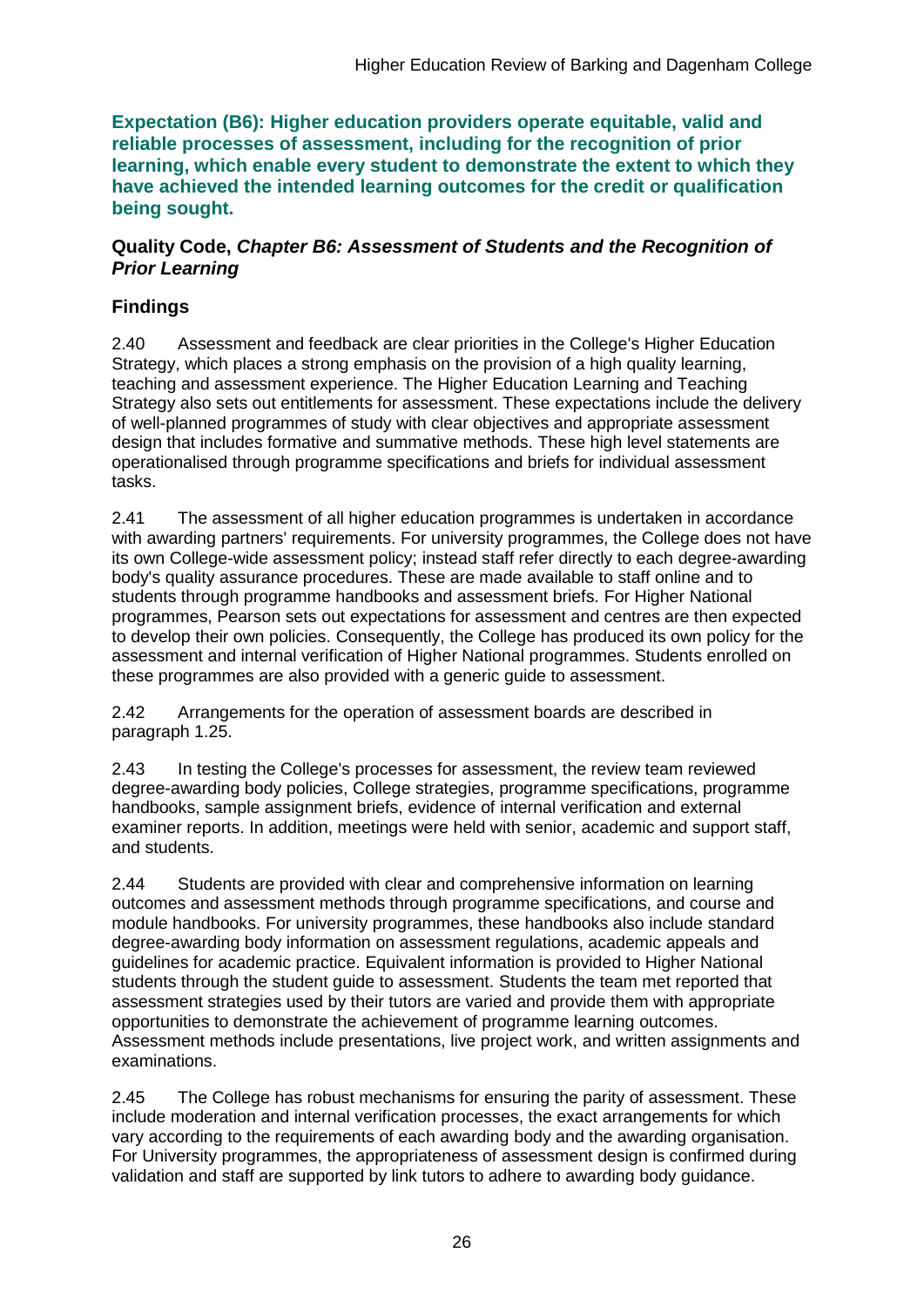For Higher National programmes, assessment tasks are explicitly linked to Pearson's assessment criteria, and all assignment briefs are internally verified prior to their first use. External examiner reports reviewed by the team also confirm that the design and conduct of assessment is appropriate.

2.46 Criteria for the assessment of prior learning are determined by awarding partners, and College staff refer directly to these policies. Information on the opportunities for the recognition of prior learning is briefly mentioned to students in handbooks for university programmes, but is not referenced in handbooks for Higher National programmes or in the Student Guide to Assessment. In the absence of a College-wide policy it was unclear to the team how staff and students would know how the process operated or how students could access these opportunities. While the team acknowledges that staff must refer to criteria prescribed by awarding partners to make assessment decisions on the recognition of prior learning, the College has responsibilities for managing the process locally. For example, the Pearson policy on the recognition of prior learning sets out broad expectations, but it makes clear that centres are expected to develop their own contextualised policy with identified roles and responsibilities. Although the team is satisfied that in practice these applications are dealt with appropriately by College staff, there is a need for greater clarity in this area. The team **recommends** that the College articulates a College-wide approach for the recognition of prior learning.

2.47 Assessment literacy is developed through information provided at induction and in handbooks, and also by academic staff during teaching sessions. Students the team met commented on the challenges of understanding the language of assessment briefs and criteria. Academic staff play an important role in explaining how criteria should be interpreted and what is required to achieve a higher grade. Students find this verbal contextualisation helpful. Referencing skills are also developed through tutorials and specific sessions delivered by staff in the central administrative team. Students are regularly reminded of the need to adopt good academic practice and are supported in avoiding plagiarism through the use of anti-plagiarism software.

2.48 The College has a policy of providing feedback within three working weeks across all its higher education programmes. Students the team met confirmed that generally work is received within this timeframe, and in some cases within 10 working days. Students also reported that feedback is detailed, constructive and supports their personal development. Staff are available to provide further explanations on how work has been assessed and the reasons for a particular grade. However, several students the team met across different higher education programmes reported that they had not received feedback on work that was submitted late, or in some cases feedback was provided but after the end of the academic year. Teaching staff the team met were of the view that all work is marked and returned within three working weeks of the date of submission. Written information about entitlements to feedback on work that is submitted late is also unclear. The team therefore **recommends** that the College sets clear expectations for the provision of feedback on work that is submitted late, and communicates this to students.

2.49 Enhancement of the assessment process is through end-of-year programme reviews which reflect on student achievement data and the feedback provided by external examiners. There is also evidence of changes to assessment in response to student feedback. For example, on one programme the assessment strategy of two similar units was combined to reduce the assessment burden.

2.50 The review team is satisfied that overall the College operates effective processes for the design, conduct and review of assessment. Processes for assessment are conducted in accordance with awarding body requirements and students are provided with appropriate opportunities to demonstrate the achievement of learning outcomes. The team has identified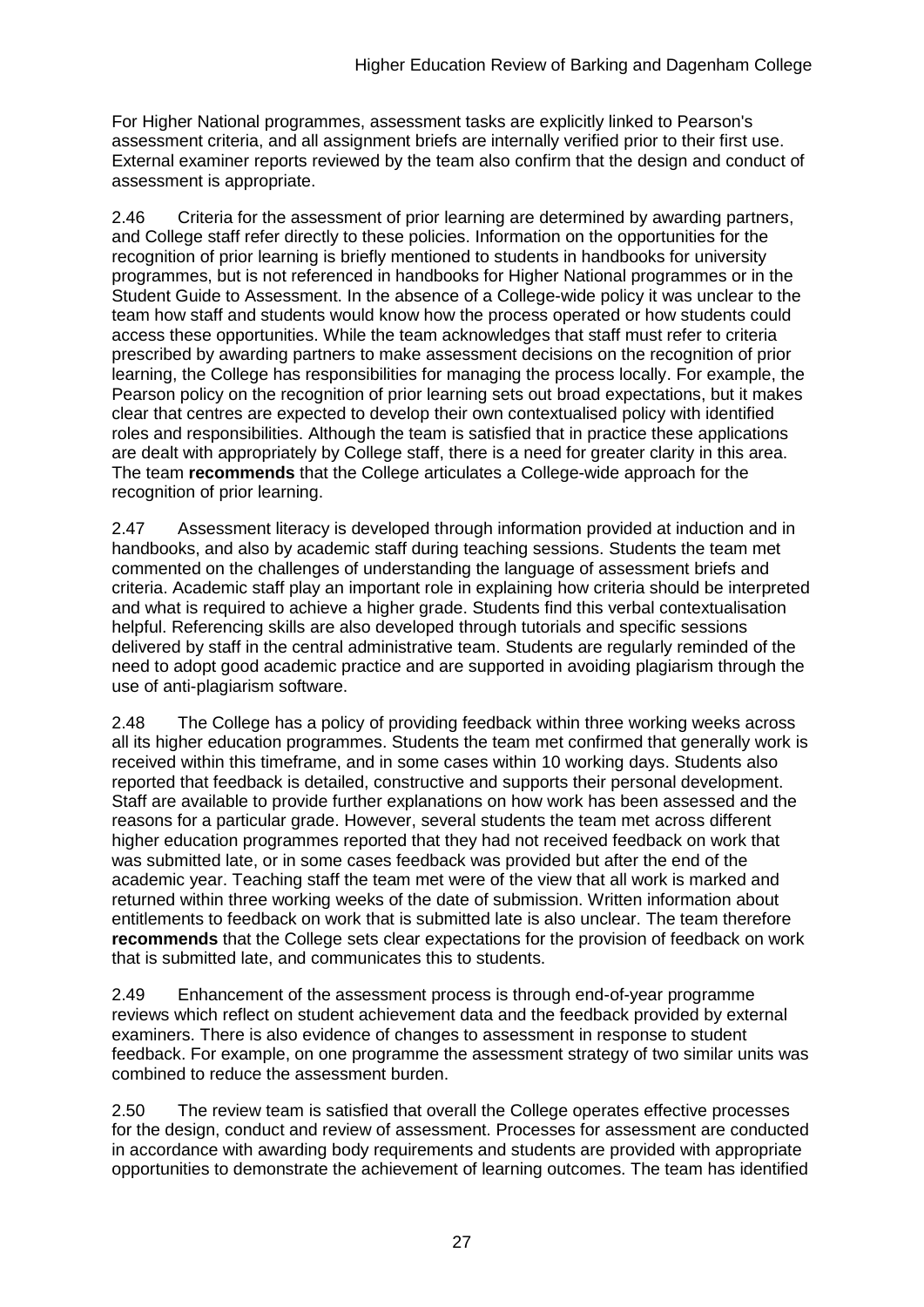two areas for improvement but both of these relate to the need to develop or update documentation and in the view of the team presents a low level of associated risk.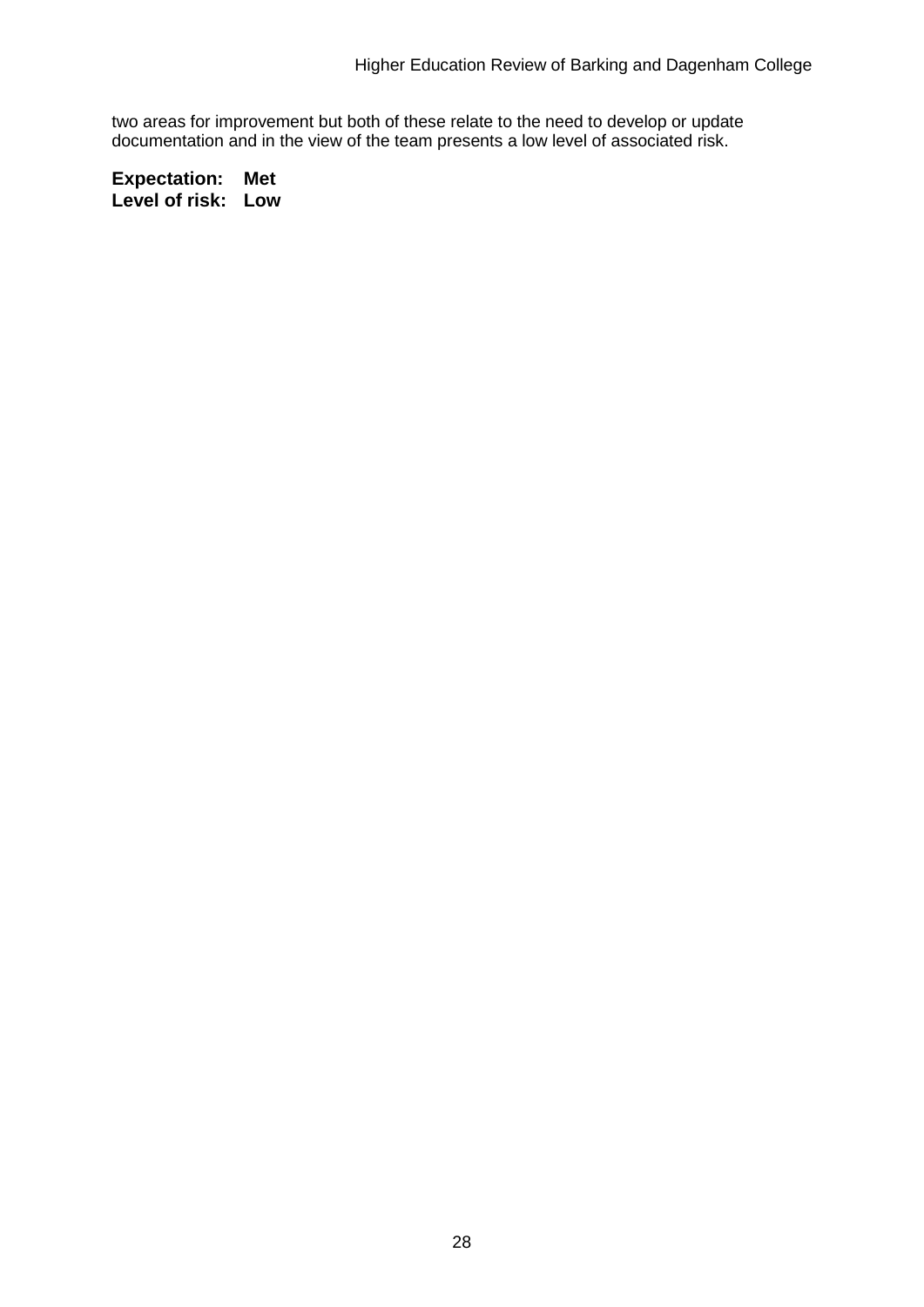#### **Expectation (B7): Higher education providers make scrupulous use of external examiners.**

## **Quality Code,** *Chapter B7: External Examining*

## **Findings**

2.51 In all cases the degree-awarding bodies and Pearson are responsible for the selection, appointment and induction of external examiners. The College is expected to respond to any actions raised by external examiners in their annual report. There is a clearly established system for handling external examiner reports. These are received centrally by the HE Office and then circulated to curriculum teams for detailed consideration. Oversight of the process is through a tracking system, which takes the form of a spreadsheet and logs the recommendations made in each report and the action being taken. Staff also provide a written response to the examiner detailing the actions to be taken.

2.52 The College expects external examiner reports to be uploaded to the VLE for student access and to be discussed at course team meetings where student representatives are present.

2.53 The team tested this expectation through an evaluation of external examiner reports, minutes of assessment boards, annual programme review reports and evidence of the external examiner tracking system. The team also met staff and students.

2.54 There is a robust system in place for making effective use of external examiners. Recommendations made by external examiners are responded to through an action plan developed by the programme team and monitored by the HE Office using a tracking system. This also enables any cross-College themes to be identified and addressed through the Higher Education Operational Group. For university programmes, detailed written responses are also provided to the external examiner.

2.55 There is evidence that external examiner feedback is also used to enhance programmes. Staff the team met valued the role of external examiners and worked with them in a supportive capacity rather than just for the purpose of verifying academic standards. Advice from external examiners has been used to make improvements across programmes. For example, when examiners had identified some overlapping content in modules on two different programmes, both teams were able to work together to streamline the delivery of content leading to an enhanced student experience. Programme teams also use external examiner reports to develop their end-of-year action plans as part of formal programme review.

2.56 External examiner reports are received at the College's Higher Education Assessment Board and minutes indicate that these reports inform the work of the Board. It is not clear from the minutes to what extent the content of reports are discussed at this meeting, as meetings only seem to record the receipt of the reports. However, this is not a decision-making body and external examiners do participate in assessment boards required to be held at the awarding body.

2.57 Students the team met were aware of the role of the external examiner and some were aware of the availability of reports through the VLE. A number of students had met external examiners during their visits to the College and felt that they had a good level of interaction with the examiner. Students also confirmed that programme staff share the external examiner reports more widely and raise awareness of issues raised by examiners to support students in their assessment.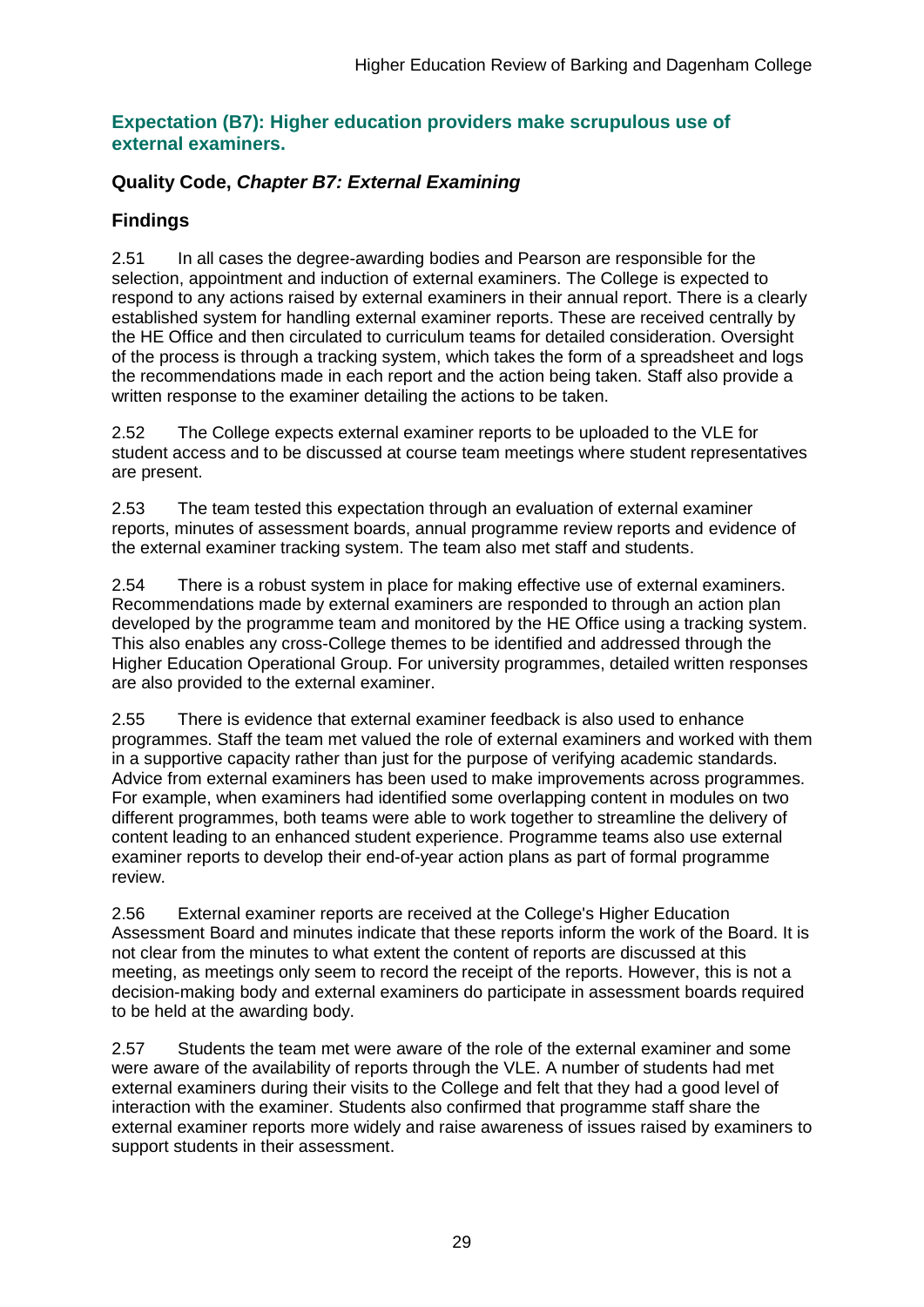2.58 The College engages positively with external examiners and has a well established system for responding to their reports for the purposes of quality assurance and enhancement. Students also have a good understanding of the role of the external examiner in assuring the quality of their learning experience. Therefore the Expectation is met and the associated level of risk is low.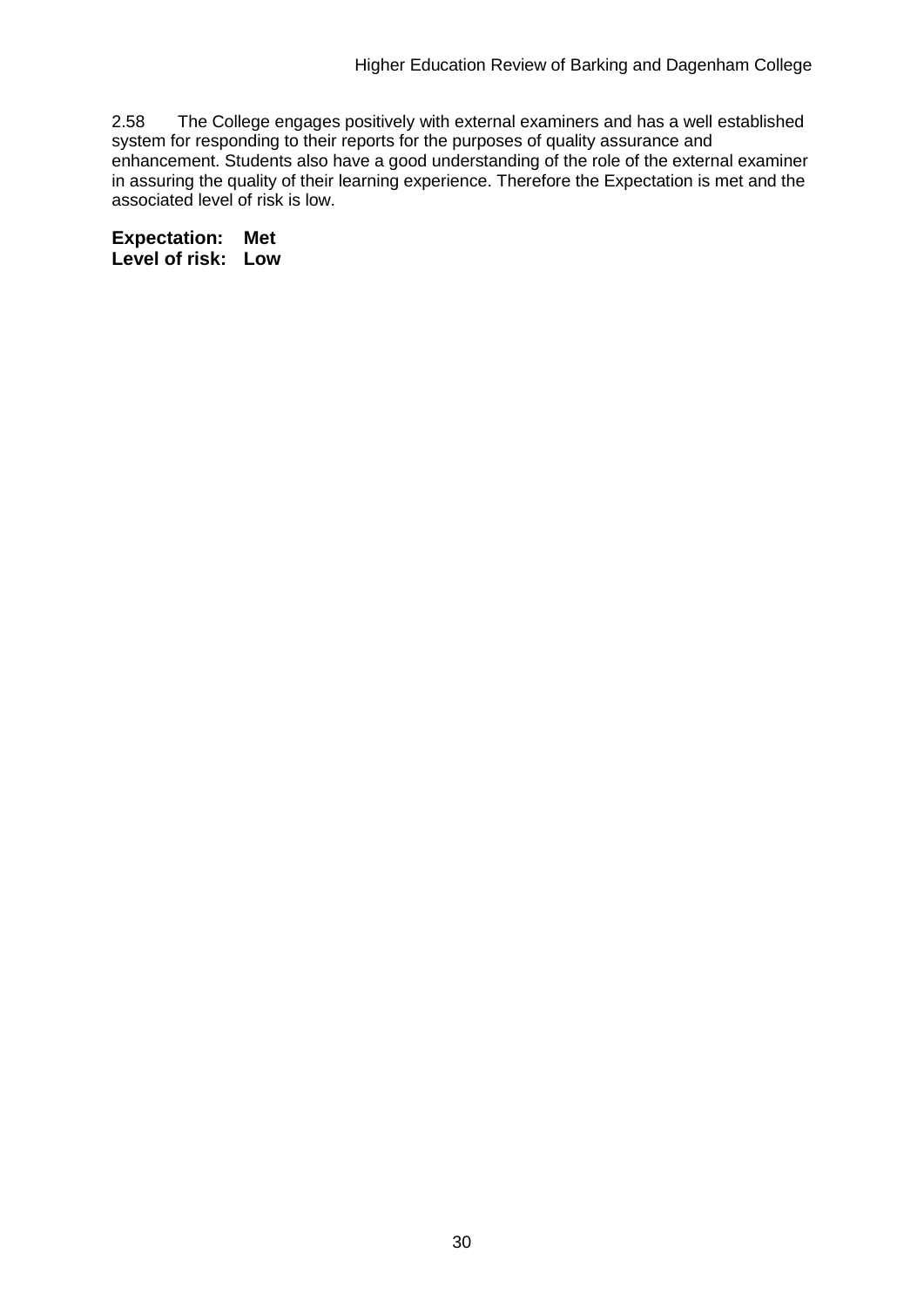**Expectation (B8): Higher education providers, in discharging their responsibilities for setting and maintaining academic standards and assuring and enhancing the quality of learning opportunities, operate effective, regular and systematic processes for monitoring and for review of programmes.**

### **Quality Code,** *Chapter B8: Programme Monitoring and Review*

## **Findings**

2.59 The College's arrangements for the annual and periodic review of programmes are described in paragraphs 1.30 and 1.31.

2.60 The team tested the effectiveness with which the College's processes for programme review assure and enhance the quality of learning opportunities through a review of documentary evidence. This includes annual programme review reports, awarding body periodic review reports, minutes of meetings and recent higher education selfevaluation documents. The review team also met a range of staff and students.

2.61 The College undertakes a rigorous review of each programme at the end of the academic year. Programme teams are required to submit a written report which may conform to the awarding body's template or use the College's own pro forma. These reports are evaluative, draw on a wide range of information and result in an action plan. Data from end-of-module questionnaires and information from meetings attended by student representatives ensures the review is appropriately informed by the student voice. Consideration is also given to the views of external examiners, and in some cases feedback from employers. All reports are accompanied by a checklist to ensure teams have considered all the expected information in their review of the programme.

2.62 Oversight of the annual monitoring process and associated action plans occurs through a number of different channels. Firstly programme teams are responsible for implementing action plans and monitoring progress throughout the year. Annual monitoring reports also require an update on the previous year's action plans. All reports are received by the central HE Office so that progress can be monitored centrally. The Higher Education Operational Group, which has representation from all programmes, has oversight of review activity across all higher education provision. At a strategic level outcomes from the annual review are reported to the Strategic Leadership Team. The College also produces an annual higher education self-evaluation document which is intended to summarise the themes arising from the review of individual programmes. However, this document focuses on an evaluation of the process with close reference to the Quality Code rather than the actual outputs from the process (see paragraph 4.5).

2.63 All university-approved programmes at the College are subject to the awarding bodies' periodic review processes. Documentary evidence of these reviews reveal that College staff undertake a thorough evaluation of their programme in preparation for the review. This is a broader review of curriculum content and structure as well as the delivery of the programme, and it provides an opportunity for the College to ensure appropriate resources continue to be available and that the qualification maintains currency.

2.64 For Higher National programmes, the review of the curriculum is the responsibility of Pearson. However, the College has recognised the importance of undertaking its own periodic review of Higher National provision, and at the time of the visit the College was in the process of implementing such a process. This is intended to allow a more strategic review of Higher National programmes to look at, for example, the choice of optional units and long-term alignment to stakeholder needs. The review team **affirms** the implementation of a periodic review process for Pearson Higher National programmes.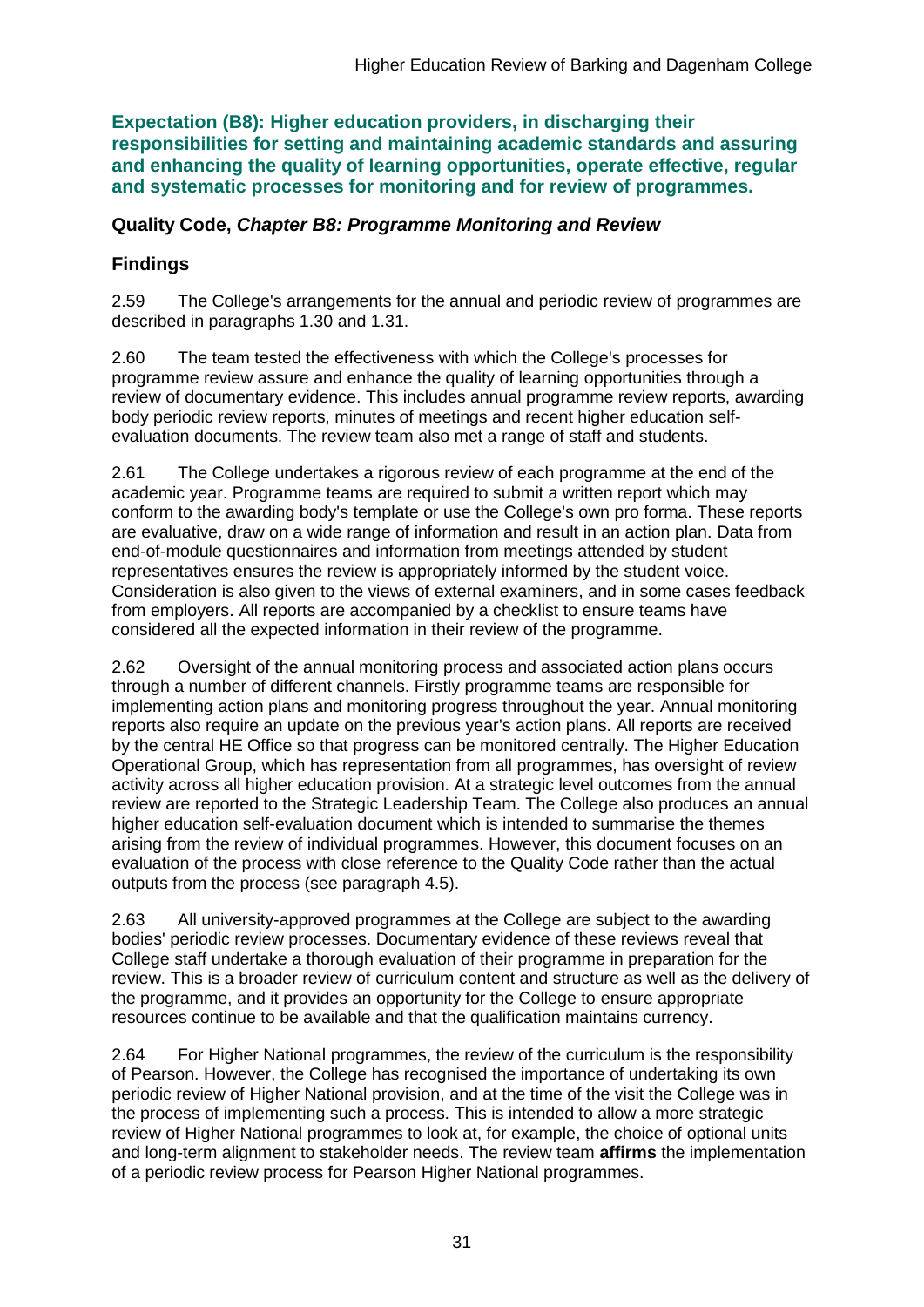2.65 The review team concludes that the College's approach to monitoring and review is consistent and effective across all its higher education provision and contributes to assuring and enhancing the quality of learning opportunities for students. Therefore, this Expectation is met and the associated level of risk is low.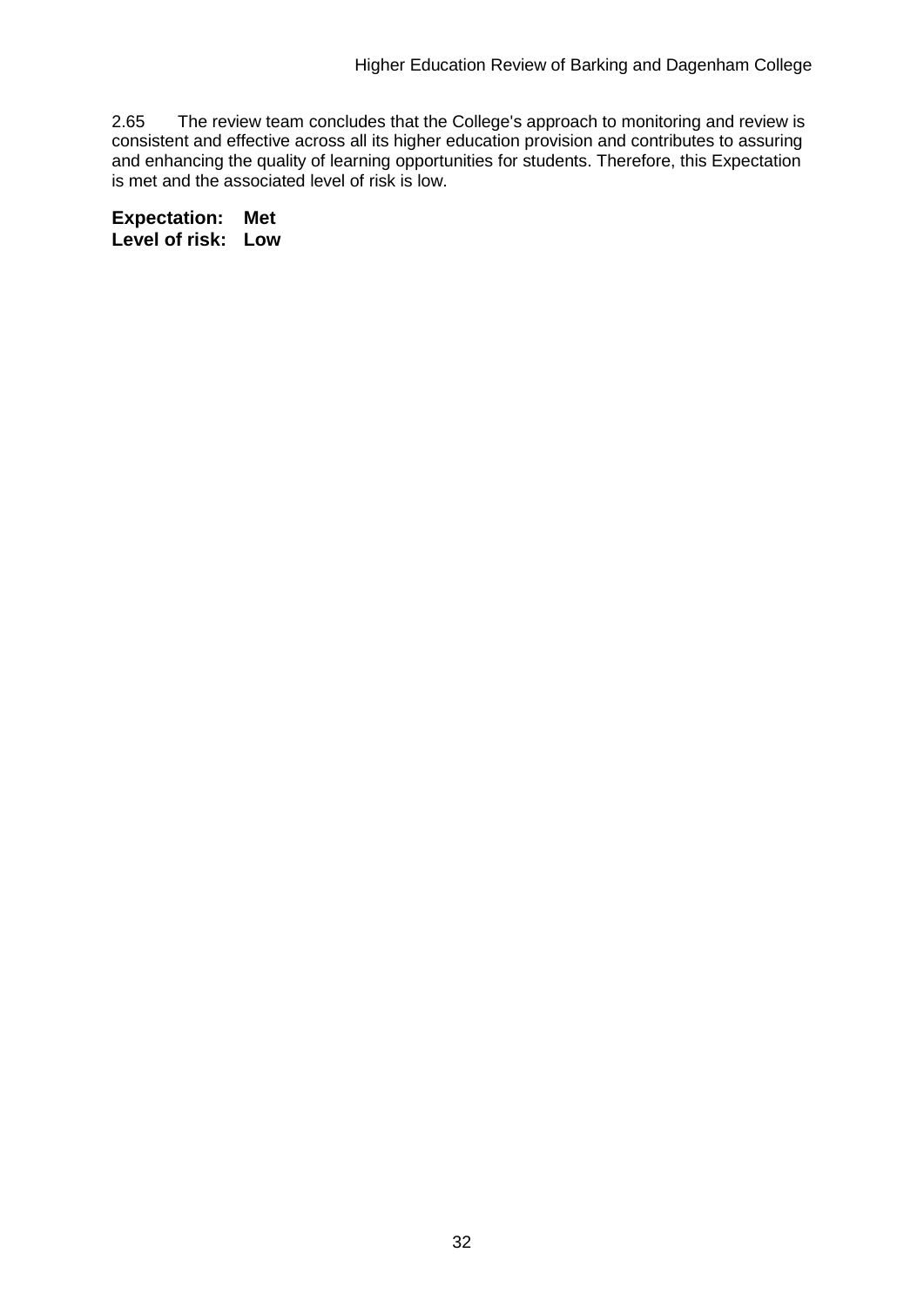#### **Expectation (B9): Higher education providers have procedures for handling academic appeals and student complaints about the quality of learning opportunities; these procedures are fair, accessible and timely, and enable enhancement.**

#### **Quality Code,** *Chapter B9: Academic Appeals and Student Complaints*

### **Findings**

2.66 Academic appeals for all university programmes are handled in accordance with the relevant awarding body's policy, which is documented in quality assurance policies for staff and in programme handbooks for students. The responsibility of the College in this context is therefore to raise awareness of the appeals process and to support students in accessing the correct procedure. The College has its own policy for dealing with academic appeals for Higher National awards which meets the requirements of Pearson. For all College provision, complaints are dealt with through the Compliments and Complaints Policy. Complaints are managed locally by the College, but students have final recourse to the awarding body or organisation. Compliments and complaints are monitored at College-level and reported on internally.

2.67 The review team tested the College's approach to appeals and complaints through consideration of policy documents, module and programme handbooks, partnership arrangements and minutes of meetings. The team also held meetings with staff and students.

2.68 The College signposts students to their relevant University's processes for academic appeals through the VLE and programme handbooks. All handbooks communicate this process clearly and students the team met are aware of where to access information on appeals. Higher National programme handbooks, which are produced by the College, include an appendix of the College appeals policy. Awareness of students' right to appeal for all programmes is also raised during induction.

2.69 All service compliments and complaints, including for current staff and students, are covered by the Compliments and Complaints Policy which signposts users to an online form. This practice ensures a prompt and standardised response to complaints. In the first instance complaints are investigated by the College and where a student remains dissatisfied with the resolution they have the option of using the awarding body's student complaints policy. Students the team met confirmed that they have access to clear information on complaints and advice on accessing this process is available through the HE Office. The meeting suggested that students prefer resolving complaints informally through a staff member as this often leads to prompt and satisfactory resolution.

2.70 All complaint submissions are monitored and reported to the Strategic Leadership Team for consideration on an ad hoc basis and the most recent annual reports indicates practice for addressing issues in a timely manner is improving.

2.71 The College handles academic appeals and complaints in a fair and timely manner, and procedures are easily accessible to staff and students. There are also clear mechanisms for elevating unresolved issues to the appropriate body as required. Therefore the review team concludes that the Expectation is met and the associated level of risk is low.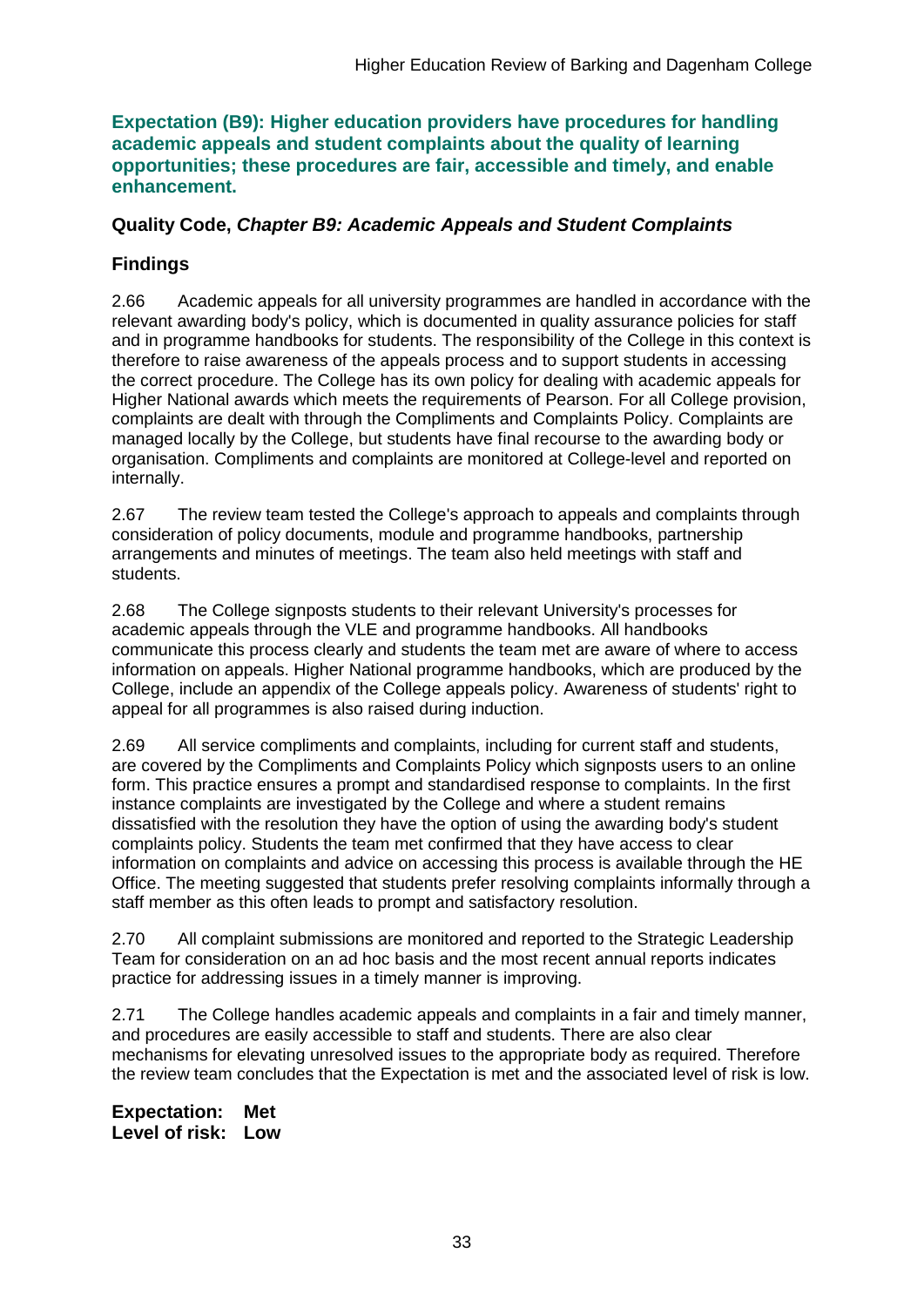**Expectation (B10): Degree-awarding bodies take ultimate responsibility for academic standards and the quality of learning opportunities, irrespective of where these are delivered or who provides them. Arrangements for delivering learning opportunities with organisations other than the degree-awarding body are implemented securely and managed effectively.**

### **Quality Code,** *Chapter B10: Managing Higher Education Provision with Others*

## **Findings**

2.72 The College does not consider any of its higher education provision to fall within the scope of this Expectation. Work placements are offered across a number of programmes but these are considered optional rather than mandatory. However, the team found references in the programme handbooks for a number of foundation degrees and Higher National programmes to mandatory work placements. The College also delivers a Professional Graduate Certificate in Education (PGCE), which also requires students to have access to suitable work. The review team considered these work-based experiences to fall within the scope of this Expectation and reviewed the arrangements for managing work-based learning.

2.73 Prior to a student undertaking a work placement as part of their programme, a risk assessment must be completed and approved by a member of staff. The length and nature of work-based learning varies considerably across the different modules and programmes, but in all cases arrangements are managed by the programme team. Staff are expected to complete regular progress reports for longer placements and maintain regular contact with the employer and student. Employers are not involved in the assessment of learning but may provide developmental feedback to the student. Although mandatory work placements are not an assessed part of the programme, students are expected to use the learning undertaken in the workplace to demonstrate the achievement of programme outcomes.

2.74 The team tested this Expectation by examining programme specifications, module and programme handbooks and completed documentation for work placements. The review team also met staff involved in delivering programmes that include work placements, and students that had accessed work-based learning.

2.75 The College encourages students to access work-related learning opportunities across all programmes, but handbooks for some programmes indicate that this is a requirement. Students the team met also confirmed that a number of programmes require them to undertake a placement in order to successfully achieve their qualification. However, staff the team met reported that none of their programmes include mandatory work-based learning although it is strongly encouraged. Where students are unable to obtain a placement they are provided with alternative means of demonstrating the achievement of learning outcomes. In the view of the team it is important for the College to establish a clear understanding of the status of work-based learning within programmes and communicate this to staff and students. The team therefore **recommends** that the College, in collaboration with its awarding bodies, defines clearly the status of work-based learning within programmes.

2.76 The team found that overall arrangements for work-based learning are managed appropriately. For the PGCE programme, work placements are jointly overseen by the College and Canterbury Christ Church University. Mentors in the workplace are provided with a University handbook and also attend a briefing session led by the University. For other programmes, work placements are managed by the programme team. A number of mechanisms are employed for ensuring work placements are appropriate and safe. Module documentation also makes it clear to students that they would not be able to start a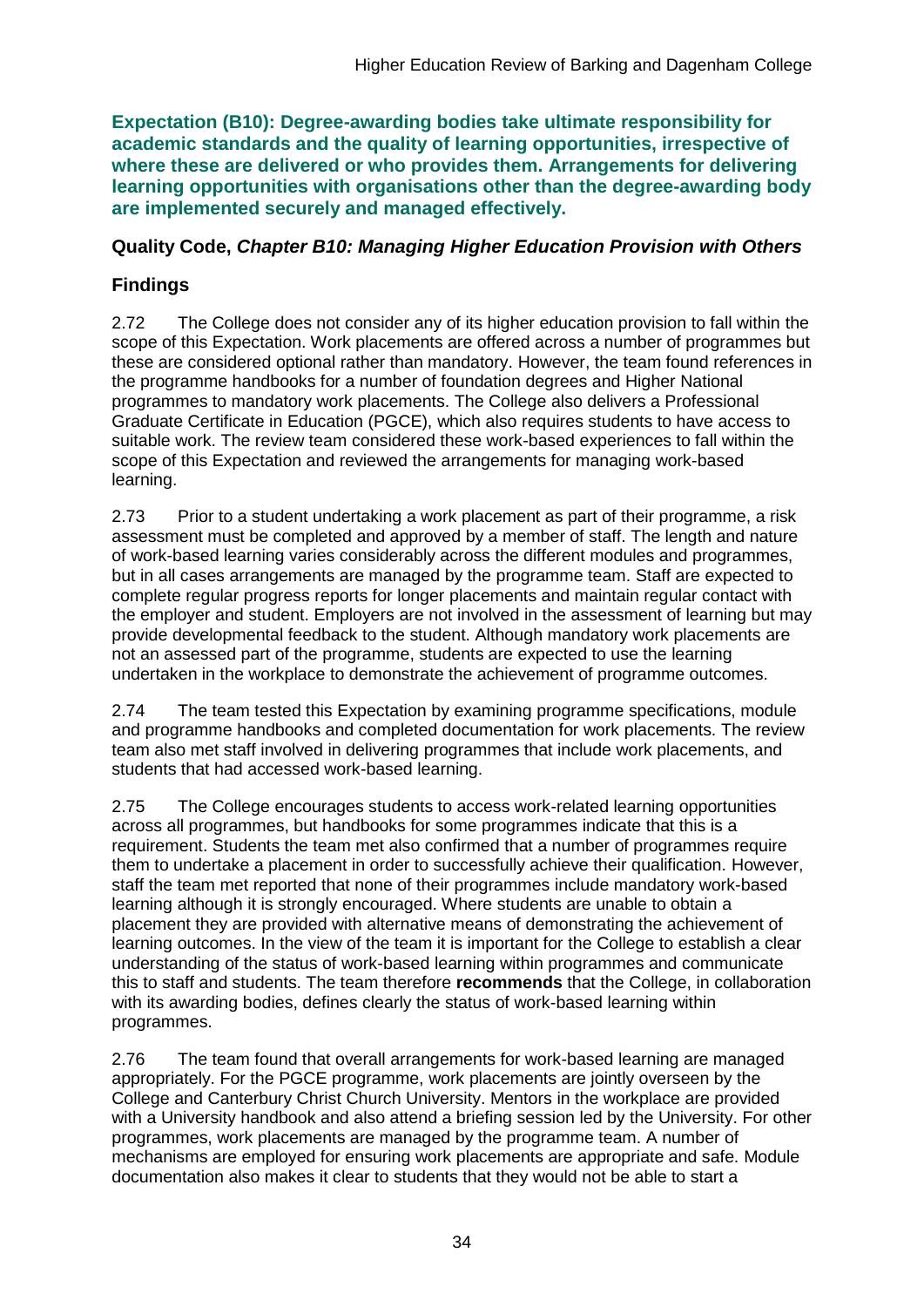placement without appropriate approval from the relevant module leader. Programme staff complete risk assessments and work place visits and/or telephone conversations with employers to monitor progress. Students the team met reported positive experiences of work-based learning and valued the opportunities these presented to contextualise their learning. Although the team saw examples of completed risk assessments there is less evidence of consistent formal monitoring of placements and central oversight across all programmes. Employers the team spoke to also reported differences in the support and frequency of contact received from the College. Therefore the review team **recommends** that the College strengthen and formalise the process for monitoring and oversight of work-based learning.

2.77 The review team concludes that despite the lack of a full understanding of its responsibilities under this Expectation, the College has appropriate arrangements for managing work-based learning but these need to be improved further to ensure consistency and oversight. Therefore the review team concludes that the Expectation is met but the need to strengthen current processes presents a moderate level of associated risk to this area.

**Expectation: Met Level of risk: Moderate**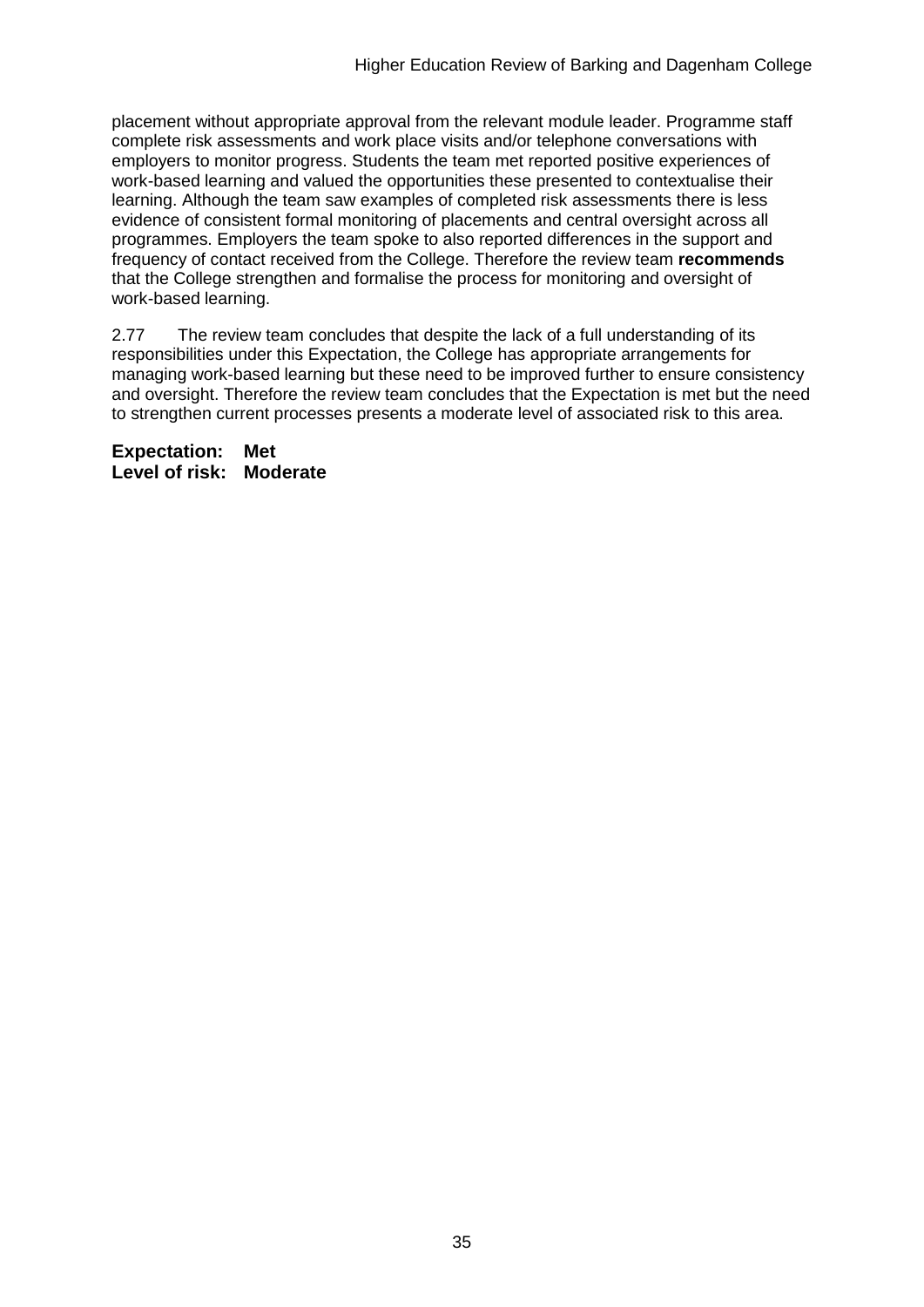**Expectation (B11): Research degrees are awarded in a research environment that provides secure academic standards for doing research and learning about research approaches, methods, procedures and protocols. This environment offers students quality of opportunities and the support they need to achieve successful academic, personal and professional outcomes from their research degrees.**

#### **Quality Code,** *Chapter B11: Research Degrees*

### **Findings**

2.78 The College does not deliver research degrees and therefore this Expectation is not applicable.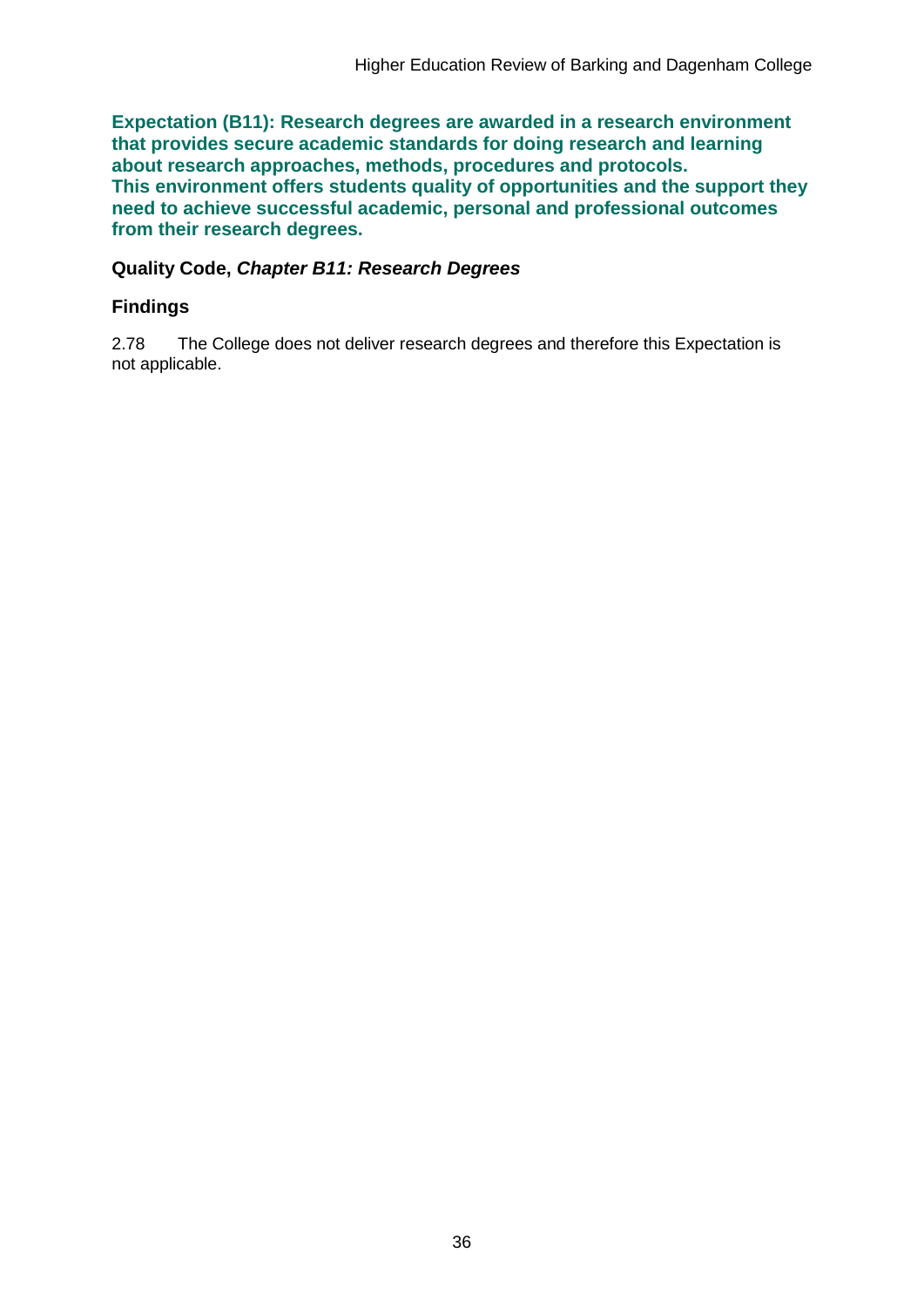## **The quality of student learning opportunities: Summary of findings**

2.79 In reaching its judgement about the quality of student learning opportunities, the review team matched its findings against the criteria specified in Annex 2 of the published handbook. In summary, all 10 applicable expectations in this area have been met, with the associated level of risk low in all but one case. The exception is Expectation B10 where a moderate risk was identified.

2.80 The review team has identified four recommendations under this judgement area. Two of these areas for improvement relate to Expectation B6 and the team recommend the College develops a College-wide approach to the recognition of prior learning and sets clear expectations for the provision of feedback on work that is submitted late. Both of these recommendations relate to the need to establish clearer policies and processes, and therefore in the view of the team pose a low risk.

2.81 The remaining two recommendations relate to the management of work-based learning (Expectation B10) and resulted in a moderate risk. The team recommends that the College make clear whether or not work placements are a mandatory part of a programme, and that the arrangements for managing work-based learning are formalised and strengthened to provide better oversight. At the time of the review the College was not fully aware of its responsibilities under this Expectation, but in practice the arrangements for work-based learning were broadly adequate and therefore the team considers Expectation B10 to be met. In the view of the team, the need to strengthen existing arrangements poses a moderate risk.

2.82 There is one affirmation in this area where there is evidence of action being taken to address a weakness that had already been identified by the College itself. The team affirms the implementation of a periodic review process for Higher National programmes.

2.83 The review team also identified three features of good practice, which make a positive contribution to the management of this area. These relate to the comprehensive support provided to students, the varied initiatives for developing students' employability skills and the College's responsiveness to the student voice.

2.84 In reaching its judgement, the review team gave consideration to the nature of the recommendations in this area and concluded that they do not, individually or collectively, pose any serious risk to the present or likely future management of the quality of student learning opportunities. Previous responses to external review provide confidence that areas of weaknesses will be addressed promptly and professionally. Therefore, the review team concludes that the quality of student learning opportunities **meets** UK expectations.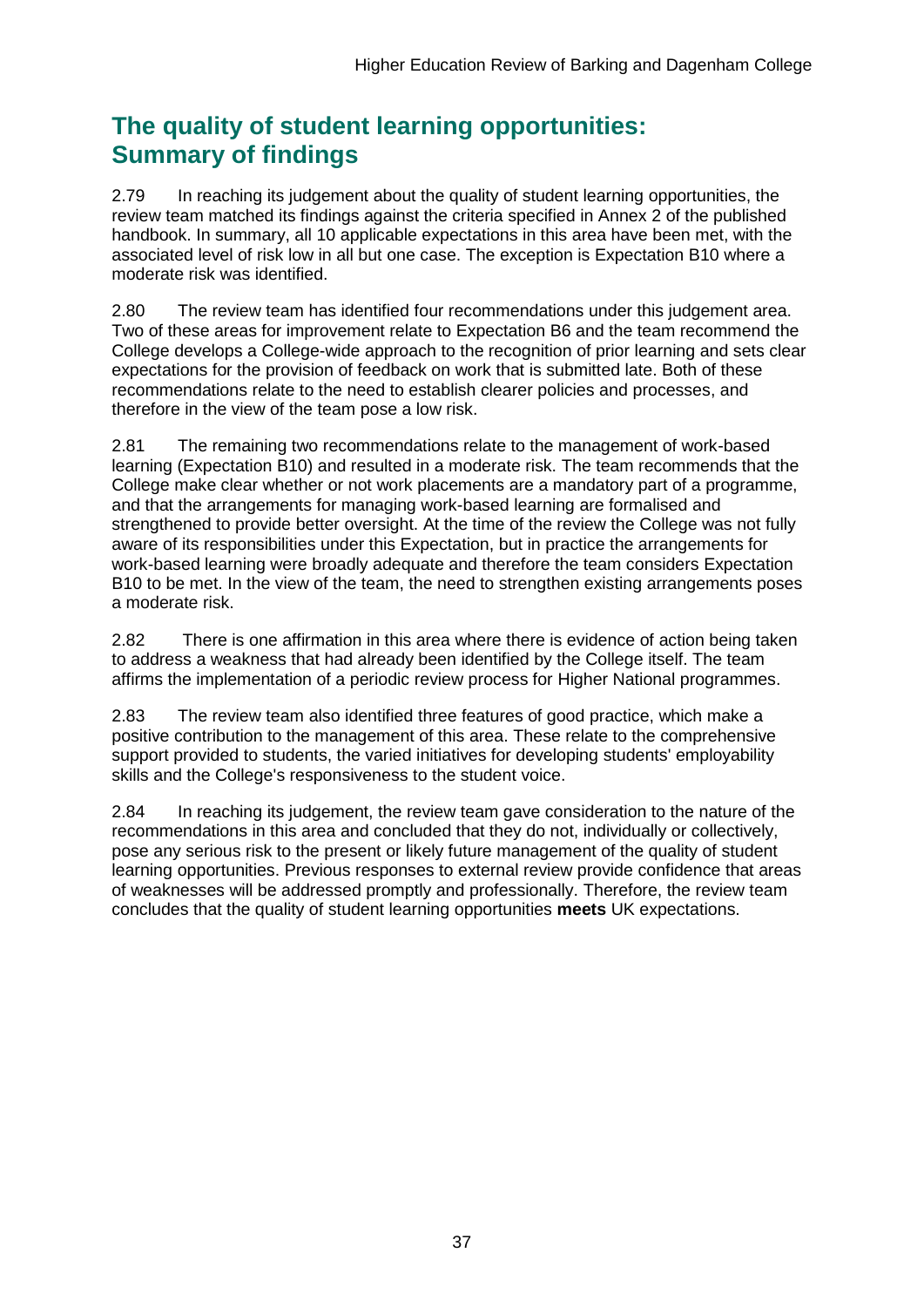## <span id="page-38-0"></span>**3 Judgement: The quality of the information about learning opportunities**

**Expectation (C): UK higher education providers produce information for their intended audiences about the higher education they offer that is fit for purpose, accessible and trustworthy.**

### **Quality Code,** *Part C: Information about Higher Education Provision*

## **Findings**

3.1 The College's website is the principal mechanism for communicating information about its higher education provision to prospective students. While it is the responsibility of each degree-awarding body to produce definitive programme information, the College takes an active role in ensuring this information is communicated appropriately to relevant stakeholders. Information made available through the website includes programme specifications and entry criteria. There is also a downloadable Higher Education Course Guide which is the equivalent of a prospectus and provides an overview of all higher education programmes. Students are provided with module and programme handbooks and programme-related information is also made available through the VLE. There is an established process for checking the accuracy of public-facing information, with ultimate sign-off by the marketing team.

3.2 The team reviewed a wide variety of available materials, including the public website, the College VLE, student handbooks, and awarding bodies' partnership agreements and quality assurance guidance. The review team also met a range of staff and students to triangulate the documentary evidence.

3.3 Overall, public-facing information appears clear and up to date, with relevant links clearly displayed on the website for use by a wide and diverse audience. Students the team met confirmed that they had sufficient information on application to make an informed choice. A number of students had progressed internally and were therefore easily able to access information from teaching staff and the admissions team.

3.4 While the website is helpful and provides essential information about the College's higher education offer, the team noted a number of inconsistencies between website pages for different programmes. Downloadable programme specifications are available for most but not all programmes. The more detailed information contained within specifications may be useful to prospective applicants for all programmes. The name of the awarding body for the programme is not always made immediately clear from the website. There is also variation in the level of detail provided about non-standard entry requirements and the opportunity for the recognition of prior learning for the purpose of gaining entry to a programme. For some programmes, examples of alternative routes of entry are provided while for others reference is only made to formal qualifications. Staff informed the team that alternative routes are usually discussed in detail during interview following application, although the team noted that the template for interviews does not include specific reference to the recognition of prior learning. In the view of the team fuller information about the opportunities for the recognition of prior learning could be made available to prospective students and greater consistency ensured in the information provided for higher education programmes. The review team therefore **recommends** that the College ensures the completeness and consistency of programme information for prospective applicants on the website.

3.5 There is a clear and effective mechanism for checking the initial and ongoing accuracy of information on the website. Information goes through a series of internal quality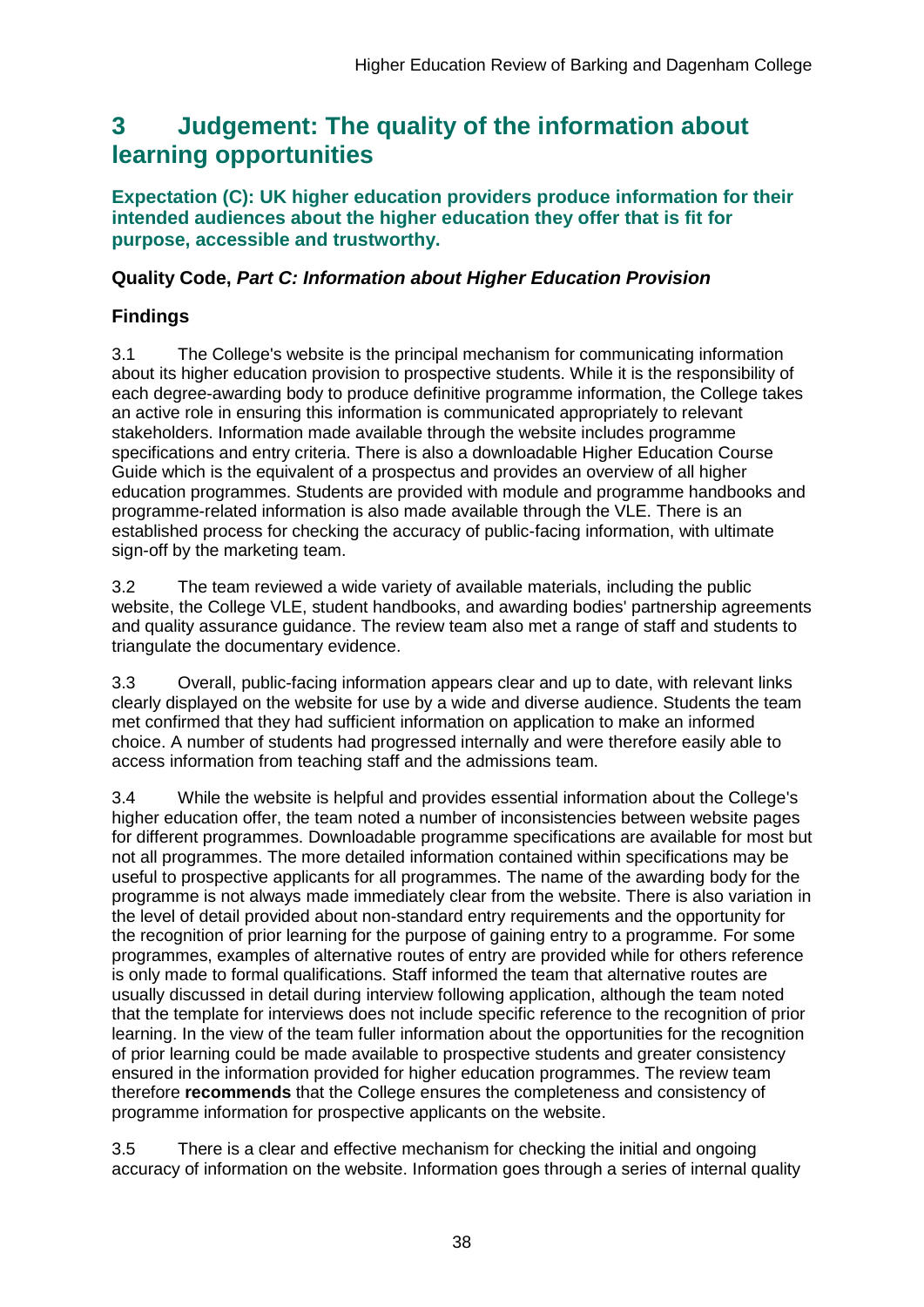assurance checks from all stakeholder groups, including programme leaders, the HE Office, and final sign-off by the Director of Marketing before publication. Informal feedback from staff and students on the appropriateness of information is fed into these processes. Formal review of information is undertaken on an ongoing basis and reported to the Strategic Leadership Team.

3.6 During the course of their study students are provided with a range of information about the overall programme, individual modules, assessment tasks and regulations governing their qualifications. Handbooks for University programmes are prepared in accordance with awarding body templates ensuring contextualised information is provided to students. The College has also devised its own comprehensive handbooks for Pearson programmes. Students are made aware of programme and module specifications through their handbooks and the VLE. These documents are well received by students and used throughout study as a signposting tool to College resources.

3.7 The VLE serves as the main information portal for students, providing access to external examiner reports and student surveys. Students the team met valued the information made available through the VLE and commented positively on the accessibility of information offsite. Staff also use this portal to access College and awarding body policies and guidance. The e-learning team monitor the content of the VLE to ensure minimum requirements are met.

3.8 The issue of certificates is the responsibility of the degree-awarding bodies and Pearson. Upon graduation all students are also provided with a transcript from either the degree-awarding body for university programmes or the College for Pearson programmes. Secure arrangements exist for providing students with these records upon completion of their studies.

3.9 Overall, the College provides appropriate information to the full range of its stakeholders with appropriate systems for checking the ongoing accuracy of this information, and therefore the Expectation is met. The team has made one recommendation in this area to improve the completeness and consistency of information for programmes to prospective students. Since the most essential information is made available to applicants to enable them to make an informed choice, in the view of the team the recommendation presents a low level of associated risk.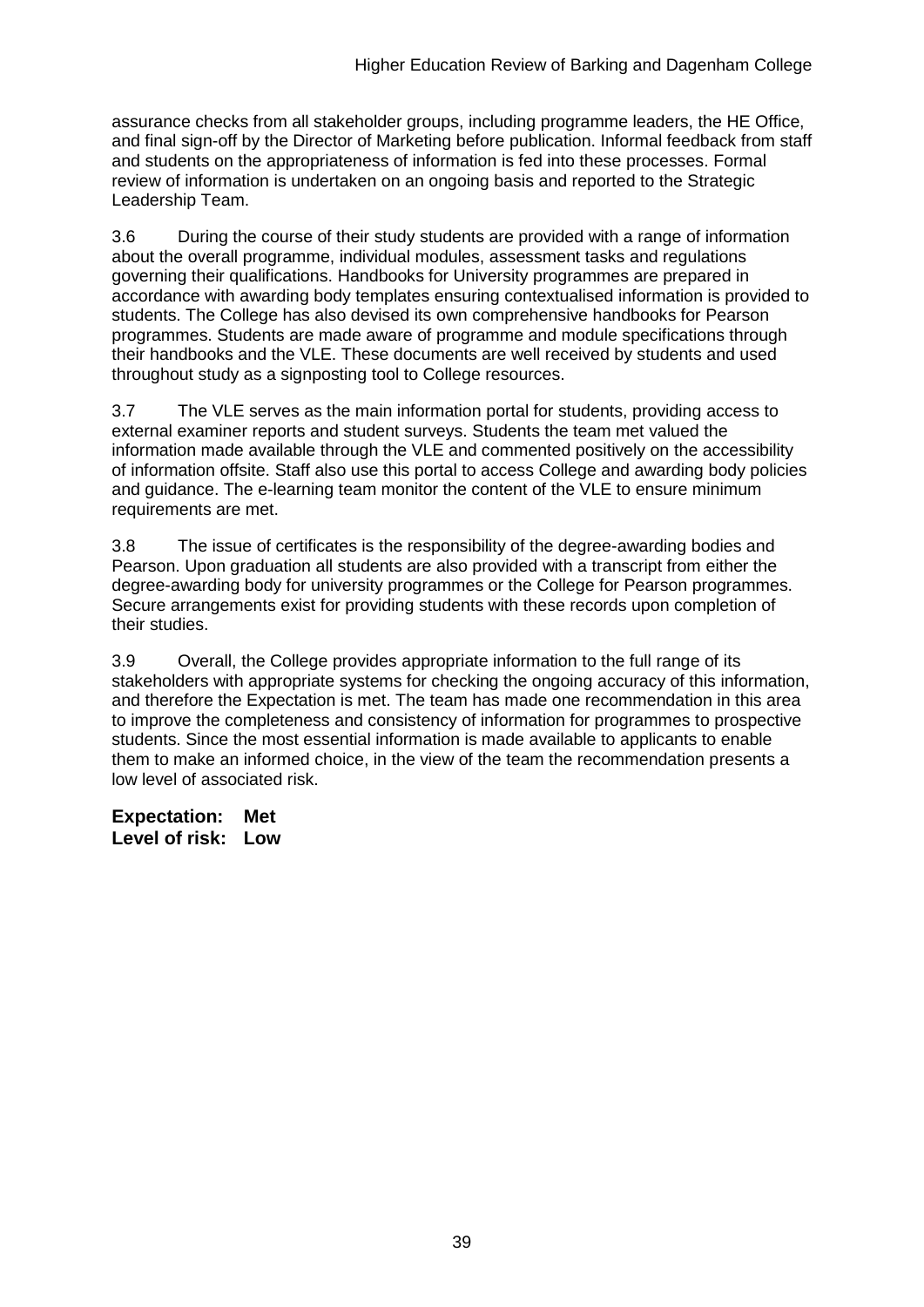## **The quality of the information about learning opportunities: Summary of findings**

3.10 In reaching its judgement about the quality of the information the College produces about its provision, the review team matched its findings against the criteria specified in Annex 2 of the published handbook.

3.11 The team found that, overall, information is fit for purpose, accessible and trustworthy. However, there are some inconsistencies in the information provided to prospective students through the website. The team has made one recommendation to address the latter relating to the need to improve the consistency and completeness of programme information. This recommendation relates to the need to update information on some parts of the website and in the view of the team presents a low risk to the management of this area. The review team therefore concludes that the quality of information **meets** UK expectations.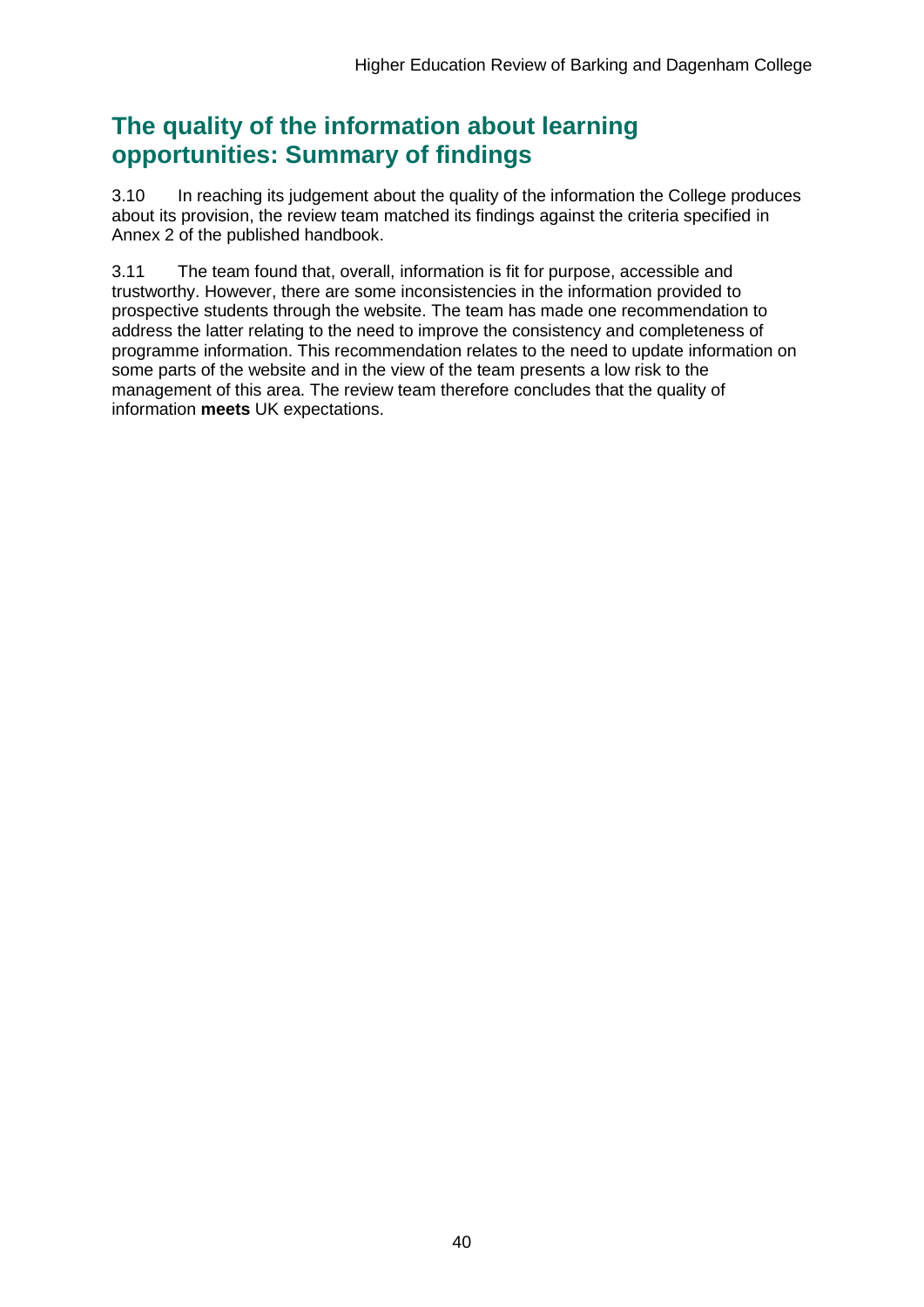## <span id="page-41-0"></span>**4 Judgement: The enhancement of student learning opportunities**

### **Expectation (Enhancement): Deliberate steps are being taken at provider level to improve the quality of students' learning opportunities.**

## **Findings**

4.1 The College's strategic approach and aims for enhancing the quality of students' learning opportunities is articulated in its Higher Education Strategy. This is put into practice through the deliberative committee structure and quality assurance processes. The Strategic Leadership Team sets overarching priorities for the College, and separate consideration is given to higher education. This includes the implementation of specific initiatives intended to improve particular aspects of the student learning experience such as enhancing student employability. The Higher Education Operational Group includes representation from all higher education programmes and provides a forum for delivering enhancement. The College undertakes an end-of-year evaluation of its higher education provision which results in the production of a higher education self-evaluation document with an associated action plan for making planned improvements.

4.2 In testing this Expectation the review team scrutinised a wide range of documentary evidence, including minutes of meetings, recent higher education self-evaluation documents, strategy documents, annual monitoring reports and records of peer observation. The team also met a range of staff and students.

4.3 The College is committed to continuously improving the quality of its higher education provision, and its approach is underpinned by a number of student-centred strategies. There is effective oversight of the implementation of these strategies through the Strategic Leadership Team and its subcommittees. The Higher Education Operational Group has oversight of quality assurance processes such as annual monitoring and responses to external examiner reports. The Group, which is attended by staff and students, provides a forum for identifying areas for enhancement and for sharing good practice. Staff the team met confirmed the usefulness of meetings in having an awareness of developments across higher education as well as providing an opportunity to share practice in approaches to learning, teaching and assessment.

4.4 Peer observation and other staff development activities enable the sharing of good practice and encourage enhancements to teaching practice. Records of individual peer observations show that detailed and constructive feedback is provided by the observer to prompt pedagogical reflection and development. Academic staff the team met confirmed the benefits of engaging in peer observation, particularly across different subject disciplines. A summary of peer observations is produced at the end of the academic year to identify common trends and this is analysed by the Higher Education Operational Group. Common areas for development result in College-wide development activities for staff involved in higher education. Staff are also supported in various other ways to engage in professional development and scholarly activities that relate to their area of expertise.

4.5 The higher education self-evaluation document, which is produced annually, identifies specific actions and priorities for enhancement in the coming year. Examples of recently identified actions include the implementation of a periodic review process, enhancing teaching practice and supporting student transitions. Both the self-evaluation document and the resulting action plan are mapped to the Expectations, and in some cases Indicators, of the Quality Code. While this does result in actions that contribute to enhancement it is unclear how the outcomes from quality assurance processes such as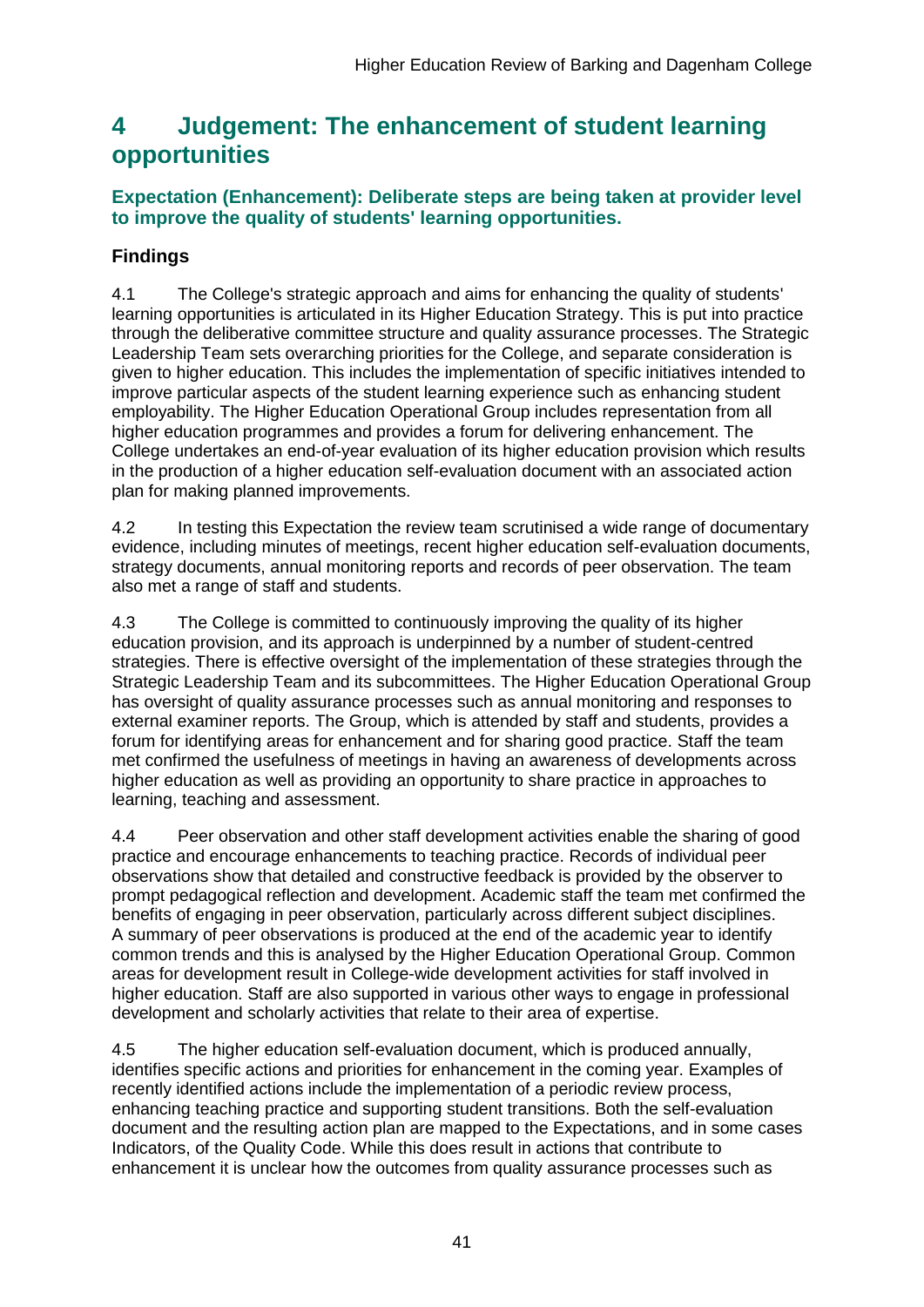annual programme monitoring and external examining feed into this process. The College states that the higher education self-evaluation document draws on annual monitoring but there is no commentary or analysis to this effect in the document, and the team was unable to identify a clear link between themes arising for programme monitoring and the enhancement action plan. Self-evaluation focuses on the implementation and evaluation of processes rather than the outcomes of these processes. The review team **recommends** therefore that the College develops further the higher education self-evaluation process to make more effective use of quality assurance procedures in identifying enhancement priorities.

4.6 Students are engaged in quality enhancement primarily through their participation at the HE Student Forum and Higher Education Operational Group. The results of student surveys are also used to identify areas requiring improvement. There is good evidence of College-wide enhancements being informed by the higher education student voice. For example, the redesign of learning space has been informed by student feedback. Students the team met also commented on the College's keenness to involve students in enhancements and developments to higher education.

4.7 The College has introduced a number of strategic initiatives specifically aimed at enhancing the quality of learning opportunities. This includes comprehensive transitional arrangements aligned to the College's commitment to widening participation. Students are supported through all stages of their learning experience from before starting their course to onward transition. The College has also invested significantly in a range of facilities to enhance student employability and therefore support transition to employment. This includes Pitch on Demand (POD) and iCreate@BDC, both of which are creative physical spaces within the College intended to encourage entrepreneurship and employability. These are complemented by a range of interactions with employers to ensure the learning experience is continually enhanced and that students are supported in developing relevant graduate skills (see good practice under Expectation B4).

4.8 The review team concludes that the College has a clear commitment to enhancing the quality of its provision and has appropriate structures to enable College-wide improvements to take place. The recommendation in this area relates to making better use of quality assurance processes in the higher education self-evaluation process which informs enhancement priorities. Since enhancement also occurs through a number of other mechanisms and there is evidence of planned improvements, the team considers the recommendation to pose a low risk. Therefore the Expectation is met and the associated level of risk is low.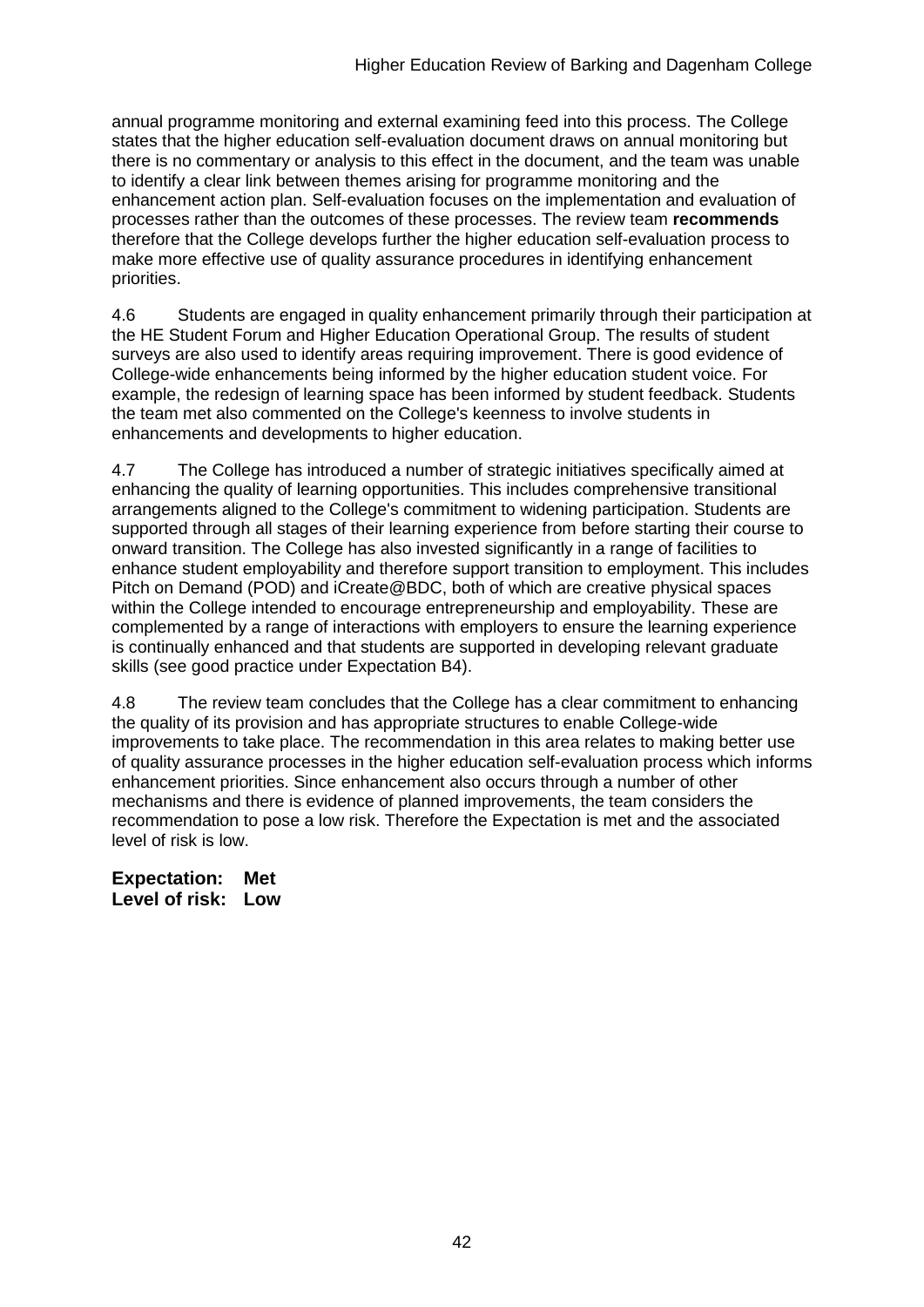## **The enhancement of student learning opportunities: Summary of findings**

4.9 In reaching its judgement about the enhancement of learning opportunities, the review team matched its findings against the criteria specified in Annex 2 of the published handbook. There is appropriate oversight of higher education in the College and evidence of planned improvements to student learning opportunities.

4.10 The team identified one area for improvement, and recommends that the College develops further its higher education self-evaluation process to make better use of quality assurance processes in identifying enhancement priorities. This recommendation relates to the need to improve the effectiveness of an existing process which contributes to enhancement, and therefore in the view of the team poses a low risk.

4.11 The team acknowledges the positive impact of good practice located under Expectation B3, which relates to the strategic initiatives for enhancing student employability.

4.12 The review team concludes that the enhancement of student learning opportunities **meets** UK expectations.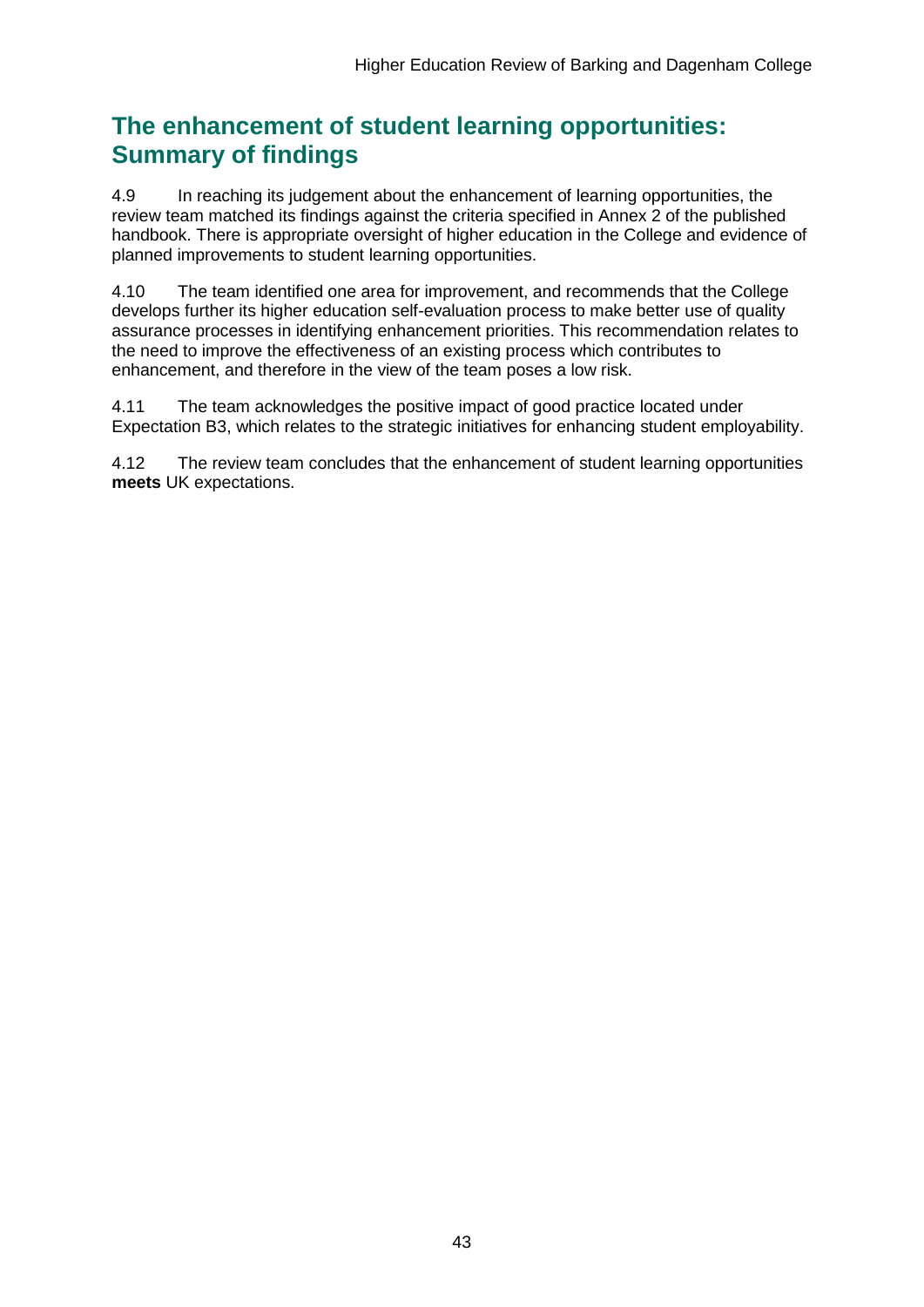## <span id="page-44-0"></span>**5 Commentary on the Theme: Student Involvement in Quality Assurance and Enhancement**

## **Findings**

5.1 The College identifies student engagement as a strategic priority and has a range of well established engagement mechanisms, including the student representative system, student surveys, and informal feedback. Together these enable the College to involve students in the assurance and enhancement of their educational experience.

5.2 The College considers the HE Student Forum to be the most effective mechanism for engaging students regularly. This is well attended by student representatives and ensures the student voice is heard at College level. Meetings result in identified actions with progress reported at subsequent meetings. Both staff and students commented positively on the Higher Education Student Forum as a vehicle for initiating student-led change within the College. Students also have the opportunity to participate in discussions around quality assurance through representation on the Higher Education Operational Group and course team meetings. Additional opportunities for the student voice to influence academic study are available through personal tutorials and course-level surveys, which are implemented across all higher education courses.

5.3 There is good evidence of the College's responsiveness to the student voice in ensuring the feedback loop is closed. Students are kept informed of any action taken in response to their feedback through the Higher Education Student Forum and through 'You said, We did' poster campaigns. Staff at all levels of the College are willing to listen to students' views to improve the quality of provision. Examples include teaching staff making changes to curriculum content and programme structure, support staff improving the visibility and accessibility of their services and, at a strategic level, senior staff investment in the learning environment and resources being informed by student feedback.

<span id="page-44-1"></span>5.4 The College plans to make further improvements in this area and is currently pursuing methods such as key performance indicators to assess the effectiveness of student engagement in the quality assurance process.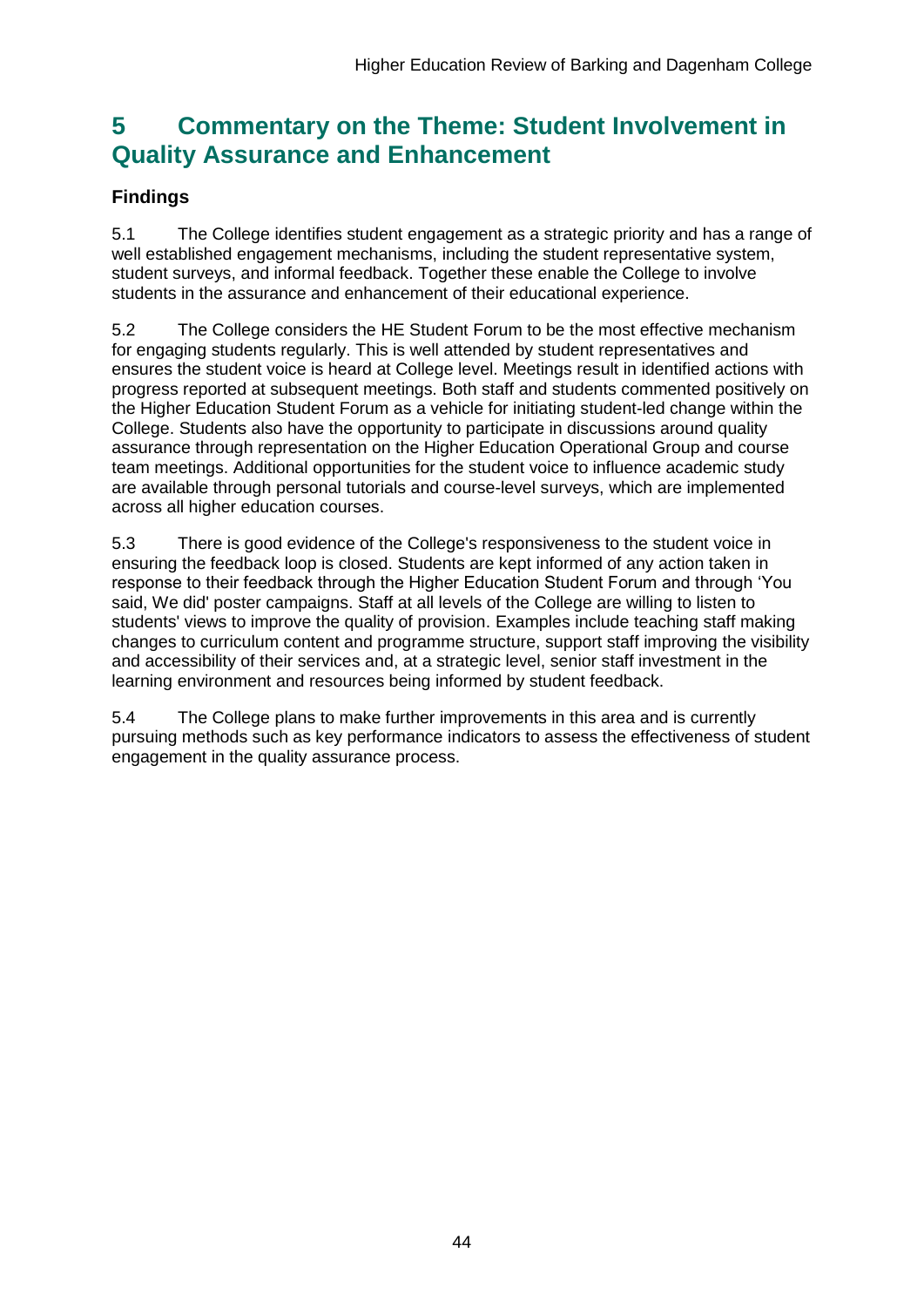## <span id="page-45-0"></span>**Glossary**

This glossary is a quick-reference guide to terms in this report that may be unfamiliar to some readers. Definitions of key operational terms are also given on pages 29-32 of the [Higher Education Review handbook](http://www.qaa.ac.uk/en/Publications/Documents/HER-handbook-14.pdf)

If you require formal definitions of other terms please refer to the section on assuring standards and quality: [www.qaa.ac.uk/assuring-standards-and-quality](http://www.qaa.ac.uk/assuring-standards-and-quality)

User-friendly explanations of a wide range of terms can be found in the longer **Glossary** on the QAA website: [www.qaa.ac.uk/Pages/GlossaryEN.aspx](http://www.qaa.ac.uk/Pages/GlossaryEN.aspx)

#### **Academic standards**

The standards set by **degree-awarding bodies** for their courses (programmes and modules) and expected for their awards. See also **threshold academic standard**.

#### **Award**

A qualification, or academic credit, conferred in formal recognition that a student has achieved the intended **learning outcomes** and passed the assessments required to meet the academic standards set for a **programme** or unit of study.

#### **Blended learning**

Learning delivered by a number of different methods, usually including face-to-face and e-learning (see **[technology enhanced or enabled learning](http://www.qaa.ac.uk/AboutUs/glossary/Pages/glossary-t.aspx#t1)**).

#### **Credit(s)**

A means of quantifying and recognising learning, used by most institutions that provide higher education **programmes of study**, expressed as numbers of credits at a specific level.

#### **Degree-awarding body**

A UK [higher education provider](http://newlive.qaa.ac.uk/AboutUs/glossary/Pages/glossary-h.aspx#h2.1) (typically a [university\)](http://newlive.qaa.ac.uk/AboutUs/glossary/Pages/glossary-u-z.aspx#u4) with the power to award degrees, conferred by Royal Charter, or under Section 76 of the Further and Higher Education Act 1992, or under Section 48 of the Further and Higher Education (Scotland) Act 1992, or by Papal Bull, or, since 1999, granted by the Privy Council on advice from QAA (in response to applications for [taught degree awarding powers, research degree awarding powers or](http://newlive.qaa.ac.uk/AboutUs/DAP/Pages/default.aspx)  [university title\)](http://newlive.qaa.ac.uk/AboutUs/DAP/Pages/default.aspx).

#### **Distance learning**

A course of study that does not involve face-to-face contact between students and tutors but instead uses technology such as the internet, intranets, broadcast media, CD-ROM and video, or traditional methods of correspondence - learning 'at a distance'. See also **blended learning**.

#### **Dual award or double award**

The granting of separate awards (and certificates) for the same **programme** by two **degree-awarding bodies** who have jointly delivered the programme of study leading to them. See also **multiple award**.

#### **e-learning**

See technology enhanced or enabled learning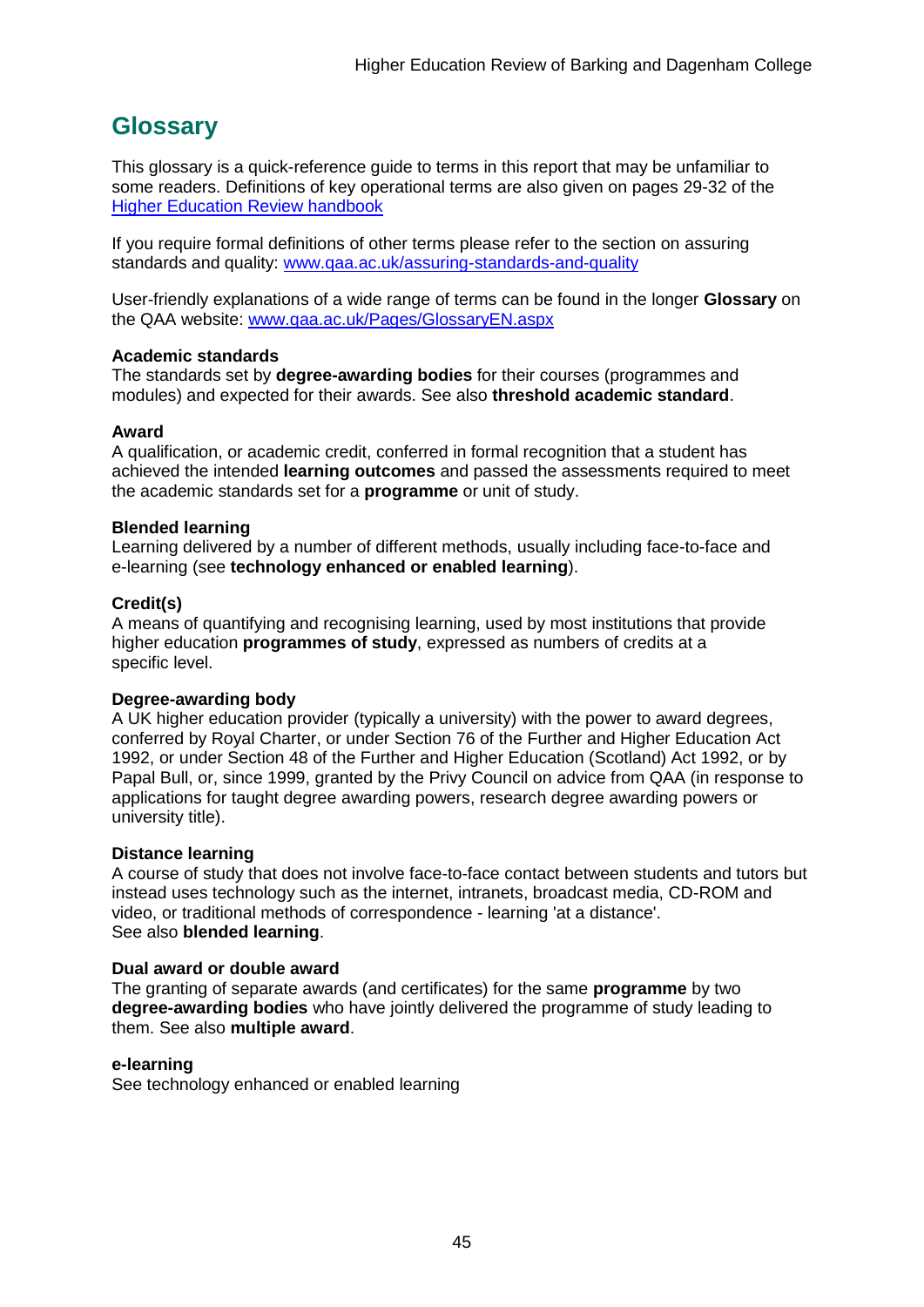#### **Enhancement**

The process by which [higher education providers](http://www.qaa.ac.uk/AboutUs/glossary/Pages/glossary-h.aspx#h2.1) systematically improve the quality of provision and the ways in which students' learning is supported. It is used as a technical term in our review processes.

#### **Expectations**

Statements in the **Quality Code** that set out what all UK [higher education providers](http://newlive.qaa.ac.uk/AboutUs/glossary/Pages/glossary-h.aspx#h2.1) expect of themselves and each other, and what the general public can therefore expect of them.

#### **Flexible and distributed learning**

A [programme](http://newlive.qaa.ac.uk/AboutUs/glossary/Pages/glossary-p.aspx#p12) or [module](http://newlive.qaa.ac.uk/AboutUs/glossary/Pages/glossary-m-o.aspx#m6) that does not require the student to attend classes or events at particular times and locations.

#### See also **distance learning**.

#### **Framework**

A published formal structure. See also **framework for higher education qualifications**.

#### **Framework for higher education qualifications**

A published formal structure that identifies a hierarchy of national qualification levels and describes the general achievement expected of holders of the main qualification types at each level, thus assisting higher education providers in maintaining academic standards. QAA publishes the following frameworks: *The Framework for Higher Education Qualifications in England, Wales and Northern Ireland* (FHEQ) and *The Framework for Qualifications of Higher Education Institutions in Scotland* (FHEQIS).

#### **Good practice**

A process or way of working that, in the view of a QAA review team, makes a particularly positive contribution to a higher education provider's management of academic standards and the quality of its educational provision. It is used as a technical term in QAA's audit and review processes.

#### **Learning opportunities**

The provision made for students' learning, including planned study, teaching, assessment, academic and personal support, and resources (such as libraries and information systems, laboratories or studios).

#### **Learning outcomes**

What a learner is expected to know, understand and/or be able to demonstrate after completing a process of learning.

#### **Multiple awards**

An arrangement where three or more **degree-awarding bodies** together provide a single jointly delivered **programme** (or programmes) leading to a separate **award** (and separate certification) of each awarding body. The arrangement is the same as for **dual/double awards**, but with three or more awarding bodies being involved.

#### **Operational definition**

A formal definition of a term, establishing exactly what QAA means when using it in reviews and reports.

#### **Programme (of study)**

An approved course of study that provides a coherent learning experience and normally leads to a qualification.